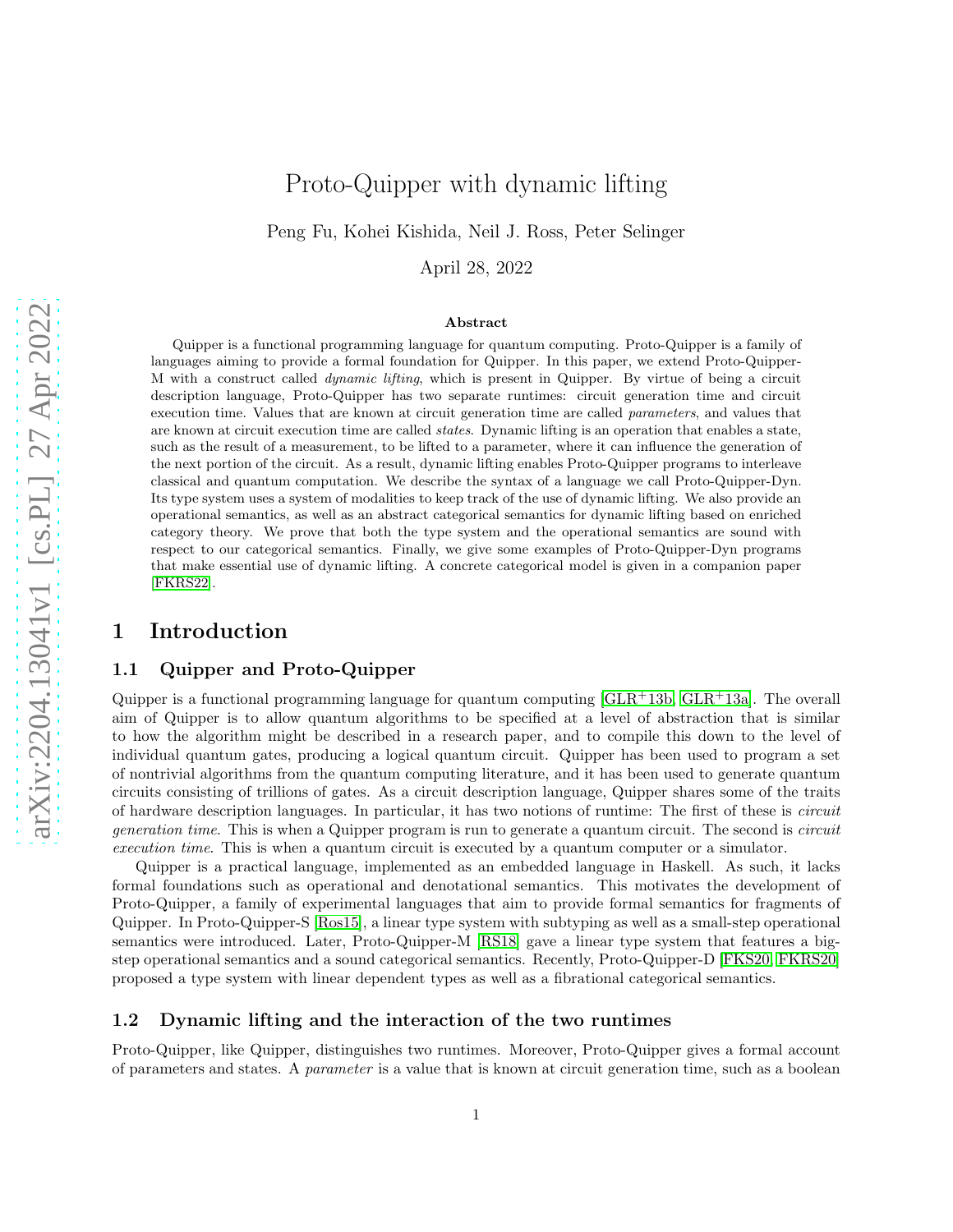value for an if-then-else expression. A *state* is a value that is only known at circuit execution time, such as the actual state of a qubit or classical bit in a circuit. The type system of Proto-Quipper reflects this distinction. Among the types, there is a subset of *parameter types*, such as Nat and Bool, whose elements can be duplicated and discarded. There is also a subset of *state types*, such as Qubit and Bit, which are linear so that their elements cannot in general be duplicated or discarded. One of the fundamental design decisions of Proto-Quipper is that parameter types and state types belong to the same universe of types, so that one can form compound types that are part parameter and part state. An example of this is the type Bool⊗ Qubit, whose elements are pairs of a boolean (a parameter) and a qubit (a state). Another example is the type of lists of qubits. Here, the length of the list is a parameter (known at circuit generation time), but the actual qubits in the list are states (known at circuit execution time). In this way, Proto-Quipper differs, e.g., from Qwire, an embedded quantum circuit description language in which parameters and states belong to separate universes [\[PRZ17\]](#page-21-5).

In Quipper, the two runtimes can interact with each other. A priori, it is clear that states can depend on parameters. For example, we can initialize a qubit based on a boolean parameter, simply by inserting a gate at circuit generation time to initialize the qubit in one state or another. The opposite direction is more complicated. Usually, circuit execution happens *after* circuit generation, and in this case, it is clear that a state cannot be converted to a parameter. However, there are some quantum algorithms that require circuit generation and circuit execution to be interleaved. Here, a state, such as the outcome of a measurement in a circuit, may be used to inform the generation of the next part of the circuit. To enable such interleaving, Quipper provides a construct called *dynamic lifting*, which enables a state to be lifted to a parameter in certain situations. For example, dynamic lifting permits the result of a measurement, which is a state of type Bit, to be lifted to a parameter of type Bool. It is important to note that dynamic lifting is an *expensive* operation, as it requires control to pass from circuit evaluation time back to circuit generation time. This requires the real-time quantum computer to put all of its active qubits into long-term storage while spending an indeterminate amount of time awaiting further instructions from the classical computer in charge of circuit generation.

Dynamic lifting is important because it can be used to express quantum algorithms that require interleaving circuit execution time and circuit generation time. While there are many quantum algorithms that do not require such interleaving, there are some that do. An example is *magic state distillation* [\[BK05\]](#page-20-0). Here, the goal is to prepare a qubit in some target state. We start with a large number of qubits, say n of them, each of which is a rough approximation of the target state. We then apply a probabilistic "distillation" procedure which yields on average, say,  $n/4$  qubits that are better approximations of the target state; the remaining qubits are wasted. By repeated distillation steps, we eventually wind up with a small number of qubits that are excellent approximations of the target state. In such a situation, dynamic lifting is essential because after each distillation step, we must throw away the wasted qubits, but we do not know ahead of time which ones (or indeed, how many) there will be. Thus which future gates will be applied depends on the outcomes of previous measurements. With the help of dynamic lifting, these algorithms can be naturally expressed as functions in the programming language.

The concept of dynamic lifting is different from measurement, and the two should not be confused. Measurement is merely a gate in a circuit, turning a quantum bit (a state) into a classical bit (also a state). Dynamic lifting is an operation of the programming language, turning a classical bit (a state) into a boolean (a parameter).

#### 1.3 A type system for dynamic lifting

Previous versions of Proto-Quipper lacked dynamic lifting. Modeling dynamic lifting is a challenging problem. To better understand the issues involved, it is useful to know that there are two things that can be done with circuits in Proto-Quipper. On the one hand, circuits can be run on a quantum device. On the other hand, circuits can be *boxed*, which means, converted to a data structure that can then be inspected and manipulated. The ability to box circuits is crucial to Quipper's ability to express algorithms at a natural level of abstraction, because algorithms are often described in terms of meta-operations on circuits. For example, a circuit may be constructed by applying gate transformations to an existing circuit, reversing or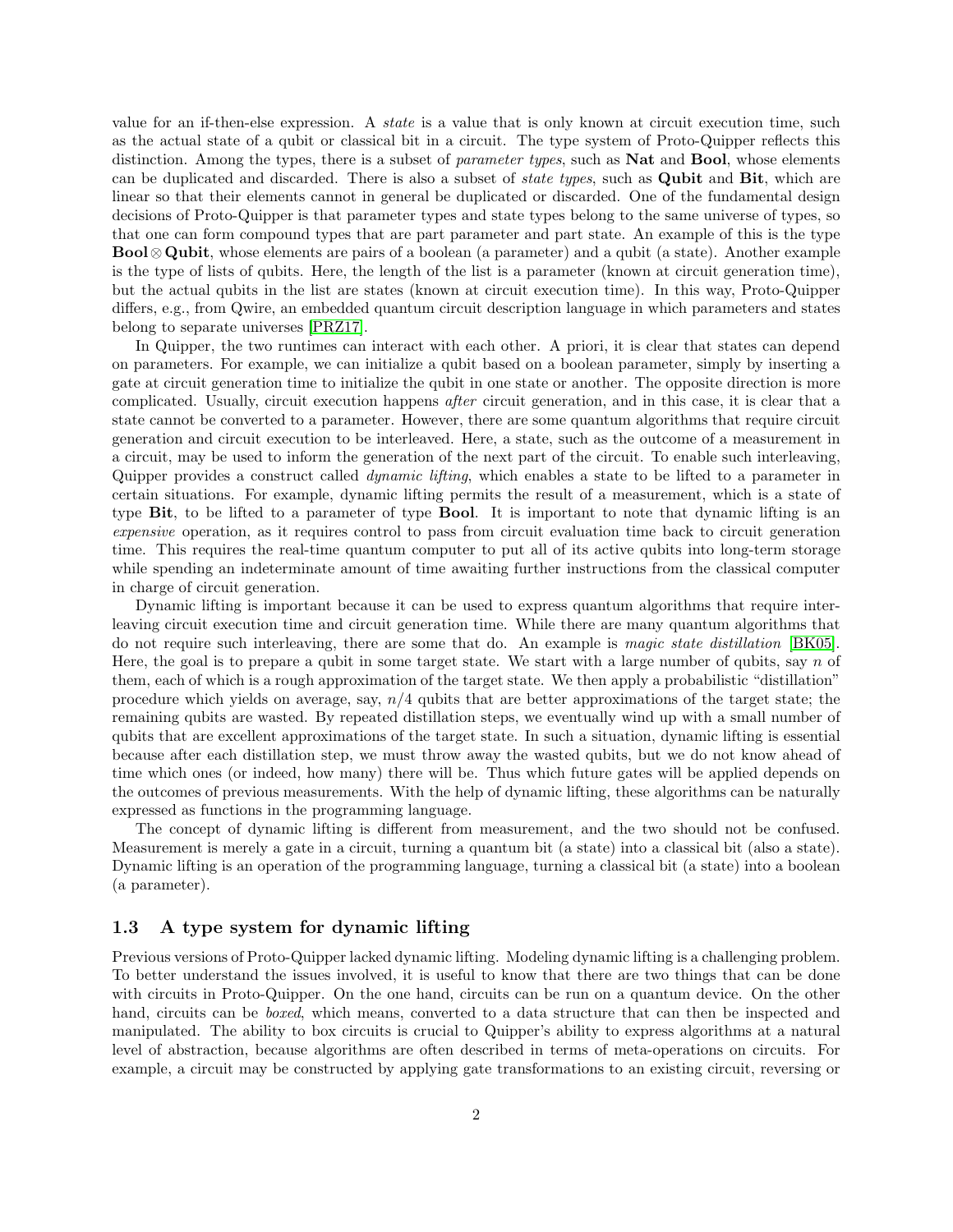repeating it, etc.

Now it is clear that dynamic lifting only makes sense in the context of a circuit that is actually being executed, rather than one that is merely being boxed. We will keep track of this in the programming language by adding modalities to the type system and a corresponding monad to the semantics.

Before we can describe the operational or denotational semantics of Proto-Quipper-Dyn, we must be more precise about what we mean by a "circuit". We must also specify what it means to "execute" a circuit. There are many different notions of circuits, differing, for example, in which collection of gates is provided. Rather than specializing to one of these, we take a more general point of view: a *circuit* is simply a morphism in a symmetric monoidal category M, which we assume to be given ahead of time, but otherwise arbitrary (subject to some properties). Similarly, for the execution of circuits, we assume given another symmetric monoidal category Q of *quantum operations*. Conceptually, the morphisms of M are *syntactic* entities; thus, M is typically a category that is free generated (say by a collection of gates). On the other hand, we think of the morphisms of Q as *physical* operations, which can be performed on a quantum computer. The categories **M** and **Q** have the same objects, and there is an *interpretation functor*  $J : M \to \mathbf{Q}$ .

Operationally, dynamic lifting is an operation that reads the state of a bit in Q, and returns a boolean value. Since a bit state can be the result of a measurement, the read operation for dynamic lifting is nondeterministic, i.e., it can return different boolean values with probabilities governed by measurements. The nondeterministic nature of the dynamic lifting suggests that it should be modeled as a monadic operation [\[Mog91\]](#page-21-6).

We therefore conceptualize the types of Proto-Quipper-Dyn as the objects of a single category  $\mathbf{A}$ , with a monad  $T: \mathbf{A} \to \mathbf{A}$ , called the *dynamic lifting monad*. This will be done in such a way that M is fully embedded in A, and Q is fully embedded in the Kleisli category  $Kl_T(\mathbf{A})$ , in a way that makes the following diagram commute.



Here, J is the given interpretation functor, and E is the canonical functor from **A** to  $Kl_T(\mathbf{A})$ . We then model dynamic lifting as a map dynlift :  $\textbf{Bit} \rightarrow T \textbf{Bool} \in Kl_T(\textbf{A})$  such that the following diagram commutes.

$$
\begin{array}{c}\n\text{Bit} \\
\text{limit} \\
\text{dynlift} \\
\text{Bool} \xrightarrow{\eta} T \text{Bool}\n\end{array}
$$

Note that dynamic lifting is a morphism of the Kleisli category; this makes sense because it is essentially a side-effecting read operation. More generally, any computation that potentially uses dynamic lifting will have type  $A \to TB$ .

As mentioned above, our type system must also distinguish quantum circuits that are being executed from quantum circuits that are being boxed. Naturally, since the latter may not use dynamic lifting, they are maps in the category **A** while the former are maps in the Kleisli category  $Kl_T(\mathbf{A})$ . As a practical matter for programmer convenience, it would be awkward to have  $T$  as an explicit type constructor that must be mentioned everywhere in the program. Instead, we use a system of modalities to keep track of the dynamic lifting monad T. More specifically, we annotate a typing judgment with a modality, i.e.,  $\Gamma \vdash_{\alpha} M : A$ , where  $\alpha \in \{0,1\}$ . When  $\alpha = 0$ , it means that the term M represents a morphism  $\llbracket \Gamma \rrbracket \to T \llbracket A \rrbracket$  in the Kleisli category  $Kl_T(\mathbf{A})$ . When  $\alpha = 1$ , it means that the term M represents a morphism  $[\![\Gamma]\!] \to [\![A]\!]$  in **A**. An example of the typing rule for dynamic lifting is the following (where Meas : Qubit  $\rightarrow$  Bit represents the measurement gate).

# $\ell$  : Qubit  $\vdash_1$  Meas $(\ell)$  : Bit  $\ell$  :  $\mathbf{Qubit}\vdash_0\mathsf{dynlift}(\mathsf{Meas}(\ell))$  :  $\mathbf{Bool}$

If we have a quantum circuit  $\textbf{Qubit} \rightarrow \textbf{Bit}$ , it can be run by a quantum computer and the measurement result of type Bit will be lifted to a parameter of type Bool. Note that the dynlift operation sets the modality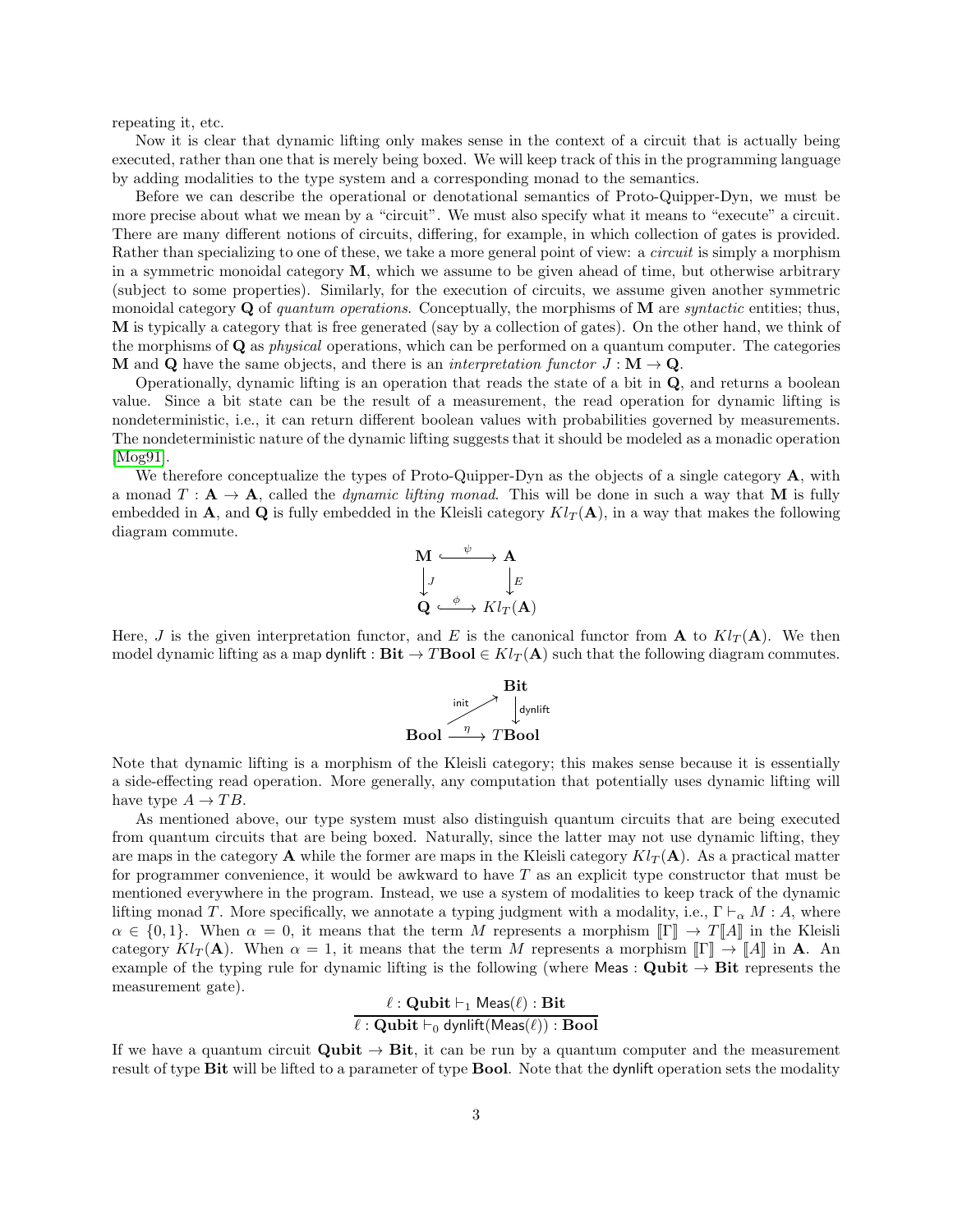of the typing judgment to 0, and as a result, we have a map **Qubit**  $\rightarrow$  **TBool** in the Kleisli category. The use of modalities in our type system ensures that the term  $\textsf{Meas}(\ell)$  can be turned into a boxed circuit, whereas it will be a compile time typing error to try to box the term  $\mathsf{dynlift}(\mathsf{Meas}(\ell)).$ 

#### 1.4 Operational semantics

Next, let us take a look at the operational semantics of Proto-Quipper-Dyn. In previous versions of Proto-Quipper, the operational semantics used configurations of the form  $(C, M)$ , where C is the circuit being currently constructed, and  $M$  is a term. On the other hand, in the quantum lambda calculus  $|SVO9|$ , which is not a circuit construction language but intended to run directly on a quantum computer, the operational semantics used configurations of the form  $(Q, M)$ , where Q is the current quantum state and M is a term.

In a sense, Proto-Quipper-Dyn is a combination of these prior languages: it is a language for circuit construction (via the *boxing* operation), but it is also a language for running quantum operations (as otherwise dynamic lifting would not be possible). Consequently, our operational semantics uses *both* kinds of configurations: those of the form  $(Q, M)$  are only used for top-level computations that actually run on a quantum device, and those of the form  $(C, M)$  are used during boxing. These two kinds of configurations correspond closely to the two runtimes, since configuration of the form  $(C, M)$  are used for circuit construction and those of the form  $(Q, M)$  are used for circuit execution. They also correspond to the two categories **M** and **Q**.

Consequently, the evaluation rules take two different forms. Evaluation at circuit generation time takes the form  $(C, M) \Downarrow (C', V)$ , where C is a circuit. The type system ensures that such an evaluation does not involve dynamic lifting, so it can be done entirely with a classical computer and the evaluation is deterministic. On the other hand, evaluation at circuit execution time takes the form  $(Q, M) \Downarrow \sum_i p_i(Q_i, V_i)$ , where Q represents a quantum state. Since  $M$  can use dynamic lifting, the result of such an evaluation rule is probabilistic, with outcome  $(Q_i, V_i)$  happening with probability  $p_i$ .

### 1.5 Related work

In recent work, Lee et al. [\[LPVX21\]](#page-21-7) used a different approach to extending Proto-Quipper with dynamic lifting. Instead of distinguishing circuit generation time and circuit execution time, they work with a single runtime modeled by a category of *quantum channels*, which are a generalization of quantum circuits with a notion of branching for measurement results. As a result, their categorical semantics and type system do not distinguish quantum circuits from quantum computations that use dynamic lifting.

Another version of Proto-Quipper with a form of dynamic lifting is proposed by Colledan and Dal Lago [\[CL22\]](#page-21-8). Their language uses a very general version of dynamic lifting, even more general than the one present in the Quipper language, which allows for measurements to be conditional on the outcomes of prior measurements. As a consequence, the output *type* of their circuit can depend on the outcomes of the measurements specified in the computation. While this alternative notion of dynamic lifting is interesting in its own right, their language does not come equipped with a denotational semantics.

Qwire [\[PRZ17\]](#page-21-5) is a quantum programming language that also supports dynamic lifting. Qwire has a host language and a circuit language. The host language describes the computation of the classical computer, while the circuit language describes the computation of the quantum computer. Qwire has a denotational semantics for the circuit language, but not for the host language. Dynamic lifting is part of the syntax in their circuit language. Therefore Qwire's notion of quantum circuit differs from Proto-Quipper's notion of quantum circuit. For example, printing a circuit in Qwire could fail because of dynamic lifting, whereas circuit printing in Proto-Quipper-Dyn can not fail, because our type system ensures that a value of a circuit type does not use dynamic lifting.

### 1.6 Contributions

In this paper, we describe the syntax and type system of an extension of Proto-Quipper with dynamic lifting, called Proto-Quipper-Dyn. The type system uses a system of modalities to keep track of the use of dynamic lifting. We also provide an operational semantics, using two different kinds of configurations to model circuit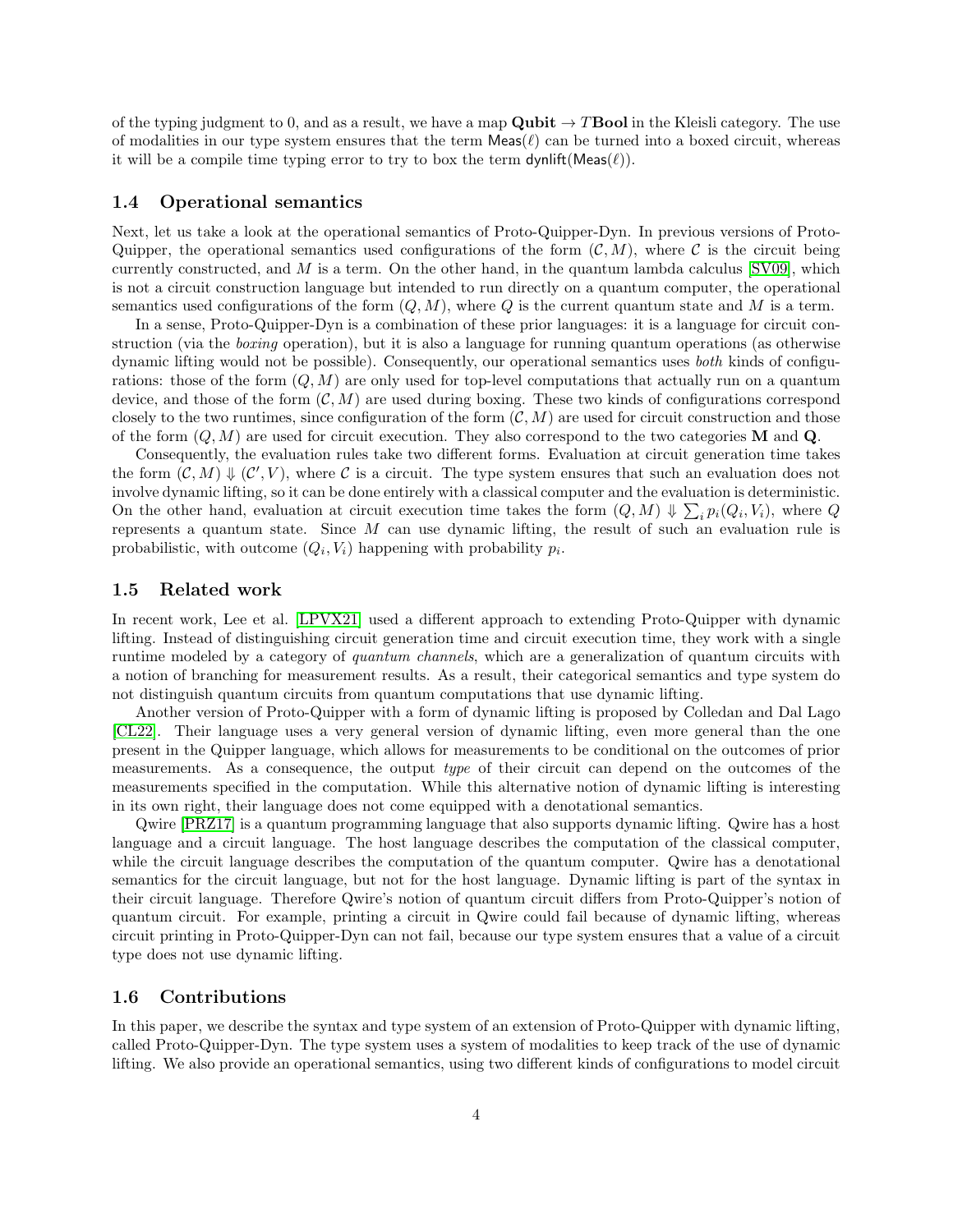generation time and circuit execution time. We further provide an abstract categorical semantics for this language, in which dynamic lifting is modeled by a map  $\text{Bit} \rightarrow T \text{Bool}$ , where T is a monad encapsulating circuit execution. By an "abstract" categorical semantics, we mean that we only state the properties that a categorical model must satisfy to give a sound interpretation of the language, without constructing an actual concrete example of such a model. We give such a concrete model in a companion paper [\[FKRS22\]](#page-21-0).

The rest of the paper is organized as follows: In Section [2,](#page-4-0) we briefly recall the basics of enriched category theory, and then we give an axiomatization of a general categorical semantics for dynamic lifting. In Section [3,](#page-8-0) we define a type system for dynamic lifting that uses a system of modalities. We then show how a typing judgment with modalities is interpreted as a morphism in our categorical model. In Section [4,](#page-12-0) we define a call-by-value big-step operational semantics for our language. We show that the operational semantics satisfies type preservation and that the type system guarantees error freeness. We also show that the operational semantics is sound with respect to the enriched categorical semantics. In Section [5,](#page-17-0) we give some applications of dynamic lifting in Proto-Quipper-Dyn. We finish the paper with some concluding remarks in Section [6.](#page-20-1)

### <span id="page-4-0"></span>2 An enriched categorical semantics for dynamic lifting

In this section we will give a general categorical semantics for dynamic lifting. Our categorical semantics is based on enriched categories, which are generalizations of ordinary categories. In enriched categories, instead of hom-sets, one works with hom-objects, which are objects in a monoidal category.

**Definition 2.1.** Let V be a monoidal category. A V-enriched category **A** (or V-category for short) is given by the following:

- A class of objects, also denoted A.
- For any  $A, B \in \mathbf{A}$ , an object  $\mathbf{A}(A, B)$  in  $\mathcal{V}$ .
- For any  $A \in \mathbf{A}$ , a morphism in  $u_A : I \to \mathbf{A}(A, A)$  in  $\mathcal{V}$ , called the *identity* on A.
- For any  $A, B, C \in \mathbf{A}$ , a morphism  $c_{A,B,C} : \mathbf{A}(A,B) \otimes \mathbf{A}(B,C) \to \mathbf{A}(A,C)$  in  $\mathcal{V}$ , called *composition*.
- The composition and identity morphisms must satisfy suitable diagrams in  $V$  (see [\[Kel82,](#page-21-9) [Bor94\]](#page-21-10)).
- Remarks. Many concepts from non-enriched category theory can be generalized to the enriched setting. For example, V-functors, V-natural transformations, V-adjunctions and the V-Yoneda embedding are all straightforward generalizations of their non-enriched counterparts. We refer to [\[Kel82,](#page-21-9) [Bor94\]](#page-21-10) for comprehensive introductions.
	- In the rest of this paper, when we speak of a map  $f : A \to B$  in a V-enriched category **A**, we mean a morphism of the form  $f: I \to \mathbf{A}(A, B)$  in V. Furthermore, when  $g: B \to C$  is another map in  $\mathbf{A}$ , we write  $g \circ f : A \to C$  as a shorthand for

$$
I \xrightarrow{f \otimes g} \mathbf{A}(A, B) \otimes \mathbf{A}(B, C) \xrightarrow{c} \mathbf{A}(A, C).
$$

• A V-enriched category **A** gives rise to an ordinary category  $V(A)$ , called the *underlying category*<sup>[1](#page-4-1)</sup> of **A**, where the objects of  $V(A)$  are objects of A and a hom-set is defined as  $V(A)(A, B) := V(I, A(A, B))$  for any  $A, B \in V(\mathbf{A})$ . Similarly, a V-functor  $F : \mathbf{A} \to \mathbf{B}$  gives rise to an ordinary functor  $VF : V(\mathbf{A}) \to$  $V(\mathbf{B})$  and a V-natural transformation  $\alpha : F \to G$  gives rise to an ordinary natural transformation  $V\alpha : VF \rightarrow VG.$ 

Ordinary symmetric monoidal categories can be generalized to enriched categories as well.

<span id="page-4-1"></span> $1_V$  stands for "underlying" because the letter U serves another purpose in this paper.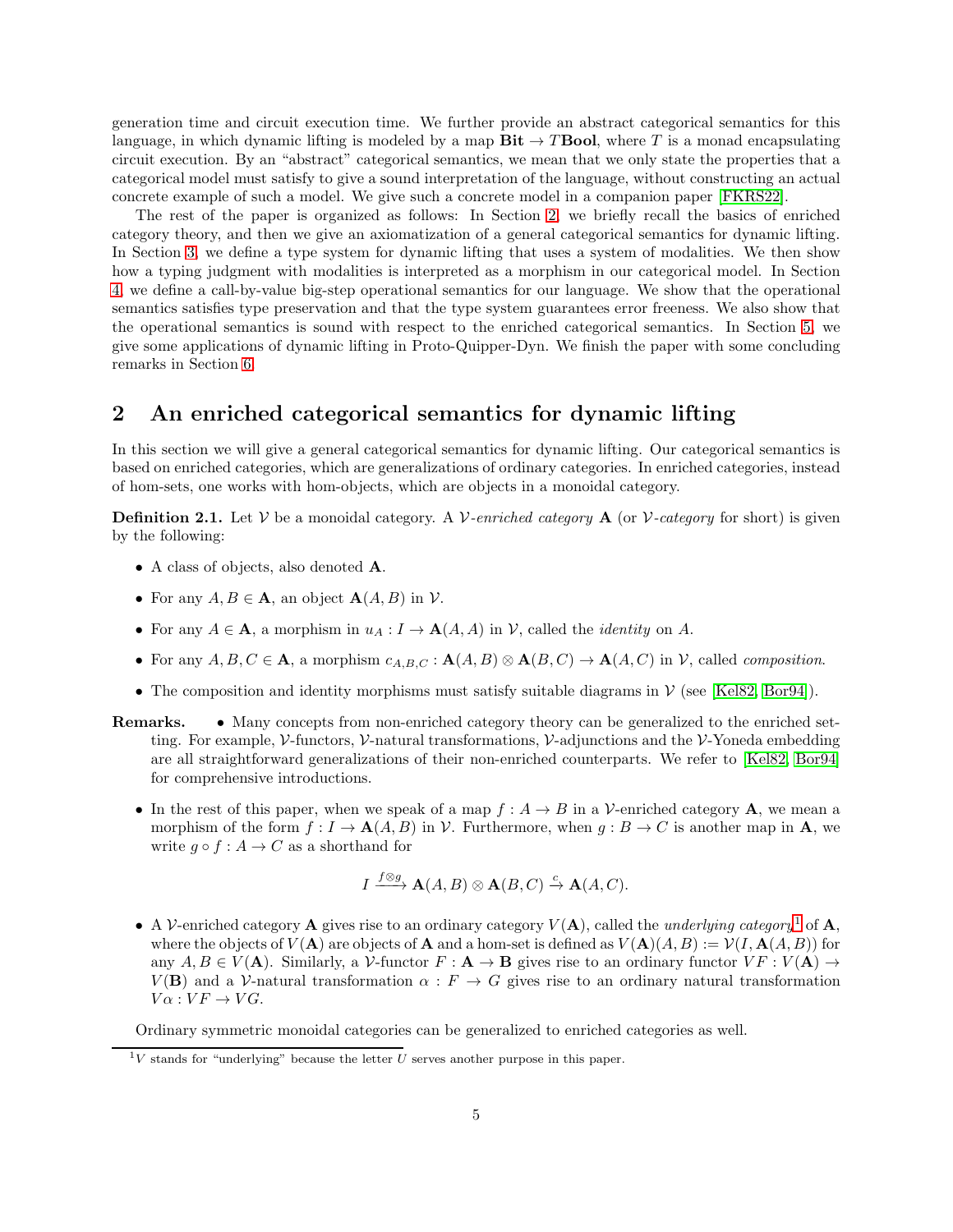**Definition 2.2.** Let V be a symmetric monoidal category. A V-category **A** is symmetric monoidal if it is equipped with the following:

• There is an object  $I \in \mathbf{A}$  called the *tensor unit*. For any  $A, B \in \mathbf{A}$ , there is an object  $A \otimes B \in \mathbf{A}$ . Moreover, for any  $A_1, A_2, B_1, B_2 \in \mathbf{A}$ , there is a morphism

Tensor :  $\mathbf{A}(A_1, B_1) \otimes \mathbf{A}(A_2, B_2) \rightarrow \mathbf{A}(A_1 \otimes A_2, B_1 \otimes B_2)$ 

in V. The tensor product is a bifunctor in the sense that Tensor  $\circ (u_A \otimes u_B) = u_{A \otimes B}$  for the identity maps  $u_A, u_B, u_{A\otimes B}$ , and the following diagram commutes for any  $A_1, A_2, B_1, B_2, C_1, C_2 \in \mathbf{A}$ .

$$
\mathbf{A}(A_1, B_1) \otimes \mathbf{A}(A_2, B_2) \otimes \mathbf{A}(B_1, C_1) \otimes \mathbf{A}(B_2, C_2) \xrightarrow{c \otimes c} \mathbf{A}(A_1, C_1) \otimes \mathbf{A}(A_2, C_2)
$$
\n
$$
\downarrow \text{Tensor}
$$
\n
$$
\mathbf{A}(A_1 \otimes A_2, B_1 \otimes B_2) \otimes \mathbf{A}(B_1 \otimes B_2, C_1 \otimes C_2) \xrightarrow{c} \mathbf{A}(A_1 \otimes A_2, C_1 \otimes C_2)
$$

• There are the following V-natural isomorphisms in  $A$  and they satisfy the same coherence diagrams for symmetric monoidal categories.

$$
l_A: I \otimes A \to A
$$

$$
r_A: A \otimes I \to A
$$

$$
\gamma_{A,B}: A \otimes B \to B \otimes A
$$

$$
\alpha_{A,B,C}: (A \otimes B) \otimes C \to A \otimes (B \otimes C)
$$

If the V-category  $\bf{A}$  is symmetric monoidal, then its underlying category  $V(\bf{A})$  is symmetric monoidal. For any maps  $f: A_1 \to B_1, g: A_2 \to B_2$  in **A**, we write the map  $f \otimes g: A_1 \otimes A_2 \to B_1 \otimes B_2$  as a shorthand for the following composition.

$$
I \xrightarrow{f \otimes g} \mathbf{A}(A_1, B_1) \otimes \mathbf{A}(A_2, B_2) \xrightarrow{\text{Tensor}} \mathbf{A}(A_1 \otimes A_2, B_1 \otimes B_2)
$$

### 2.1 An axiomatization of enriched categorical models of dynamic lifting

In the following, we assume V to be a cartesian closed category with coproducts. For any  $A, B \in V$ , we write  $A \times B$  for the cartesian product,  $A \Rightarrow B$  for the exponential object, and  $1 \in \mathcal{V}$  for the terminal object. Since  $\mathcal V$  is cartesian closed, it is self-enriched, i.e.,  $\mathcal V$  is a  $\mathcal V$ -category where the hom-objects are defined by  $\mathcal{V}(A, B) := A \Rightarrow B.$ 

We will now focus on defining a V-enriched category **A** that models dynamic lifting. We give a sequence of definitions that specify a sequence of properties [\(a\)](#page-5-0)-[\(h\)](#page-7-0), which will culminate in Definition [2.8](#page-8-1) of a model for Proto-Quipper with dynamic lifting.

<span id="page-5-0"></span>Definition 2.3. A V-category A is a *linear-non-linear programming language model* if

- (a) A has coproducts and is symmetric monoidal closed, i.e., it is symmetric monoidal and there is a  $\mathcal{V}\text{-adjunction } - \otimes A \dashv A \multimap - \text{ for each } A \in \mathbf{A}.$
- <span id="page-5-1"></span>(b) **A** is equipped with a  $V$ -adjunction

$$
p: \mathcal{V} \to \mathbf{A} \dashv \flat : \mathbf{A} \to \mathcal{V}
$$

such that  $p$  is a strong monoidal  $V$ -functor.

Remarks. • The requirement that A has coproducts and is symmetric monoidal closed implies that it can model function types and sum types in a functional programming language. Moreover, since  $-\otimes A$ is a left adjoint V-functor for any  $A \in \mathbf{A}$ , it preserves the coproducts, so the tensor products distribute over coproducts in A.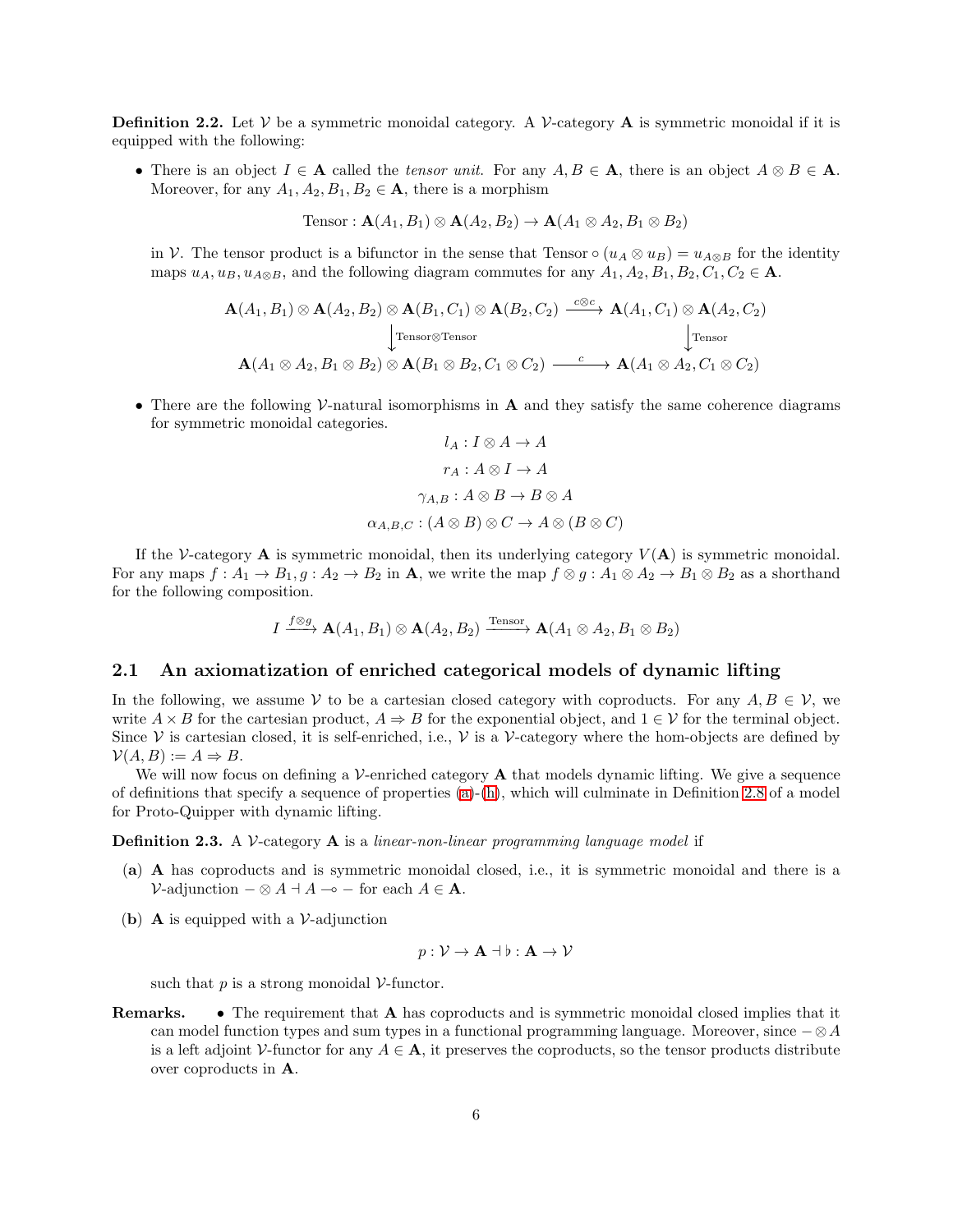- The adjunction in [\(b\)](#page-5-1) is often called a *linear-non-linear adjunction* [\[Ben95\]](#page-20-2). Here, the assumption that p is a strong monoidal V-functor means that there exist isomorphisms  $e: I \to p1$  and  $m: pX \otimes pY \to pY$  $p(X \times Y)$  making some diagrams commute (see Appendix [A\)](#page-22-3).
- Since p is strong monoidal and V is cartesian, for any  $X \in V$ , there are maps discard $_X : pX \to I$  and  $\textsf{dup}_X : pX \to pX \otimes pX$  in **A**. Moreover, for any map  $f : X \to Y$  in  $\mathcal{V}$ , we have the following in **A**.

$$
\mathsf{dup}_Y \circ pf = (pf \otimes pf) \circ \mathsf{dup}_X
$$

We call objects of the form  $pX \in A$  *parameter objects*, since they can be duplicated and discarded. For example, **Bool** :=  $I + I \cong p1 + p1 \cong p(1 + 1)$  is a parameter object.

• For any  $X \in \mathcal{V}, B \in \mathbf{A}$ , we write  $\delta$  for the isomorphism  $\delta : \mathbf{A}(pX, B) \cong \mathcal{V}(X, \flat B)$ , and force for the counit force<sub>B</sub> :  $p \flat B \to B$ .

Definition 2.4. A *convex space* is a set X equipped with a *convex sum* operation, which assigns to any  $x, y \in X$  and  $p, q \in [0, 1]$  such that  $p + q = 1$  an element  $px + qy \in X$ , subject to certain standard conditions, which are detailed in Appendix [B.](#page-22-4) A category is *enriched in convex spaces* if each hom-set is equipped with the structure of a convex space, and moreover, composition is *bilinear* with respect to convex sum, i.e.,  $(pf+qg) \circ h = p(f \circ h) + q(g \circ h)$  and  $h \circ (pf+qg) = p(h \circ f) + q(h \circ g)$ .

As mentioned in the introduction, Proto-Quipper-Dyn is parameterized by two (ordinary) categories M and Q of *circuits* and *quantum operations*, respectively. We now specify the properties that these categories must satisfy.

<span id="page-6-0"></span>Assumption 2.5. We assume that we are given two symmetric monoidal categories M and Q, satisfying the following properties:

- (1) M and Q have the same objects, including a distinguished object called Bit. The category M has distinguished morphisms zero, one :  $I \rightarrow$  Bit.
- (2) **Q** has a coproduct  $\textbf{Bit} = I + I$ , and the tensor product in **Q** distributes over this coproduct.
- (3) There exists a given strict monoidal functor  $J : \mathbf{M} \to \mathbf{Q}$  that is the identity on objects and  $J(\text{zero}) =$  $\text{inj}_1: I \to I + I, J(\text{one}) = \text{inj}_2: I \to I + I$ . We call *J* the *interpretation functor*.
- (4) The category Q is enriched in convex spaces.
- (5) For any  $A \in \mathbf{Q}$ , and  $f : I \to \mathbf{Bit} \otimes A \in \mathbf{Q}$ , we have  $f = p_1(i) \cup \{i\} + p_2(i) \cup \{j\} \otimes f_2$ , where  $\text{inj}_1, \text{inj}_2: I \to I + I$  and  $p_1, p_2 \in [0, 1]$  are uniquely determined real numbers such that  $p_1 + p_2 = 1$ . When  $p_i \neq 0$ , the map  $f_i$  is also unique.

The categories  **and**  $**Q**$  **are not only used in the categorical semantics, but also in the operational** semantics of Proto-Quipper-Dyn (i.e., to run the program, we must know what a circuit is and what a quantum operation is). Therefore, these categories should be regarded as given as part of the language specification, rather than as a degree of freedom in the semantics. On the other hand, nothing in the operational or denotational semantics depends on particular properties of M and Q other than properties (1)–(5) above. Therefore, Proto-Quipper-Dyn can handle a wide variety of possible circuit models and physical execution models.

In practice, the category  $M$  will be a category of quantum circuits and the category  $Q$  will be a category of quantum operations. These categories will typically have additional objects, such as Qubit and perhaps Qutrit, and additional morphisms, such as  $H : \mathbf{Qubit} \to \mathbf{Qubit}$  and Meas :  $\mathbf{Qubit} \to \mathbf{Bit}$ . Assumption (5) means that any morphism with domain I and a bit state in its codomain is a convex sum of two morphisms. This property is used in the rule for dynamic lifting in the operational semantics.

**Definition 2.6.** Suppose the V-enriched category  $\bf{A}$  is a linear-non-linear programming model. We say it supports *box-unbox operations* if the following hold.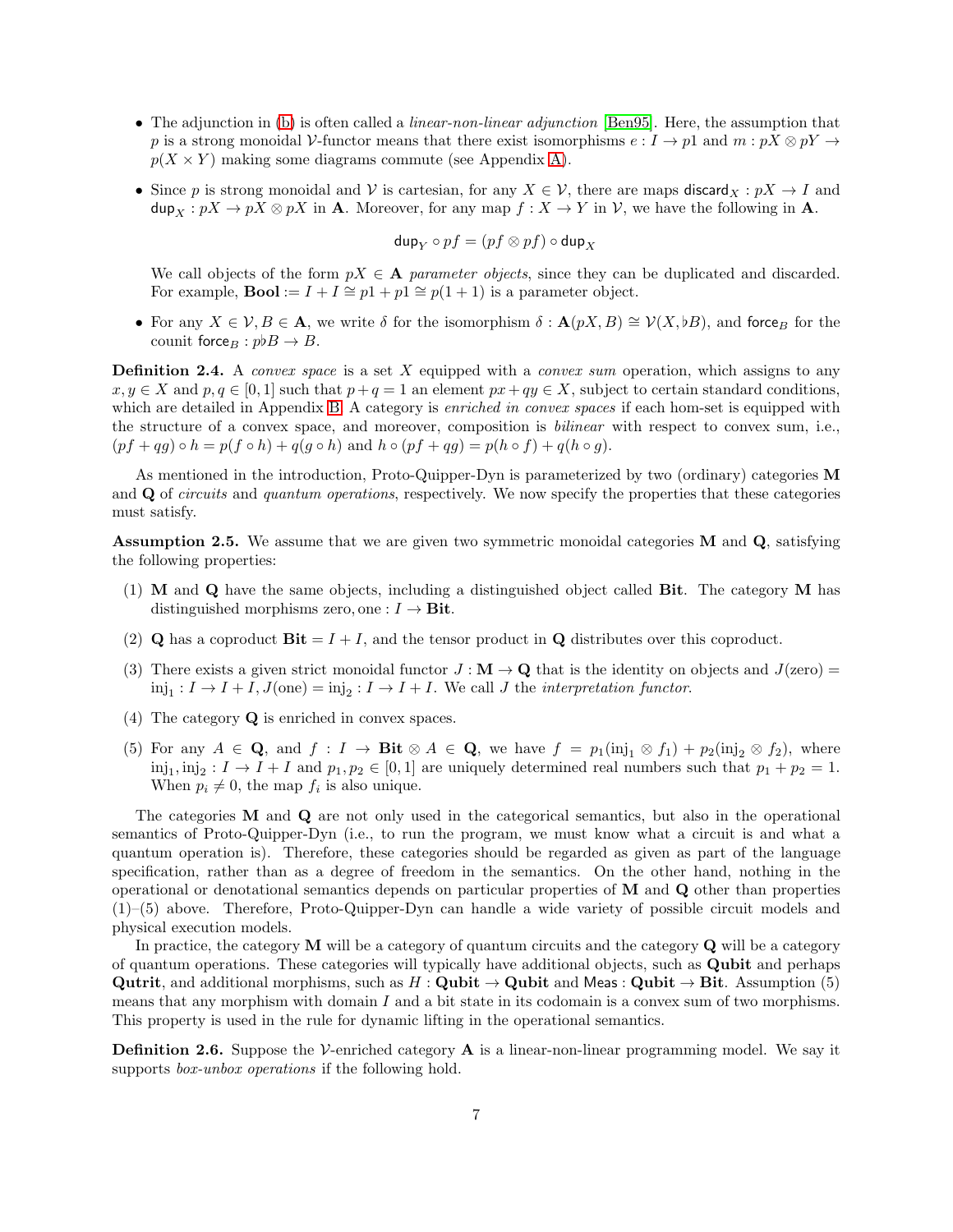- <span id="page-7-2"></span><span id="page-7-1"></span>(c) There is a fully faithful embedding  $\psi : \mathbf{M} \stackrel{\psi}{\hookrightarrow} V(\mathbf{A})$  and  $\psi$  is strong monoidal.
- (d) Let S denote the set of objects in the image of  $\psi$ . For any  $S, U \in S$ , there is an isomorphism

$$
\flat(S \multimap U) \stackrel{e}{\cong} \mathbf{A}(S, U).
$$

Condition [\(c\)](#page-7-1) implies that there is a circuit subcategory in **A**. Using condition [\(d\)](#page-7-2), we define  $\mathbf{box} = p(e)$ and unbox =  $p(e^{-1})$ , and there is an isomorphism  $p\nmid (S \multimap U) \stackrel{\text{box/unbox}}{\cong} p\mathbf{A}(S, U)$ . Elements of  $p\mathbf{A}(S, U)$ correspond to boxed circuits with input S and output U.

If a V-enriched category A satisfies [\(a\)](#page-5-0)–[\(d\)](#page-7-2), then it is a model for Proto-Quipper *without* dynamic lifting. For example, the **Set-**enriched category  $\overline{M}$  in [\[RS18\]](#page-22-1) is such a model. To support dynamic lifting, we define the following monad to account for the category Q.

**Definition 2.7.** Let **A** be a symmetric monoidal V-category and let  $T : A \rightarrow A$  be a V-monad on **A**. We say T is a *dynamic lifting monad* if the following hold.

- (e) T is a commutative strong V-monad. For any  $A, B \in \mathbf{A}$ , we write  $t_{A,B} : A \otimes TB \to T(A \otimes B)$  for the strength and  $s_{A,B} : TA \otimes B \to T(A \otimes B)$  for the costrength.
- (f) Let  $V(A)$  be the underlying category of A, let VT be the underlying monad of T, and let  $Kl_{VT}(V(A))$ be the Kleisli category of VT. The Kleisli category  $Kl_{VT}(V(\mathbf{A}))$  is enriched in convex spaces.
- <span id="page-7-3"></span>(g) There are the following fully faithful embeddings:

$$
\mathbf{M} \stackrel{\psi}{\hookrightarrow} V(\mathbf{A}),
$$
  

$$
\mathbf{Q} \stackrel{\phi}{\hookrightarrow} Kl_{VT}(V(\mathbf{A})).
$$

These embedding functors are strong monoidal, and  $\phi$  preserves the convex sum. Moreover, the following diagram commutes for any  $S, U \in \mathbf{M}$ .

$$
\begin{array}{ccc}\n\mathbf{M}(S, U) & \xrightarrow{\psi_{S,U}} & V(\mathbf{A})(S, U) \\
\downarrow J_{S,U} & & \downarrow E_{S,U} \\
\mathbf{Q}(S, U) & \xrightarrow{\phi_{S,U}} & Kl_{VT}(V(\mathbf{A}))(S, U)\n\end{array}
$$

Here  $E: V(\mathbf{A}) \to Kl_{VT}(V(\mathbf{A}))$  is the functor such that  $E(A) = A$  and  $E(f) = \eta \circ f$ .

<span id="page-7-0"></span>(h) There are maps dynlift :  $Bit \rightarrow TBool$  and init :  $Bool \rightarrow Bit$  in A such that the following diagram commutes.

$$
\begin{array}{c}\n\text{Bit} \\
\text{limit} \\
\downarrow \text{dynlift} \\
\text{Bool} \xrightarrow{\eta} T \text{Bool}\n\end{array}
$$

- **Remarks.** The objects of the Kleisli category  $Kl_{VT}(V(A))$  are the same as the objects of A, and the hom-set is given by  $Kl_{VT}(V(A))(A, B) := V(A)(A, VTB) = V(1, A(A, TB))$  for any  $A, B \in \mathbf{A}$ . Moreover,  $V(1, \mathbf{A}(A, TB)) = V(1, Kl_T(\mathbf{A})(A, B)) = V(Kl_T(\mathbf{A}))(A, B).$ 
	- Since T is a commutative strong  $V$ -monad, VT is a commutative strong (ordinary) monad. Therefore the Kleisli category  $Kl_{VT}(V(\mathbf{A}))$  is monoidal. For any  $f : A_1 \to VTB_1$  and  $g : A_2 \to VTB_2$  in  $Kl_{VT}(V(\mathbf{A})),$  we define  $f \otimes g \in Kl_{VT}(V(\mathbf{A}))(A_1 \otimes A_2, B_1 \otimes B_2)$  to be the following

$$
A_1 \otimes A_2 \xrightarrow{f \otimes g} VTB_1 \otimes VTB_2 \xrightarrow{s} V T(B_1 \otimes VTB_2) \xrightarrow{Tt} VTVT(B_1 \otimes B_2) \xrightarrow{\mu} V T(B_1 \otimes B_2).
$$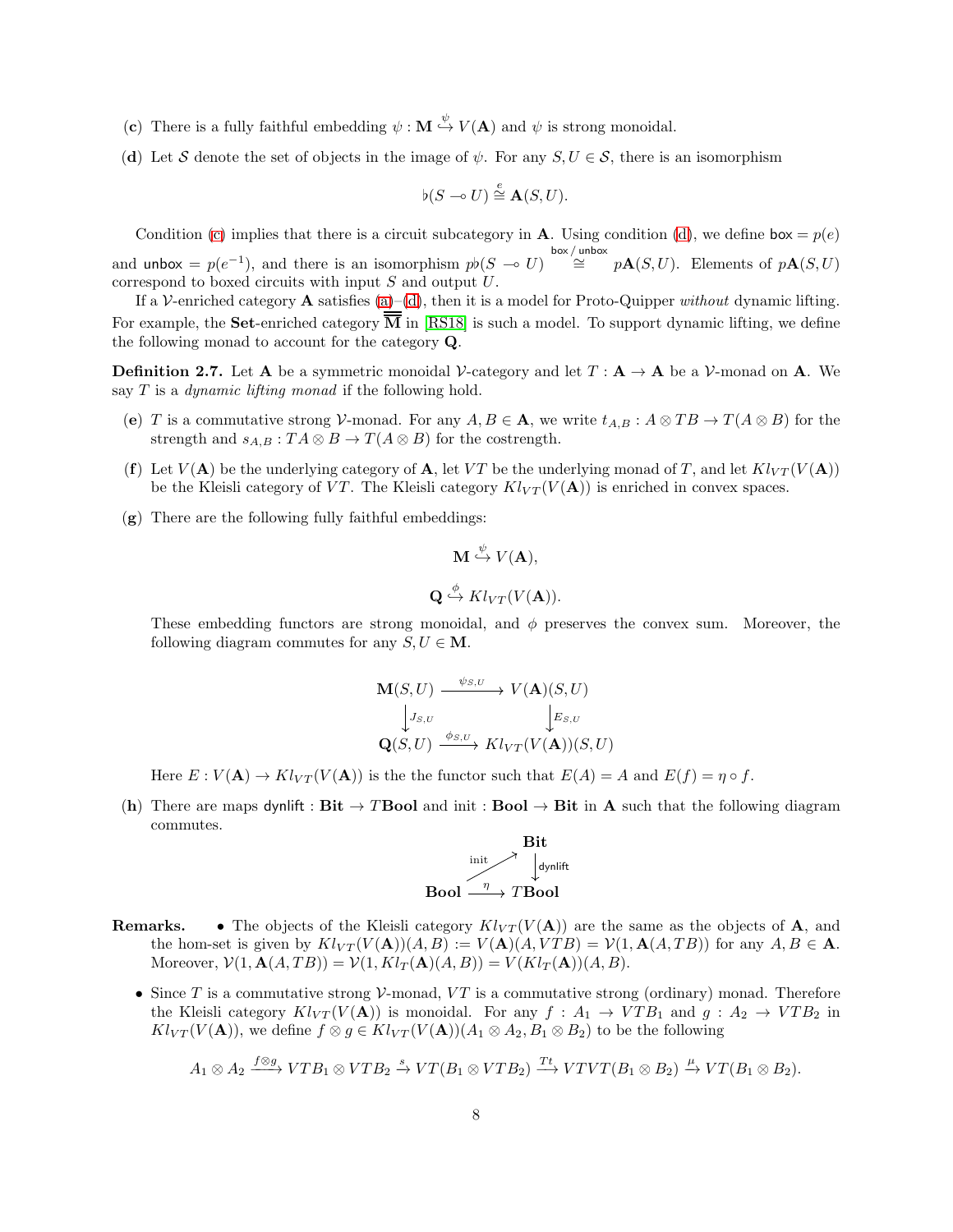|          | $A, B$ ::= Unit   Qubit   Bit   Bool   $!_{\alpha}A \mid A \rightarrow_{\alpha} B$   Circ $(S, U) \mid A \otimes B$ |
|----------|---------------------------------------------------------------------------------------------------------------------|
|          | $P, R$ ::= Unit   Nat   ! $_{\alpha}A$   Circ $(S, U)$                                                              |
|          | $S, U$ ::= Unit   Qubit   Bit   $S \otimes U$                                                                       |
|          | $M, N$ ::= $c  x   \lambda x.M   M N$ Unit $ (a, \mathcal{C}, b) $ apply $(M, N)$   force M                         |
|          | lift $M$   box $U M$   $(M, N)$   let $(x, y) = N$ in $M$   dynlift $M$                                             |
| a, b     | $\equiv$ $\ell$   Unit   $(a, b)$                                                                                   |
| $\Gamma$ | $\therefore = \cdot   x : A, \Gamma   \ell : \text{Qubit}, \Gamma   \ell : \text{Bit}, \Gamma$                      |
| $\Phi$   | $\therefore = \cdot   x : P, \Phi.$                                                                                 |
| Σ        | $\therefore = \cdot   \ell : \text{Qubit}, \Sigma   \ell : \text{Bit}, \Sigma$                                      |
| V        | $\therefore$ $x \mid \ell \mid \lambda x.M \mid$ lift $M \mid (a, \mathcal{C}, b) \mid (V, V') \mid$ Unit           |
|          |                                                                                                                     |
|          | $\alpha, \beta$ ::= 0   1<br>$\mathcal{C}, \mathcal{D}: \Sigma \to \Sigma'$                                         |

<span id="page-8-2"></span>Figure 1: The syntax for Proto-Quipper-Dyn

- Condition [\(g\)](#page-7-3) expresses the requirement that the enriched category **A** must combine both categories **M** and **Q**, i.e., they are subcategories of  $V(A)$  and its Kleisli category, respectively. Thus **A** has both quantum circuits and quantum operations. The commutative diagram implies that a circuit in A can be used as a quantum operation.
- Since  $\psi(S) = \phi(S)$  for any  $S \in \mathbf{M}, \mathbf{Q}$ , we define  $\mathbf{Bit} = \psi(\mathbf{Bit}) = \phi(\mathbf{Bit}) \in \mathbf{A}$ .
- Condition [\(h\)](#page-7-0) gives a categorical characterization of dynamic lifting. The map dynlift is not in the image of  $\phi$  or  $\psi$ , and therefore it is neither a quantum circuit nor a quantum operation.

<span id="page-8-1"></span>Definition 2.8. We say a V-enriched category A is a *model for Proto-Quipper with dynamic lifting* if it satisfies  $(a)$ – $(h)$ .

We have now axiomatized a general categorical model for Proto-Quipper with dynamic lifting. In [\[FKRS22\]](#page-21-0), we give a construction of a concrete model based on *biset-enrichment* that satisfies [\(a\)](#page-5-0)-[\(h\)](#page-7-0). In the rest of this paper, we will be focusing on showing this abstract categorical model **A** is sound with respect to the type system and the operational semantics.

# <span id="page-8-0"></span>3 A type system for dynamic lifting

In this section, we present the syntax of Proto-Quipper-Dyn and a type system for dynamic lifting. Our typing judgments have the form  $\Gamma \vdash_{\alpha} M : A$ , where  $\alpha ::= 0 \mid 1$  is a modality used to keep track of dynamic lifting. When  $\alpha = 1$ , the term M is guaranteed not to perform any dynamic lifting operations while it is being reduced to a value. Such computations can therefore be carried out at circuit generation time. When  $\alpha = 0$ , M may invoke dynamic lifting so the evaluation of M needs to be performed at circuit execution time.

Definition 3.1 (Syntax). The syntax of Proto-Quipper-Dyn is in Figure [1.](#page-8-2)

The modality  $\alpha$  appears in the linear function type  $A \rightarrow_{\alpha} B$  and the linear exponential type  $\alpha A$ . This is because the values of  $A \rightharpoonup_{\alpha} B$  and  $\vert_{\alpha} A$  are *thunks* and we use the modality  $\alpha$  in the types to keep track of the dynamic lifting within the thunks.  $Circ(S, U)$  denotes a type of circuits with input S and output U. The values of this type are boxed quantum circuits. They can be further manipulated by meta-operations such as circuit reversal, circuit iteration, or printing; these operations are treated as constants in the language, i.e., we do not fix a particular set of such operations, but assume that they would be defined in a standard library that comes with any particular instance of Proto-Quipper-Dyn.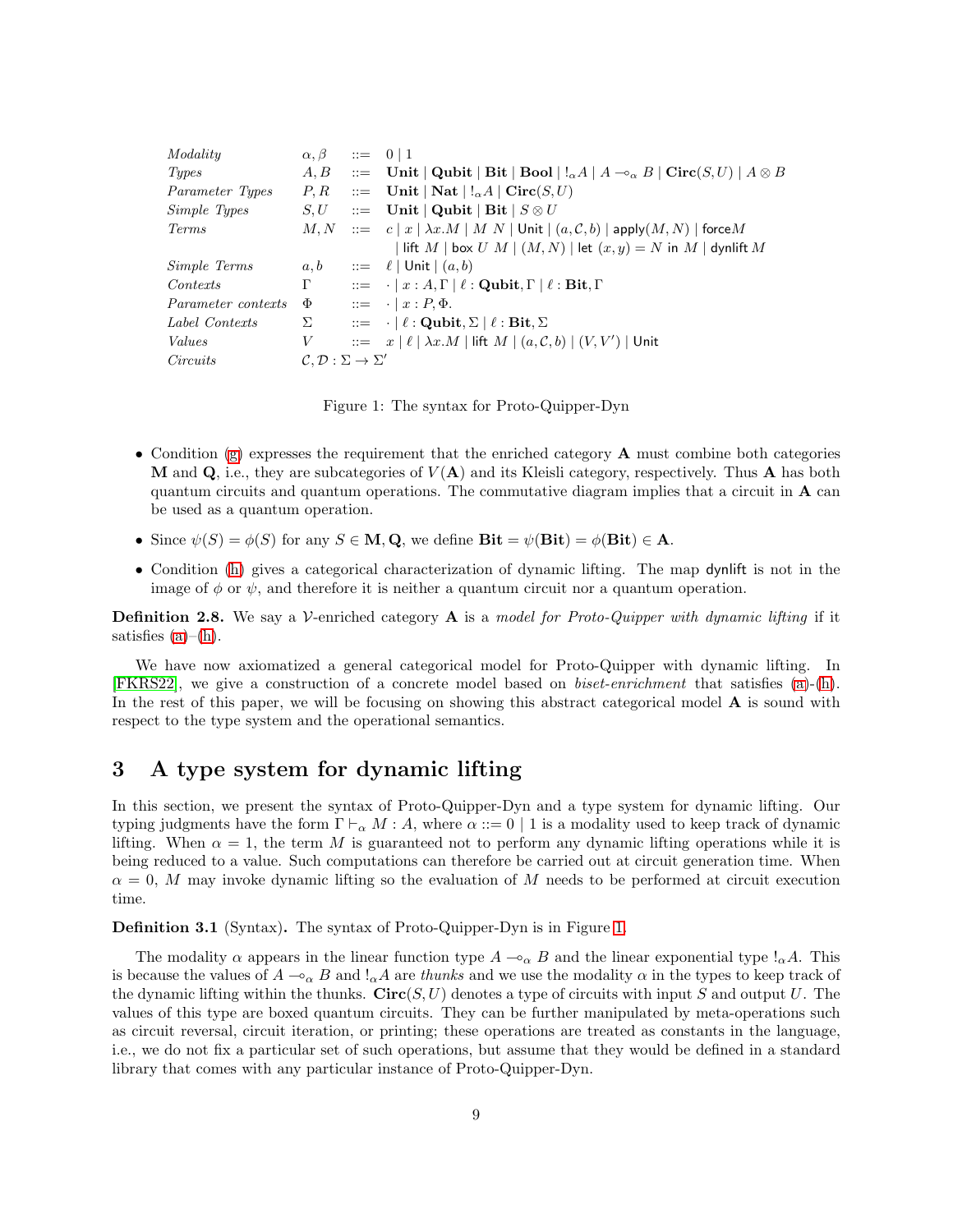| $\overline{\Phi, x : A \vdash_1 x : A}$ var                                                                                                                                            | label<br>$\ell$ : Qubit Bit $\vdash_1 \ell$ : Qubit Bit                                                                                                                                      |
|----------------------------------------------------------------------------------------------------------------------------------------------------------------------------------------|----------------------------------------------------------------------------------------------------------------------------------------------------------------------------------------------|
| $\frac{\Gamma_1 \vdash_{\alpha_1} M : A \multimap_{\beta} B \quad \Gamma_2 \vdash_{\alpha_2} N : A}{\Gamma_1 + \Gamma_2 \vdash_{\alpha_1 \& \alpha_2 \& \beta} MN : B} \quad app$      | $\frac{\Gamma, x:A\vdash_{\alpha} M:B}{\Gamma\vdash_{1}\lambda x.M:A\multimap_{\alpha} B} \quad lambda$                                                                                      |
| $\frac{\Phi \vdash_{\alpha} M : A}{\Phi \vdash_1 \text{ lift } M : !_{\alpha} A}$ lift                                                                                                 | $\frac{\Gamma\vdash_{\beta} M\colon !_{\alpha}A}{\Gamma\vdash_{\alpha\&\beta} \text{ force }M:A} \; \text{force}$                                                                            |
| $\frac{\Gamma\vdash_{\alpha} M:!_1(S\multimap_1 U)}{\Gamma\vdash_{\alpha} \text{ box } S M: \text{Circ}(S, U)} \text{ box}$                                                            | $\frac{\Gamma_1 \vdash_{\alpha} M : \mathbf{Circ}(S, U) \quad \Gamma_2 \vdash_{\beta} N : S}{\Gamma_1 + \Gamma_2 \vdash_{\alpha \& \beta} \mathsf{apply}(M, N) : U} \text{ apply}$           |
| $\Sigma_1 \vdash_1 a : S \quad \Sigma_2 \vdash_1 b : U$<br>$\mathcal{C}: \Sigma_1 \to \Sigma_2$<br>$\overline{\Phi \vdash_1 (a, \mathcal{C}, b) : \text{Circ}(S, U)}$<br>$\emph{circ}$ | $\frac{\Gamma\vdash_{\alpha} M:\mathbf{Bit}}{\Gamma\vdash_{0} \text{dynlift }M:\mathbf{Bool}} \text{dynlift}$                                                                                |
| $\frac{\Gamma_1 \vdash_{\alpha_1} M : A \quad \Gamma_2 \vdash_{\alpha_2} N : B}{\Gamma_1 + \Gamma_2 \vdash_{\alpha_1} \&_{\alpha_2} (M, N) : A \otimes B} \ \text{pair}$               | $\frac{\Gamma_1, x:A, y:B\vdash_{\alpha_1} M:C \quad \Gamma_2 \vdash_{\alpha_2} N:A\otimes B}{\Gamma_1+\Gamma_2 \vdash_{\alpha_1 \& \alpha_2} \mathsf{let}(x,y)=N \mathsf{ in } M:C}$<br>let |

<span id="page-9-0"></span>Figure 2: The typing rules for Proto-Quipper-Dyn

The terms of our language are similar to the ones from [\[RS18\]](#page-22-1), with the addition of a term construct for dynamic lifting dynlift  $M$ , which will be evaluated to a boolean value. A term of parameter type can be duplicated or discarded. A value of simple type corresponds to a state.

We make a distinction between variables and labels. A label  $\ell$  corresponds to a wire in a circuit, or to an address of a bit or qubit state. Consequently, a label is a value that can only have type Bit or Qubit. Labels can only be renamed, not substituted. Every label context  $\Sigma$  has an obvious interpretation  $[\Sigma]$  in the category **M** as a tensor of the appropriate sequence of the objects **Qubit** and **Bit**. We write  $\mathcal{D}: \Sigma \to \Sigma'$ to denote a quantum circuit, i.e., a morphism  $\mathcal{D} : [\![\Sigma]\!] \to [\![\Sigma']\!]$ .

Definition 3.2 (Typing). The typing rules are in Figure [2.](#page-9-0)

We write  $\alpha \& \beta$  for the boolean conjunction of  $\alpha$  and  $\beta$  so that, e.g.,  $0 \& 1 = 0$ . If  $\Gamma_1 = \Phi, \Gamma'_1$  and  $\Gamma_2 = \Phi, \Gamma'_2$ , we write  $\Gamma_1 + \Gamma_2$  for  $\Phi, \Gamma'_1, \Gamma'_2$ .

In the *var* rule, we require a parameter context  $\Phi$ . In the *lift* and *lambda* rules, the modality  $\alpha$  is moved to the type and the current modality (i.e., modality in the conclusion) is set to 1. This is because the lift and lambda terms are values, and values do not perform dynamic lifting. In fact, all values have modality 1.

In elimination rules such as *app* and *force*, the modality in the type affects the current modality of the typing judgment through boolean conjunction. This is related to how the evaluations are performed for these terms. For example, when evaluating the term  $MN$ , we will first evaluate  $M$ , then evaluate N and finally perform a beta-reduction. Thus, the evaluation of MN could perform dynamic lifting of  $\alpha_1 = 0$ ,  $\alpha_2 = 0$ , or  $\beta = 0$ . Consequently, the modality for the typing judgment of MN is the boolean conjunction of all these related modalities.

By the *dynlift* rule, an application of dynamic lifting sets the current modality to 0, signifying that a dynamic lifting is performed. In the *box* rule, a term M can only be boxed into a circuit if it has type  $!_1(S \multimap_1 U)$ . This ensures that the term M does not use dynamic lifting. Thus, when evaluating the term  $(\text{box } S \ M)$ , a dynamic lifting cannot occur. This prevents a class of runtime errors in Quipper that are caused by boxing functions that use dynamic lifting.

In the *apply* rule, depending on the modality  $\alpha_1 \& \alpha_2$ , the term apply $(M, N)$  either appends the quantum circuit M to N, which is done at circuit generation time, or applies the quantum operation  $M$  to  $N$ , which is done at circuit execution time. The *circ* rule defines a well-typed quantum circuit. In practice, we often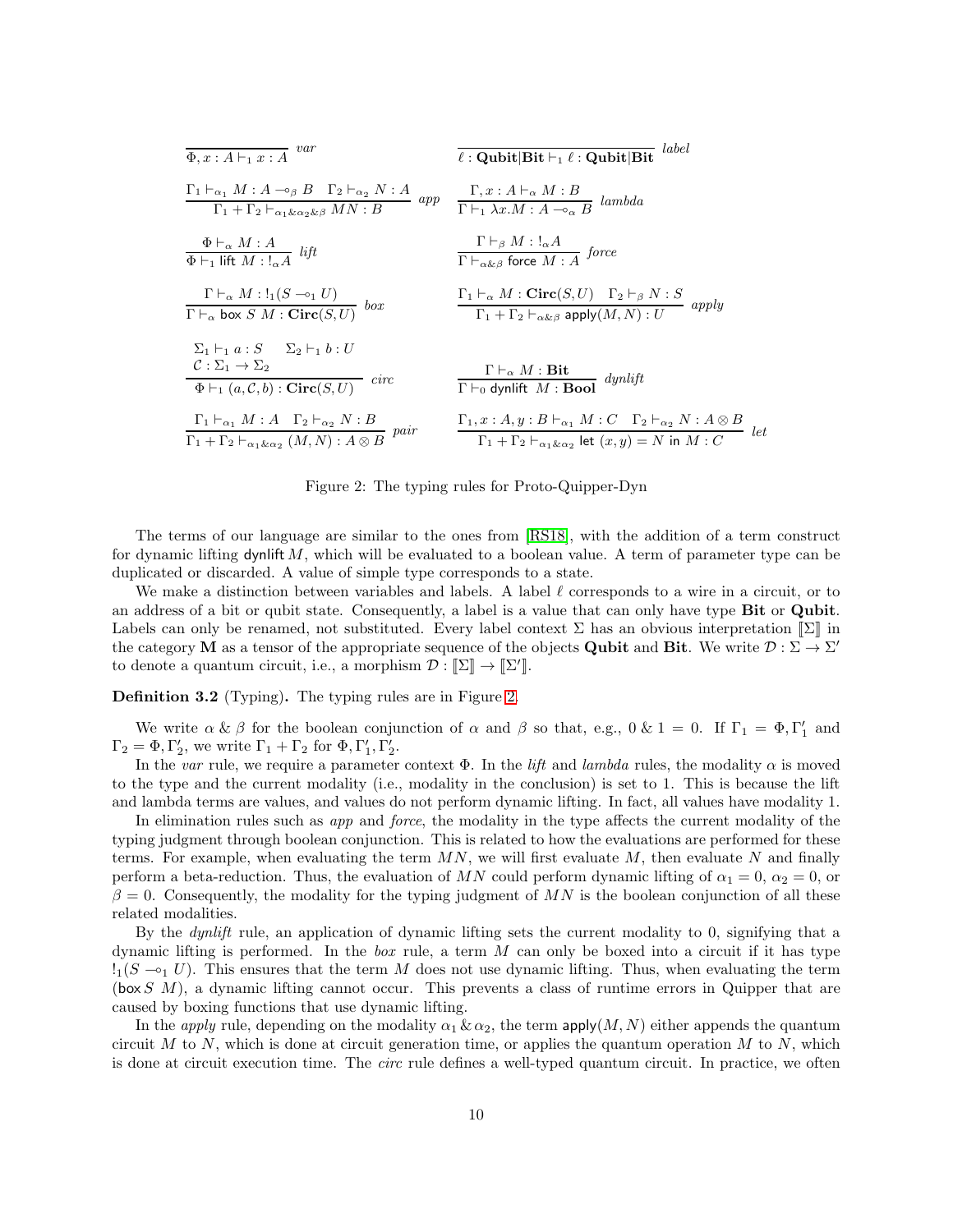assume that a set of well-typed quantum gates is provided as pre-defined constants of the language, so that the programmer does not need to use the *circ* rule.

The following lemma shows that a value can only have modality 1 and, in particular, that the free variables of a parameter must come from a parameter context.

<span id="page-10-1"></span>**Lemma 3.3.** *If*  $\Gamma \vdash_{\alpha} V : B$ *, then*  $\alpha = 1$ *. Moreover, if*  $\Gamma \vdash_{\alpha} V : P$ *, then*  $\alpha = 1$  *and*  $\Gamma = \Phi$ *.* 

The following lemma shows that the type system has the usual substitution property.

**Lemma 3.4** (Substitution). *If*  $\Gamma_1, x : A, \Gamma'_1 \vdash_{\alpha} M : B$  *and*  $\Gamma_2 \vdash_1 V : A$ *, then*  $\Gamma_1, \Gamma'_1, \Gamma_2 \vdash_{\alpha} [V/x]M : B$ *.* 

### 3.1 Interpretation of the typing rules

The modality is a syntactic device to track the dynamic lifting monad T. We will interpret  $\Gamma \vdash_1 M : A$  as a map  $\llbracket \Gamma \rrbracket \to \llbracket A \rrbracket$  in **A**, and  $\Gamma \vdash_0 M : A$  as a map  $\llbracket \Gamma \rrbracket \to T \llbracket A \rrbracket$ . The modalities in types such as  $A \multimap_{\alpha} B$  and  $\alpha A$  also indicate occurrences of the dynamic lifting monad T.

Definition 3.5. We interpret types as objects in A.

$$
\begin{array}{rcl}\n[A \neg_1 B] & = & [A] \neg_0 [B] \\
[A \neg_0 B] & = & [A] \neg_0 T [B] \\
[A \otimes B] & = & [A] \otimes [B] \\
[[1A] & = & pb[A] \\
[[0A] & = & pbT[A] \\
[\text{Circ}(S, U)] & = & pA([S], [U]) \\
[\text{Bool}] & = & p(1+1) \\
[\text{Bit}] & = & \text{Bit} \\
[\text{Qubit}] & = & \text{Qubit}\n\end{array}
$$

For a parameter type P, there exists  $X \in \mathcal{V}$  such that  $\llbracket P \rrbracket = pX$ . For a simple type S, there exists  $Y \in \mathbf{M}$  such that  $\|S\| = \psi Y$ . We call objects of the form  $\psi Y$  *simple objects*. We write  $\alpha \|A\|$  to mean  $T \|A\|$ if  $\alpha = 0$ , otherwise it is  $\llbracket A \rrbracket$ . We interpret a context  $\Gamma$  as a tensor product of all objects in  $\Gamma$  (denoted by  $\llbracket \Gamma \rrbracket$ ). The interpretation of parameter context  $\llbracket \Phi \rrbracket$  is a parameter object and the interpretation of a label context  $[\![\Sigma]\!]$  is a simple object. Without loss of generality, we assume that if  $[\![\Sigma]\!] = [\![\Sigma']\!]$ , then  $\Sigma = \Sigma'$  (this condition can always be ensured by making additional isomorphic copies of objects, if necessary).

The interpretation of typing judgements is defined as follows.

<span id="page-10-0"></span>**Definition 3.6** (Interpretation). To each valid typing judgement  $\Gamma \vdash_{\alpha} M : A$ , we associate a map  $\llbracket M \rrbracket$ :  $\llbracket \Gamma \rrbracket \to \alpha \llbracket A \rrbracket$  in A, called its *interpretation*. Note that  $\llbracket M \rrbracket$  here is an abbreviation for  $\llbracket \Gamma \vdash_{\alpha} M : A \rrbracket$ .

The interpretation is defined by induction on the derivation of  $\Gamma \vdash_{\alpha} M : A$ . Here we show a few cases, the rest are in Appendix [C.](#page-23-0)

• Case

## $\Gamma\vdash_{\alpha} M:\mathbf{Bit}$  $\Gamma\vdash_0$  dynlift  $M: \mathbf{Bool}.$

By induction hypothesis, we have  $\llbracket M \rrbracket : \llbracket \Gamma \rrbracket \to \alpha \llbracket \textbf{Bit} \rrbracket$ . If  $\alpha = 1$ , we define  $\llbracket \text{dynlift } M \rrbracket$  by

$$
\llbracket \Gamma \rrbracket \xrightarrow{\llbracket M \rrbracket} \llbracket \mathbf{Bit} \rrbracket \xrightarrow{\text{dynlift}} T \llbracket \mathbf{Bool} \rrbracket.
$$

If  $\alpha = 0$ , we define  $\llbracket \mathsf{dynlift}\, M \rrbracket$  by

$$
\llbracket \Gamma \rrbracket \xrightarrow{\llbracket M \rrbracket} T \llbracket \mathbf{Bit} \rrbracket \xrightarrow{\textit{T} \text{ dynlift}} TT \llbracket \mathbf{Bool} \rrbracket \xrightarrow{\mu} T \llbracket \mathbf{Bool} \rrbracket.
$$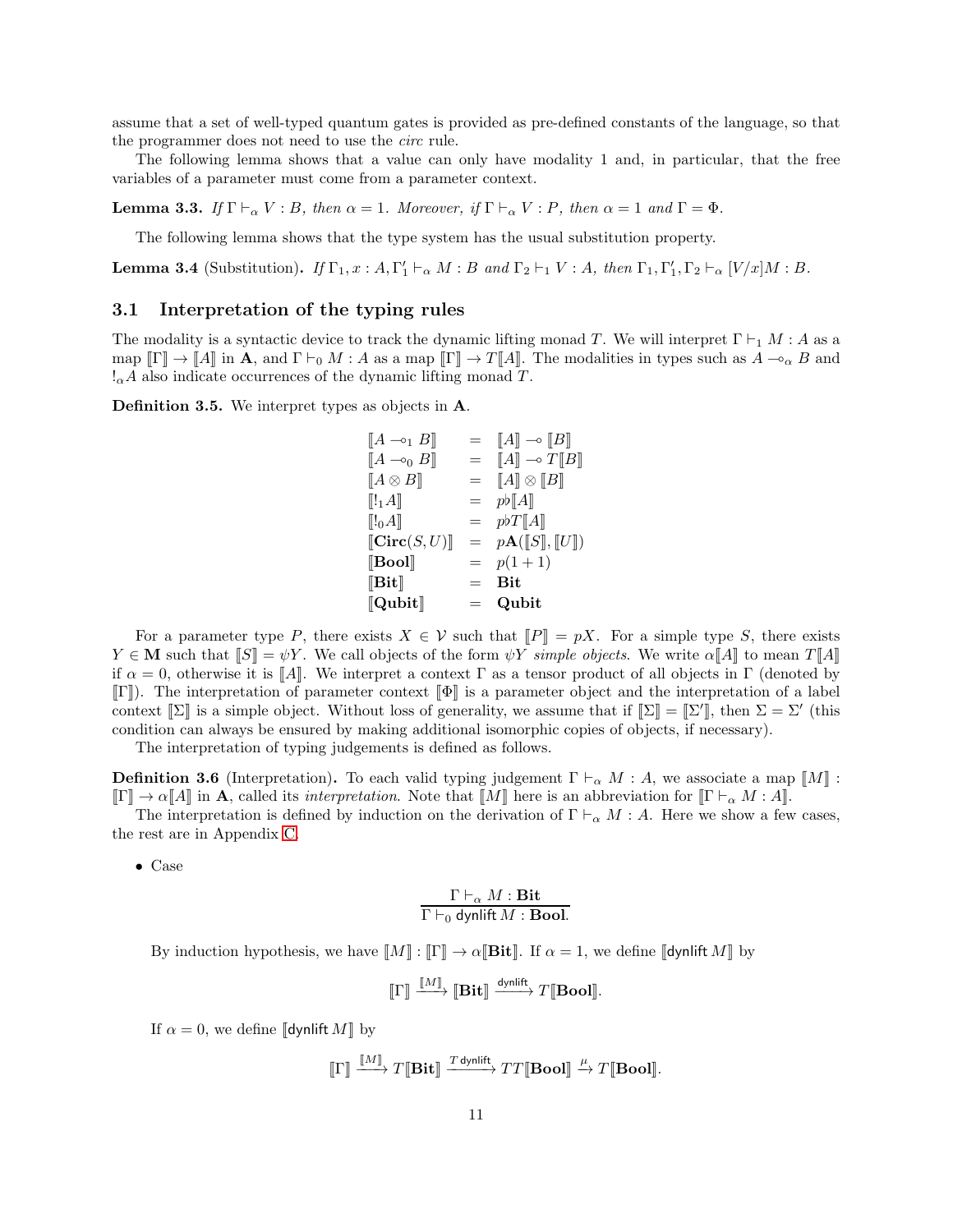$$
\frac{\Gamma, x:A\vdash_{\alpha} M:B}{\Gamma\vdash_1 \lambda x.M:A\multimap_{\alpha} B.}
$$

By induction hypothesis, we have  $\llbracket M \rrbracket : \llbracket \Gamma \rrbracket \otimes \llbracket A \rrbracket \to \alpha \llbracket B \rrbracket$ . Using monoidal closedness, we define  $\llbracket \lambda x . M \rrbracket := \mathsf{curry}(\llbracket M \rrbracket) : \llbracket \Gamma \rrbracket \to \llbracket A \rrbracket \multimap \alpha \llbracket B \rrbracket.$ 

• Case

$$
\frac{\Phi, \Gamma_1 \vdash_{\alpha_1} M : A \multimap_{\beta} B \quad \Phi, \Gamma_2 \vdash_{\alpha_2} N : A}{\Phi, \Gamma_1, \Gamma_2 \vdash_{\alpha_1 \& \alpha_2 \& \beta} MN : B} \text{ and}
$$

Here we only consider the case where  $\alpha_1 = \alpha_2 = \beta = 0$ . The other cases are similar. By induction hypothesis, we have morphisms  $[M] : [\![\Phi]\!] \otimes [\![\Gamma_1]\!] \to T([\![A]\!] \multimap T[\![B]\!])$  and  $[\![N]\!] : [\![\Phi]\!] \otimes [\![\Gamma_2]\!] \to T[\![A]\!]$ . Thus we define  $\llbracket MN \rrbracket$  to be the following.

$$
\begin{array}{c}\n\left[\!\!\left[\Phi\right]\!\!\right] \otimes \left[\!\!\left[\Gamma_{1}\right]\!\!\right] \otimes \left[\!\!\left[\Gamma_{2}\right]\!\!\right] \xrightarrow{\text{dup}\otimes \left[\!\!\left[\Gamma_{1}\right]\!\!\right] \otimes \left[\!\!\left[\Gamma_{2}\right]\!\!\right]}\n\left[\!\!\left[\Phi\right]\!\!\right] \otimes \left[\!\!\left[\Phi\right]\!\!\right] \otimes \left[\!\!\left[\Gamma_{1}\right]\!\!\right] \otimes \left[\!\!\left[\Gamma_{2}\right]\!\!\right] \xrightarrow{\left[\!\!\left[\!\!\left[\mathcal{M}\right]\!\!\right] \to T\left(\left[\!\!\left[\mathcal{A}\right]\!\!\right]\right] \to T\left[\!\!\left[\mathcal{A}\right]\!\!\right]\right)}\n\right)\n\overset{\text{f. }}\to T\left(T\left(\!\!\left[\mathcal{A}\right]\!\!\right] \xrightarrow{\hspace{0.2cm} \sim T\left[\!\!\left[\mathcal{B}\right]\!\!\right]}\right) \otimes \left[\!\!\left[\mathcal{A}\right]\!\!\right)\n\overset{\text{f. }}\to T\left(\left(\!\!\left[\mathcal{A}\right]\!\!\right] \xrightarrow{\hspace{0.2cm} \sim T\left[\!\!\left[\mathcal{B}\right]\!\!\right]}\right) \otimes \left[\!\!\left[\mathcal{A}\right]\!\!\right)\n\right)\n\overset{\text{f. }}\to T\left(\left(\!\!\left[\mathcal{A}\right]\!\!\right] \xrightarrow{\hspace{0.2cm} \sim T\left[\!\!\left[\mathcal{B}\right]\!\!\right]}\right) \otimes \left[\!\!\left[\mathcal{A}\right]\!\!\right)\n\right)\n\overset{\text{f. }}\to T\left(\left(\!\!\left[\!\!\left[\mathcal{A}\right]\!\!\right] \xrightarrow{\hspace{0.2cm} \sim T\left[\!\!\left[\mathcal{B}\right]\!\!\right]}\right) \otimes \left[\!\!\left[\mathcal{A}\right]\!\!\right)\n\right)\n\overset{\text{f. }}\to T\left(\left(\!\!\left[\!\!\left[\mathcal{A}\right]\!\!\right] \xrightarrow{\hspace{0.2cm} \sim T\left[\!\!\left[\mathcal{B}\right]\!\!\right]}\right) \otimes \left[\!\!\left[\mathcal{A}\right]\!\!\right)\n\right)\n\overset{\text{f. }}\to T\left(\left(\!\!\left
$$

• Case

$$
\frac{\Phi \vdash_{\alpha} M : A}{\Phi \vdash_1 \text{ lift } M : !_{\alpha} A}.
$$

By induction hypothesis, we have  $\llbracket M \rrbracket : \llbracket \Phi \rrbracket = pX \to \alpha \llbracket A \rrbracket$  for some  $X \in \mathcal{V}$ . By the V-adjunction  $p \vdash \flat$ , we have  $\delta[M] : X \to \flat\alpha[A]$ . So we define [lift  $M] := p\delta[M] : pX \to p\flat\alpha[A]$ .

• Case

$$
\frac{\Gamma \vdash_{\beta} M : !_{\alpha} A}{\Gamma \vdash_{\alpha \& \beta} \text{ force } M : A}.
$$

We only consider the case where  $\alpha = \beta = 0$ , the other cases are similar. By induction hypothesis, we have a map  $[M] : [\Gamma] \to T p \flat T [\![A]\!]$ . Since there is a V-natural transformation force :  $p \flat T [\![A]\!] \to T [\![A]\!]$ , we define [force $M$ ] by

$$
\llbracket \Gamma \rrbracket \xrightarrow{\llbracket M \rrbracket} Tp b T \llbracket A \rrbracket \xrightarrow{\text{Trace}} TT \llbracket A \rrbracket \xrightarrow{\mu} T \llbracket A \rrbracket.
$$

• Case

$$
\frac{\Gamma\vdash_{\alpha} M: !_1(S \multimap_1 U)}{\Gamma\vdash_{\alpha} \text{ box } S\ M: \mathbf{Circ}(S, U)}.
$$

Here we only consider the case  $\alpha = 1$ . By induction hypothesis, we have  $\llbracket M \rrbracket : \llbracket \Gamma \rrbracket \to p \flat (\llbracket S \rrbracket \multimap \llbracket U \rrbracket)$ . We define  $\llbracket \text{box } SM \rrbracket$  by j<br>Kalend

$$
\llbracket \Gamma \rrbracket \xrightarrow{\llbracket M \rrbracket} pb(\llbracket S \rrbracket \multimap \llbracket U \rrbracket) \xrightarrow{\text{box}} p\mathbf{A}(\llbracket S \rrbracket, \llbracket U \rrbracket).
$$

• Case

$$
\frac{\Phi, \Gamma_1 \vdash_{\alpha} M : \mathbf{Circ}(S, U) \quad \Phi, \Gamma_2 \vdash_{\beta} N : S}{\Phi, \Gamma_1, \Gamma_2 \vdash_{\alpha \& \beta} \mathsf{apply}(M, N) : U} \text{ apply}
$$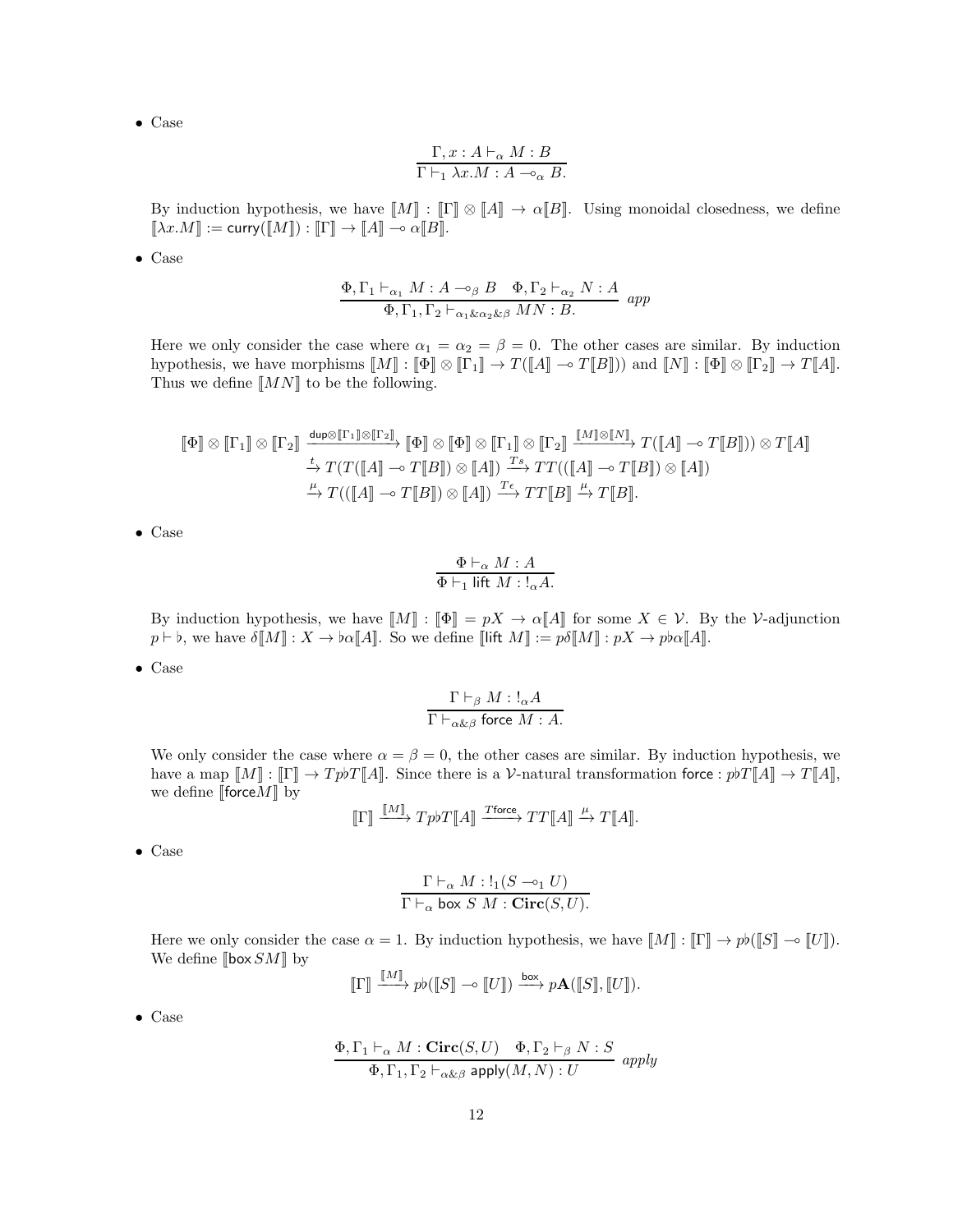Here we only consider the case  $\alpha = \beta = 0$ . By induction hypothesis, we have  $\llbracket M \rrbracket : \llbracket \Gamma_1 \rrbracket \rightarrow$  $Tp\mathbf{A}(\llbracket S \rrbracket, \llbracket U \rrbracket)$  and  $\llbracket N \rrbracket : \llbracket \Gamma_2 \rrbracket \to T \llbracket S \rrbracket$ . Thus we define  $\llbracket \mathsf{apply}(M, N) \rrbracket$  by

$$
\begin{array}{c}\n\left[\!\!\left[\Phi\right]\!\!\right] \otimes \left[\!\!\left[\Gamma_{1}\right]\!\!\right] \otimes \left[\!\!\left[\Gamma_{2}\right]\!\!\right] \xrightarrow{\mathrm{dip}\otimes\left[\!\!\left[\Gamma_{1}\right]\!\!\right] \otimes \left[\!\!\left[\Gamma_{2}\right]\!\!\right]}\n\left[\!\!\left[\Phi\right]\!\!\right] \otimes \left[\!\!\left[\Phi\right]\!\!\right] \otimes \left[\!\!\left[\Gamma_{1}\right]\!\!\right] \otimes \left[\!\!\left[\Gamma_{2}\right]\!\!\right] \xrightarrow{\left[\!\!\left[\!M\right]\!\!\right] \otimes \left[\!\!\left[\!N\right]\!\!\right]} T p \mathbf{A} \! \left(\!\!\left[\!S\right]\!\!\right],\left[\!\!\left[\!U\right]\!\!\right] \otimes T \! \left[\!S\right]\!\!\right) \xrightarrow{\left[\!\!\left[\!T_{2}\right]\right] \xrightarrow{\left[\!\!\left[\!T_{2}\right]\right] \xrightarrow{\left[\!\!\left[\!K\right]\right] \xrightarrow{\left[\!\!\left[\!K\right]\!\!\right]}} T p \mathbf{A} \! \left(\!\!\left[\!S\right]\!\!\right],\left[\!\!\left[\!U\right]\!\!\right] \otimes \left[\!S\right]\!\!\right) \xrightarrow{\left[\!\!\left[\!\!\left[\!T_{2}\right]\right] \xrightarrow{\left[\!\!\left[\!K\right]\right] \xrightarrow{\left[\!\!\left[\!K\right]\!\!\right]}} \left[\!\!\left[\!U\right]\!\!\right] \otimes \left[\!\!\left[\!S\right]\!\!\right] \xrightarrow{\left[\!\!\left[\!\!\left[\!K\right]\!\!\right] \xrightarrow{\left[\!\!\left[\!K\right]\!\!\right] \xrightarrow{\left[\!\!\left[\!\!\left[\!K\right]\!\!\right] \xrightarrow{\left[\!\!\left[\!\!\left[\!K\right]\!\!\right]}} T \left(\left[\!\!\left[\!S\right]\!\!\right] \xrightarrow{\left[\!\!\left[\!K\right]\!\!\right] \xrightarrow{\left[\!\!\left[\!\!\left[\!K\right]\!\!\right] \xrightarrow{\left[\!\!\left[\!\!\left[\!K\right]\!\!\right]}\xrightarrow{\left[\!\!\left[\!\!\left[\!K\right]\!\!\right]}\xrightarrow{\left[\!\!\left[\!\!\left[\!K\right]\!\!\right] \xrightarrow{\left[\!\!\left[\!\!\left[\!K\right]\!\!\right] \xrightarrow{\left[\!\
$$

Our interpretation of the typing rules satisfies the usual semantics substitution theorem. The details of the proof are in Appendix [D.](#page-24-0)

<span id="page-12-2"></span>**Theorem 3.7** (Substitution). *If*  $\Phi$ ,  $\Gamma_1$ ,  $x : A$ ,  $\Gamma_2 \vdash_{\alpha} M : B$  *and*  $\Phi$ ,  $\Gamma_3 \vdash_1 V : A$ *, then* 

 $\llbracket [V/x]M \rrbracket = \llbracket M \rrbracket \circ (\llbracket \Phi \rrbracket \otimes \llbracket \Gamma_1 \rrbracket \otimes \llbracket \Gamma_2 \rrbracket \otimes \llbracket \Gamma_2 \rrbracket \otimes \llbracket \Gamma_3 \rrbracket) : \llbracket \Phi, \Gamma_1, \Gamma_2, \Gamma_3 \rrbracket \to \alpha \llbracket B \rrbracket.$ 

The next two theorems show that values of parameter type are in the image of functor  $p$ , and that values of simple types are isomorphisms.

**Theorem 3.8.** If  $\Phi \vdash_1 V : P$ , then  $\llbracket V \rrbracket = pf : pX \rightarrow pY$  for some  $f : X \rightarrow Y \in V$  such that  $\llbracket \Phi \rrbracket =$  $pX,$   $||P|| = pY$ .

**Theorem 3.9.** *Suppose*  $\Sigma \vdash_1 V : S$ *, then*  $\llbracket V \rrbracket : \llbracket \Sigma \rrbracket \rightarrow \llbracket S \rrbracket$  *is an isomorphism in* **A***.* 

Since the embedding  $\psi : \mathbf{M} \hookrightarrow V(\mathbf{A})$  is fully faithful,  $\llbracket V \rrbracket : \llbracket \Sigma \rrbracket \to \llbracket S \rrbracket$  is also an isomorphism in M.

# <span id="page-12-0"></span>4 Operational semantics and soundness

In this section, we will specify an operational semantics for Proto-Quipper-Dyn and show that it is sound with respect to the  $V$ -enriched categorical model  $A$  for dynamic lifting.

We distinguish two kinds of evaluation in order to model Quipper's two runtimes. The evaluation rules for circuit generation time will work with morphisms in M, i.e., quantum circuits. On the other hand, the evaluation rules for circuit execution time will work with morphisms in Q, i.e., quantum operations. Because of the embeddings  $\psi : \mathbf{M} \to V(\mathbf{A})$  and  $\phi : \mathbf{Q} \to Kl_{VT}(V(\mathbf{A}))$ , we are able to interpret the configurations for these two runtimes as maps in the V-enriched category  $\mathbf{A}$ .

### 4.1 Operational semantics for circuit generation time

First of all, we specify the meaning of appending circuits in the category M.

<span id="page-12-1"></span>**Definition 4.1** (Circuit append). Suppose  $\mathcal{C} : \Sigma \to \Sigma_1, \Sigma_2$  and  $\mathcal{D} : \Sigma'_1 \to \Sigma_3$  are morphisms in **M** and there are typing judgments  $\Sigma_1 \vdash_1 V : S$  and  $\Sigma'_1 \vdash_1 V' : S$ . We define append $(D, \mathcal{C}, V', V)$  to be the following morphism in M.

$$
((\mathcal{D} \circ \llbracket V' \rrbracket^{-1} \circ \llbracket V \rrbracket) \otimes \llbracket \Sigma_2 \rrbracket) \circ \mathcal{C} : \Sigma \to \Sigma_3, \Sigma_2
$$

Thus append $(\mathcal{D}, \mathcal{C}, V', V)$  is the result of appending the circuit  $\mathcal{D}$  to  $\mathcal{C}$  by connecting the interfaces  $V'$ and V. The following are evaluation rules for circuit generation time, where the underlying states are given by morphisms in M.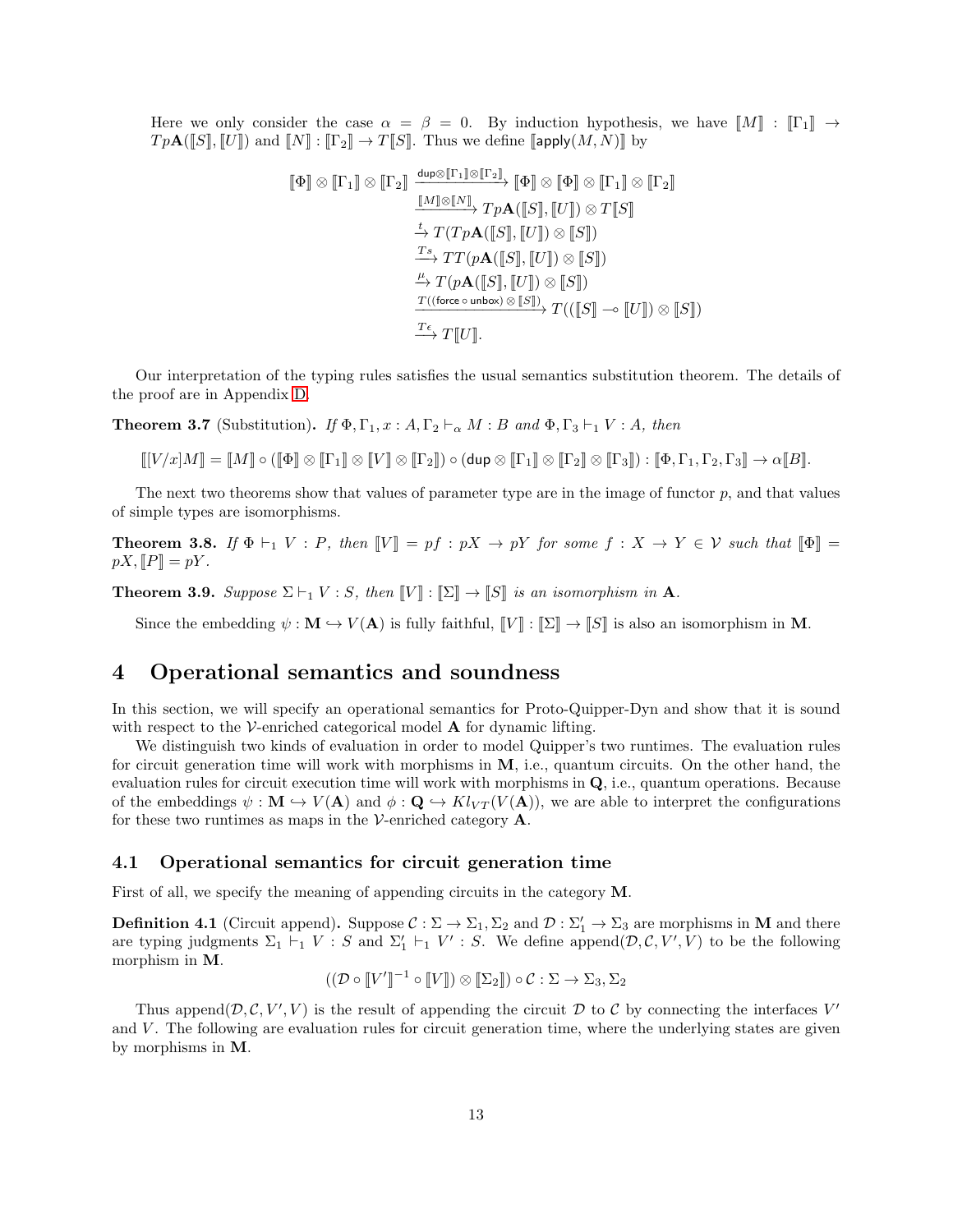<span id="page-13-0"></span>Definition 4.2 (Circuit generation time evaluation).

$$
(C_1, M) \Downarrow (C_2, \lambda x.M')
$$
\n
$$
(C_2, N) \Downarrow (C_3, V)
$$
\n
$$
(C_3, [V/x]M') \Downarrow (C_4, V')
$$
\n
$$
(C_1, MN) \Downarrow (C_4, V')
$$
\n
$$
(C_1, MN) \Downarrow (C_4, V')
$$
\n
$$
(C_1, MN) \Downarrow (C_4, V')
$$
\n
$$
(C_1, \text{apply}(M, N)) \Downarrow (C', b)
$$
\n
$$
(C_2, N) \Downarrow (C_3, V)
$$
\n
$$
(C_3, [V/x]M') \Downarrow (C_4, V')
$$
\n
$$
(C_1, \text{apply}(M, N)) \Downarrow (C', b)
$$
\n
$$
(C_2, N) \Downarrow (C_3, V)
$$
\n
$$
(C_3, N) \Downarrow (C', N')
$$
\n
$$
(C_3, N) \Downarrow (C', N')
$$
\n
$$
(C_3, [V/x]M') \Downarrow (C', b)
$$
\n
$$
(C_3, [V/x]M') \Downarrow (C', b)
$$
\n
$$
(C_3, [V/x]M') \Downarrow (C', [V/x]M')
$$
\n
$$
(C_3, [V/x]M') \Downarrow (C', [V/x]M')
$$
\n
$$
(C_3, [V/x]M') \Downarrow (C', [V/x]M')
$$
\n
$$
(C_3, [V/x]M') \Downarrow (C', [V/x]M')
$$
\n
$$
(C_3, [V/x]M') \Downarrow (C', [V/x]M')
$$
\n
$$
(C_3, [V/x]M') \Downarrow (C', [V/x]M')
$$
\n
$$
(C_3, [V/x]M') \Downarrow (C', [V/x]M')
$$
\n
$$
(C_3, [V/x]M') \Downarrow (C', [V/x]M')
$$
\n
$$
(C_3, [V/x]M' \Downarrow (C', [V/x]M')
$$
\n
$$
(C_3, [V/x]M' \Downarrow (C', [V/x]M')
$$
\n
$$
(C_3, [V/x]M' \Downarrow (C', [V/x]M')
$$
\n
$$
(C_3, [V/x]M' \Downarrow (C', [V/x]M')
$$

In the rule *box*, we use  $gen(S) = a$  to mean that the a is a fresh simple term of type S. Note that the evaluation of  $(C, M) \Downarrow (C', V)$  does not account for dynamic lifting, and the underlying states are circuits. So it is the same set of evaluation rules as in [\[RS18\]](#page-22-1). The evaluation comes with the following notion of configuration.

**Definition 4.3** (Well-typed circuit configuration). We write  $\Sigma \vdash (\mathcal{C}, M) : A; \Sigma'$  to mean there exists  $\Sigma''$ such that  $C : \Sigma \to \Sigma', \Sigma''$  and  $\Sigma'' \vdash_1 M : A$ .

A well-typed circuit configuration requires a typed term with modality 1, i.e.,  $\vdash_1 M : A$ . It is a runtime error if a term with dynamic lifting is encountered when using the evaluation rules in Definition [4.2.](#page-13-0) Our type system and the following type preservation theorem ensures that this can not happen.

**Theorem 4.4.** *If*  $\Sigma \vdash (\mathcal{C}, M) : A; \Sigma'$  *and*  $(\mathcal{C}, M) \Downarrow (\mathcal{C}', V)$ *, then*  $\Sigma \vdash (\mathcal{C}', V) : A; \Sigma'$ *.* 

In the following we define the interpretation  $\mathcal{C}, M\mathcal{R}$  as a map in the V-category **A**.

**Definition 4.5.** Suppose  $\Sigma \vdash (\mathcal{C}, M) : A; \Sigma'$ . We have maps  $\psi \mathcal{C} : [\![\Sigma]\!] \to [\![\Sigma']\!] \otimes [\![\Sigma'']\!]$  and  $[\![M]\!] : [\![\Sigma'']\!] \to [\![A]\!]$ in **A**. We define  $\llbracket \mathcal{C}, M \rrbracket$  as follows:

$$
[\![\Sigma]\!] \xrightarrow{\psi \mathcal{C}} [\![\Sigma']\!] \otimes [\![\Sigma'']\!] \xrightarrow{[\![\Sigma']\!] \otimes [\![M]\!]} [\![\Sigma']\!] \otimes [\![A]\!].
$$

The following theorem shows that the evaluation rules for circuit generation time are sound with respect to the categorical model A. Since in this case dynamic lifting cannot occur, the proof is similar to the one in [\[RS18\]](#page-22-1).

<span id="page-13-1"></span>**Theorem 4.6.** *If*  $\Sigma \vdash (\mathcal{C}, M) : A; \Sigma'$  *and*  $(\mathcal{C}, M) \Downarrow (\mathcal{C}', V)$ *, then*  $[\![\mathcal{C}, M]\!] = [\![\mathcal{C}', V]\!]$ *.* 

### 4.2 Operational semantics for circuit execution time

Since dynamic lifting requires the ability to access the states in Q, we first define the concepts of *state* and *addresses*.

**Definition 4.7** (State and addresses). For any object  $S \in \mathbf{Q}$ , a *state* is a morphism  $Q: I \to S \in \mathbf{Q}$ . We write  $\text{addr}(Q) = \Sigma$  if  $\phi(S) = \mathbb{Z}$ , we call  $\Sigma$  the *addresses* of Q. (Recall that we have, for convenience and without loss of generality, assumed that the interpretation function  $\llbracket - \rrbracket$  is one-to-one on label contexts).

We often write  $Q: I \to \Sigma \in \mathbf{Q}$  for  $Q: I \to S$ , where  $\phi(S) = \mathbb{Z}$ . The following *read* operation will be used to define the operational semantics for dynamic lifting.

**Definition 4.8** (Read operation). Suppose  $\text{addr}(Q) = \Sigma, \ell : \textbf{Bit} \text{ and } Q = p_1(Q_1 \otimes \text{inj}_1) + p_2(Q_2 \otimes \text{inj}_2)$ , where  $addr(Q_1) = addr(Q_2) = \Sigma$  and  $p_1, p_2 \in [0,1]$  and  $p_1 + p_2 = 1$ . We define a formal sum read $(Q, \ell)$  $p_1(Q_1, \text{False}) + p_2(Q_2, \text{True}),$  where False, True : Bool.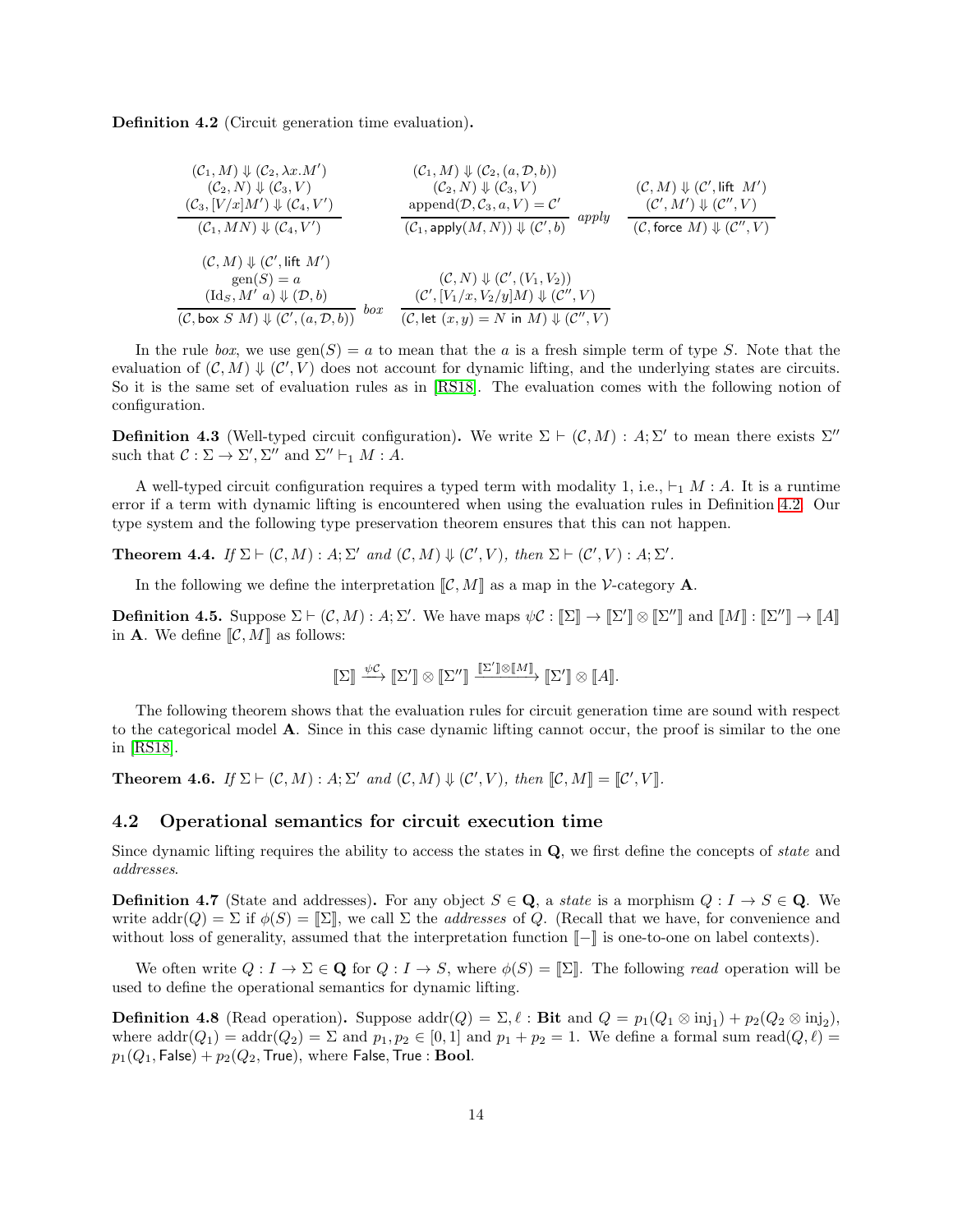Note that by the last condition in Assumption [2.5,](#page-6-0) we know that  $Q = p_1(Q_1 \otimes \text{inj}_1) + p_2(Q_2 \otimes \text{inj}_2) : I \to I$  $\Sigma \otimes \textbf{Bit}$  for some essentially uniquely determined  $Q_1, Q_2 : I \to \Sigma$ , and  $p_1, p_2 \in [0, 1]$  such that  $p_1 + p_2 = 1$ . The only time  $Q_i$  is not uniquely determined is when  $p_i = 0$ , but in this case, it will turn out that the  $Q_i$ does not matter since it corresponds to a branch of computation taken with probability zero. In this case, we can just make some fixed but arbitrary choice for  $Q_i$ . So the read operation makes the information of the probabilities  $p_1, p_2$  and the states  $Q_1, Q_2$  available.

In the following, we define the circuit execution time counterpart of Definition [4.1.](#page-12-1) It specifies the meaning of updating a quantum state by applying a quantum circuit, where the identity-on-object interpretation functor  $J : M \to \mathbf{Q}$  is needed for the definition.

**Definition 4.9.** Suppose  $Q: I \to \Sigma_1, \Sigma_2$  is a morphism in **Q**, and  $C: \Sigma'_1 \to \Sigma_3$  is a morphism in **M**, and there are typing judgements  $\Sigma_1 \vdash V : S$  and  $\Sigma'_1 \vdash V' : S$ . We define operate( $\mathcal{C}, Q, V', V$ ) to be the following map in Q.

$$
(J(\mathcal{C} \circ \llbracket V' \rrbracket^{-1} \circ \llbracket V \rrbracket) \otimes \llbracket \Sigma_2 \rrbracket) \circ Q : I \to \Sigma_3, \Sigma_2
$$

We now we define the operational semantics for circuit execution time. The underlying states of the evaluation are the states in **Q**. The evaluation is of the form  $(Q, M) \Downarrow \sum_{i \in [n]} p_i(Q_i, V_i)$ . Its intuitive meaning is that the configuration  $(Q, M)$  can be reduced to  $(Q_i, V_i)$  with probability  $p_i$ . The notation  $\sum_{i \in [n]} p_i(Q_i, V_i)$ is a short hand for the formal sum  $p_1(Q_1, V_1) + ... + p_n(Q_n, V_n)$ , and we assume  $\sum_{i \in [n]} p_i = 1$ . We write  $[n] = \{1, ..., n\}.$ 

<span id="page-14-0"></span>Definition 4.10 (Operational semantics for circuit execution time).

(Q,M) ⇓ P i∈[n] pi(Qi, λx.M′ i ) (Qi, N) ⇓ P j∈[m] qi,j (Q ′ i,j , Vi,j ) (Q ′ i,j , [Vi,j/x]M′ <sup>i</sup> ) ⇓ P k∈[l] si,j,k(Q ′′ i,j,k, V ′ i,j,k) (Q, MN) ⇓ P (i,j,k)∈[n]×[m]×[l] piqi,j si,j,k(Q ′′ i,j,k, V ′ i,j,k) (Q,M) ⇓ P i∈[n] pi(Qi, lift M′ i ) (Qi, M′ <sup>i</sup> ) ⇓ P j∈[m] qi,j (Q ′ i,j , Vi,j ) (Q, forceM) ⇓ P (i,j)∈[n]×[m] piqi,j (Q ′ i,j , Vi,j ) (Q,M) ⇓ P i∈[n] pi(Qi,(ai, Di, bi)) (Qi, N) ⇓ P j∈[m] qi,j (Q ′ i,j , Vi,j ) operate(Di, Q′ i,j , ai, Vi,j ) = Q ′′ i,j (Q, apply(M, N)) ⇓ P (i,j)∈[n]×[m] piqi,j (Q ′′ i,j , bi) apply (Q,M) ⇓ P i∈[n] pi(Qi, lift M′ i ) gen(S) = a (IdS, M′ <sup>i</sup> a) ⇓ (Di, bi) (Q, box S M) ⇓ P i∈[n] <sup>p</sup>i(Qi,(a, <sup>D</sup>i, bi)) box (Q, M) ⇓ P i∈[n] pi(Q<sup>i</sup> , ℓi) read(Q<sup>i</sup> , ℓi) = qi,1(Q′ i,1 , ai,1) + qi,2(Q′ i,2 , ai,2) (Q, dynliftM) ⇓ P (i,j)∈[n]×[2] <sup>p</sup>iqi,j (Q′ i,j , ai,j ) *dynlift* (Q, N) ⇓ P i∈[n] pi(Q′ i ,(V<sup>i</sup> , V ′ i )) (Q′ i , [Vi/x, V ′ i /y]M) ⇓ P <sup>j</sup>∈<sup>m</sup>(Q′′ i,j , V ′′ i,j ) (Q, let (x, y) = N in M) ⇓ P (i,j)∈[n]×[m] (Q′′ i,j , V ′′ i,j )

In the *apply* rule, we use *operate* instead of *append*, which allows a quantum circuit to be applied as a quantum operation. In the *dynlift* rule, for each  $(Q_i, \ell_i)$ , we apply the operation read $(Q_i, \ell_i)$ , which gives rise to two possible outcomes  $(Q'_{i,1}, a_{i,1}), (Q'_{i,2}, a_{i,2})$  with probabilities  $q_{i,1}, q_{i,2}$ , where  $a_{i,1}, a_{i,2}$ : **Bool** and  $a_{i,1} \neq a_{i,2}$ . This is the only rule that gives rise to probabilistic results in the evaluation. In the *box* rule, the evaluation of  $(\text{Id}_S, M'_i a)$  uses the rules defined in Definition [4.2,](#page-13-0) so it is performed at circuit generation time.

We now define a well-typed configuration for evaluating a term under a quantum state.

**Definition 4.11** (Well-typed configuration). We write  $\vdash_{\alpha} (Q, M) : A; \Sigma'$  to mean there exists  $\Sigma''$  such that  $\Sigma'' \vdash_{\alpha} M : A$ , and  $\text{addr}(Q) = \Sigma'', \Sigma'.$ 

Since the evaluation rules in Definition [4.10](#page-14-0) account for dynamic lifting, the above configuration allows the term  $M$  to have modality 0. The operational semantics defined in Definition [4.10](#page-14-0) is type-safe in the following sense.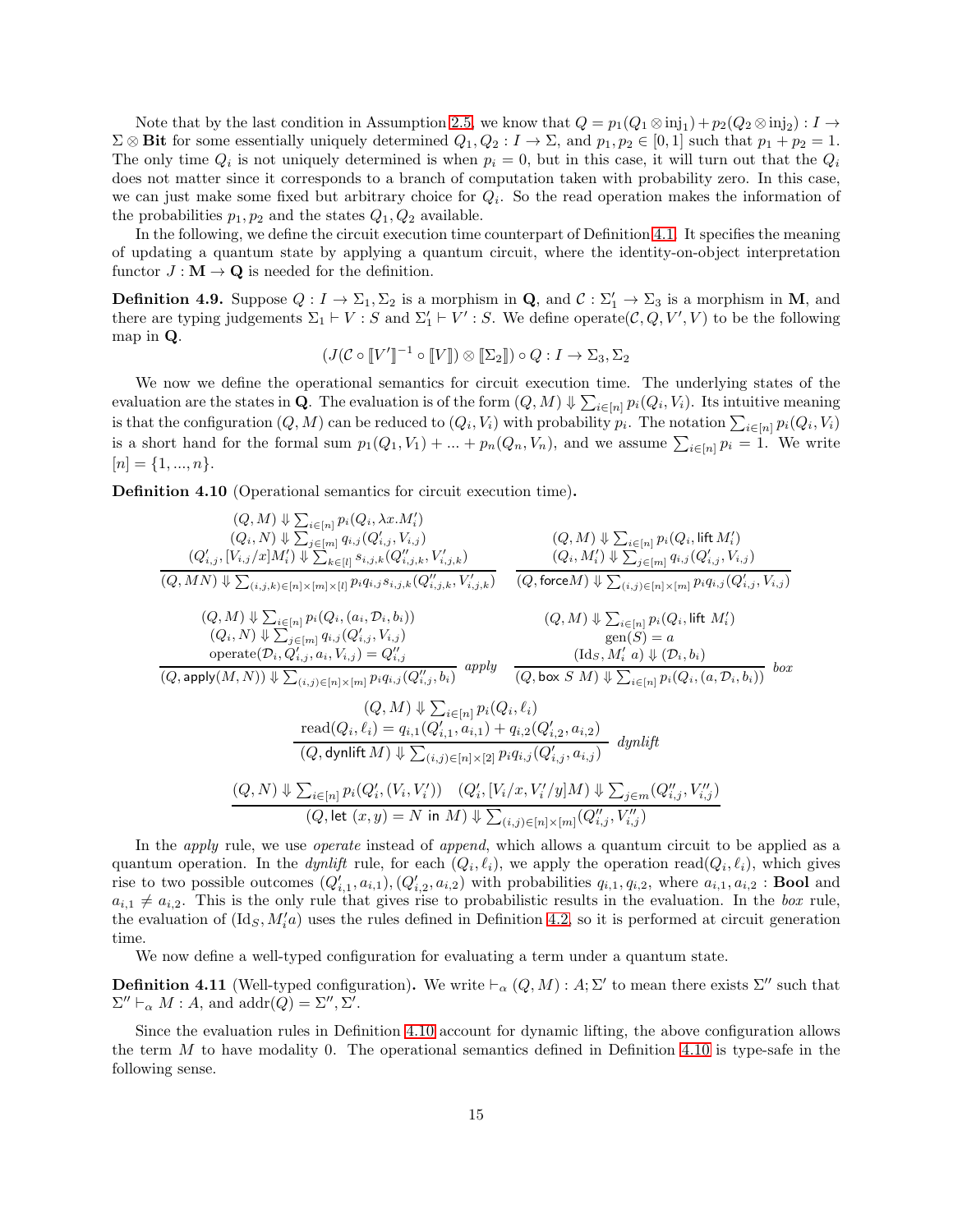<span id="page-15-1"></span>**Theorem 4.12.** *If*  $\vdash_{\alpha} (Q, M) : A; \Sigma'$  *and*  $(Q, M) \Downarrow \sum_{i \in [n]} p_i(Q_i, V_i)$ *, then*  $\vdash_1 (Q_i, V_i) : A; \Sigma'$  *for all*  $i \in [n]$ *.* **Theorem 4.13.** *If*  $\vdash_1 (Q, M) : A; \Sigma'$  *and*  $(Q, M) \Downarrow \sum_{i \in [n]} p_i(Q_i, V_i)$ *, then*  $n = 1$ *. In other words, we actually have*  $(Q, M) \Downarrow (Q', V)$ *.* 

In the following we interpret a well-typed configuration  $\vdash_{\alpha}(Q,M)$ : A; Σ' as a map in the Kleisli category  $Kl_T(\mathbf{A}).$ 

**Definition 4.14.** Suppose  $\vdash_{\alpha}(Q, M) : A; \Sigma'$ . We have  $\phi Q : I \to T(\llbracket \Sigma_1' \rrbracket \otimes \llbracket \Sigma'' \rrbracket \otimes \llbracket \Sigma_2' \rrbracket)$  and  $\llbracket M \rrbracket : \llbracket \Sigma'' \rrbracket \to$  $\alpha[\![A]\!]$  in **A**. We define  $[\![Q, M]\!]$  by:

• If  $\alpha = 1$ , then

$$
I \xrightarrow{\phi Q} T([\![\Sigma'_1]\!]\otimes [\![\Sigma'']\!]\otimes [\![\Sigma'_2]\!]) \xrightarrow{T([\![\Sigma'_1]\!]\otimes [\![M]\!]\otimes [\![\Sigma'_2]\!])} T([\![\Sigma'_1]\!]\otimes [\![A]\!]\otimes [\![\Sigma'_2]\!]).
$$

• If  $\alpha = 0$ , then

$$
I \xrightarrow{\phi Q} T([\![\Sigma'_1]\!]\otimes [\![\Sigma'']\!]\otimes [\![\Sigma'_2]\!]) \xrightarrow{T([\![\Sigma'_1]\!]\otimes [M]\!]\otimes [\![\Sigma'_2]\!])} T([\![\Sigma'_1]\!]\otimes T[\![A]\!]\otimes [\![\Sigma'_2]\!])
$$
  

$$
\xrightarrow{T(t\otimes [\![\Sigma'_2]\!])} T(T([\![\Sigma'_1]\!]\otimes [\![A]\!]) \otimes [\![\Sigma'_2]\!]) \xrightarrow{Ts} TT([\![\Sigma'_1]\!]\otimes [\![A]\!]\otimes [\![\Sigma'_2]\!]) \xrightarrow{\mu} T([\![\Sigma'_1]\!]\otimes [\![A]\!]\otimes [\![\Sigma'_2]\!]).
$$

The following theorem shows that the operational semantics in Definition [4.10](#page-14-0) is sound with respect to the semantic model A.

<span id="page-15-0"></span>**Theorem 4.15** (Soundness).  $If \vdash_{\alpha} (Q, M) : A; \Sigma', \text{ and } (Q, M) \Downarrow \sum_{i \in [n]} p_i(Q_i, V_i), \text{ then}$ 

$$
[\![Q,M]\!]=\sum_{i\in[n]}p_i[\![Q_i,V_i]\!]:I\to T([\![A]\!]\otimes[\![\Sigma']\!]).
$$

*Proof sketch.* The proof is by induction on the evaluation rules. Here we focus on the case for dynamic lifting. Please see Appendix [E](#page-26-0) for the proofs of the other cases.

Suppose  $\text{addr}(Q) = \Sigma'', \Sigma', \text{ and } \Sigma'' \vdash_0 M : A$ , and

$$
\frac{\Sigma'' \vdash_1 M : \mathbf{Bit}}{\Sigma'' \vdash_0 \mathsf{dynlift} \, M : \mathbf{Bool}}.
$$

Consider the following.

$$
(Q, M) \Downarrow (Q', \ell)
$$
  
\n
$$
read(Q', \ell) = q_1(Q'_1, \text{False}) + q_2(Q'_2, \text{True})
$$
  
\n
$$
(Q, \text{dynlift } M) \Downarrow q_1(Q'_1, \text{False}) + q_2(Q'_2, \text{True})
$$

Since  $\text{read}(Q', \ell) = q_1(Q'_1, \text{False}) + q_2(Q'_2, \text{True})$  implies that  $Q' = q_1(Q'_1 \otimes \text{inj}_1) + q_2(Q'_2 \otimes \text{inj}_2)$  in  $\mathbf{Q}$ , we have the following in A.

$$
\phi Q' = q_1(\mu \circ Tt \circ s \circ (\phi Q'_1 \otimes \phi(\mathrm{inj}_1))) + q_2(\mu \circ Tt \circ s \circ (\phi Q'_2 \otimes \phi(\mathrm{inj}_2))),
$$

where  $\phi Q' : I \to T(\textbf{Bit} \otimes [\![\Sigma']\!])$ , and  $\phi Q'_1, \phi Q'_2 : I \to T[\![\Sigma']\!]$ , and  $\phi(\text{inj}_1), \phi(\text{inj}_2) : I \to T\textbf{Bit}$ . Note that by condition [\(g\)](#page-7-3), we have  $\phi(\text{inj}_1) = \eta \circ \text{init} \circ \llbracket \mathsf{False} \rrbracket$  and  $\phi(\text{inj}_2) = \eta \circ \text{init} \circ \llbracket \mathsf{True} \rrbracket$ . We need to show that

$$
\llbracket Q, \text{dynlift } M \rrbracket = q_1(T(\llbracket \mathsf{False} \rrbracket \otimes \llbracket \Sigma' \rrbracket) \circ \phi Q_1') + q_2(T(\llbracket \mathsf{True} \rrbracket \otimes \llbracket \Sigma' \rrbracket) \circ \phi Q_2').
$$

By induction hypothesis, we have  $[\![Q,M]\!] = [\![Q',\ell]\!]$ , i.e.,  $T([\![M]\!] \otimes [\![\Sigma']\!] ) \circ \phi Q = \phi Q'$ . Thus

$$
\llbracket Q, \text{dynlift } M \rrbracket = \mu \circ Ts \circ T((\text{dynlift } \circ \llbracket M \rrbracket) \otimes \llbracket \Sigma' \rrbracket) \circ \phi Q
$$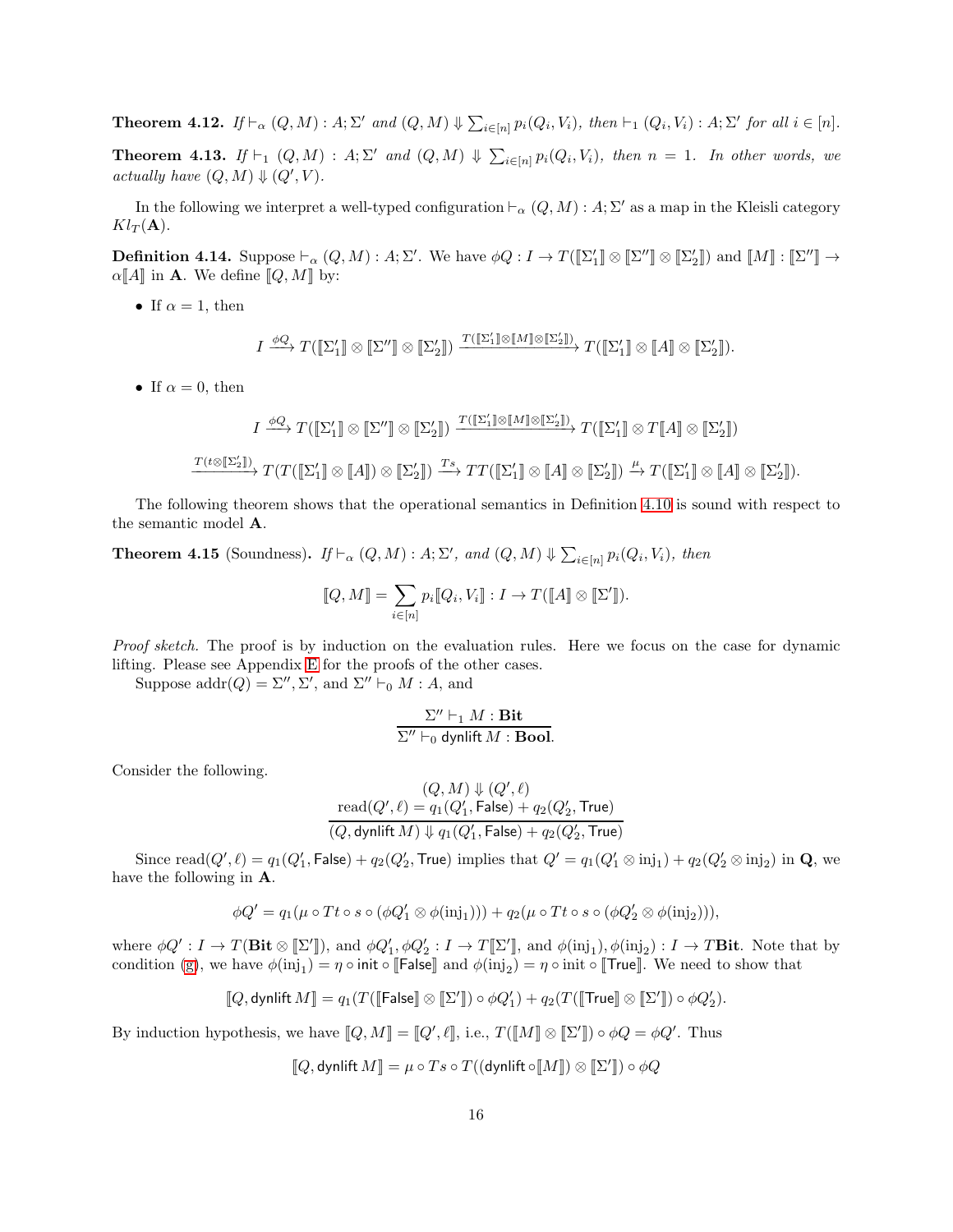

<span id="page-16-0"></span>Figure 3: A commutative diagram from the proof of Theorem [4.15](#page-15-0)

$$
= \mu \circ T s \circ T(\text{dynlift} \otimes [\Sigma']) \circ T([\llbracket M \rrbracket \otimes [\Sigma']) \circ \phi Q
$$

$$
= \mu \circ T s \circ T(\text{dynlift} \otimes [\Sigma']) \circ \phi Q'
$$

$$
= \mu \circ T s \circ T(\text{dynlift} \otimes [\Sigma'])
$$

$$
\circ (q_1(\mu \circ Tt \circ s \circ (\phi Q_1' \otimes \phi(\mathrm{inj}_1))) + q_2(\mu \circ Tt \circ s \circ (\phi Q_2' \otimes \phi(\mathrm{inj}_2))))
$$

$$
= q_1(\mu \circ T s \circ T(\text{dynlift} \otimes [\Sigma']) \circ \mu \circ Tt \circ s \circ (\phi Q_1' \otimes \phi(\mathrm{inj}_1)))
$$

$$
+ q_2(\mu \circ T \sigma \circ T(\text{dynlift} \otimes [\Sigma']) \circ \mu \circ Tt \circ \sigma \circ (\phi Q_2' \otimes \phi(\mathrm{inj}_2))).
$$

We just need to show

$$
T([\text{False}] \otimes [\![\Sigma']\!]) \circ \phi Q_1' = \mu \circ Ts \circ T(\text{dynlift} \otimes [\![\Sigma']\!]) \circ \mu \circ Tt \circ s \circ (\phi Q_1' \otimes \phi(\text{inj}_1))
$$

$$
= \mu \circ Ts \circ T(\text{dynlift} \otimes [\![\Sigma']\!]) \circ \mu \circ Tt \circ s \circ (\phi Q_1' \otimes (\eta \circ \text{init} \circ [\![\mathsf{False}]\!]))
$$

This is true because of the commutative diagram in Figure [3.](#page-16-0)

**Remark.** In practice, a closed term M is always evaluated with the initial configuration  $(\mathrm{Id}_I, M)$ , where  $Id_I : I \to I$  is a state in Q. When M has modality 0, we would need access to a quantum computer/simulator in order to evaluate  $(\mathrm{Id}_I, M)$  and each run of  $(\mathrm{Id}_I, M)$  could give a different value. When M has modality 1, the evaluation of  $(\mathrm{Id}_I, M)$  is deterministic, i.e., the top-level quantum state is updated in a deterministic fashion. In this case, instead of performing the quantum operations, we could also just generate a list of gates, which can be done entirely in a classical computer.

 $\Box$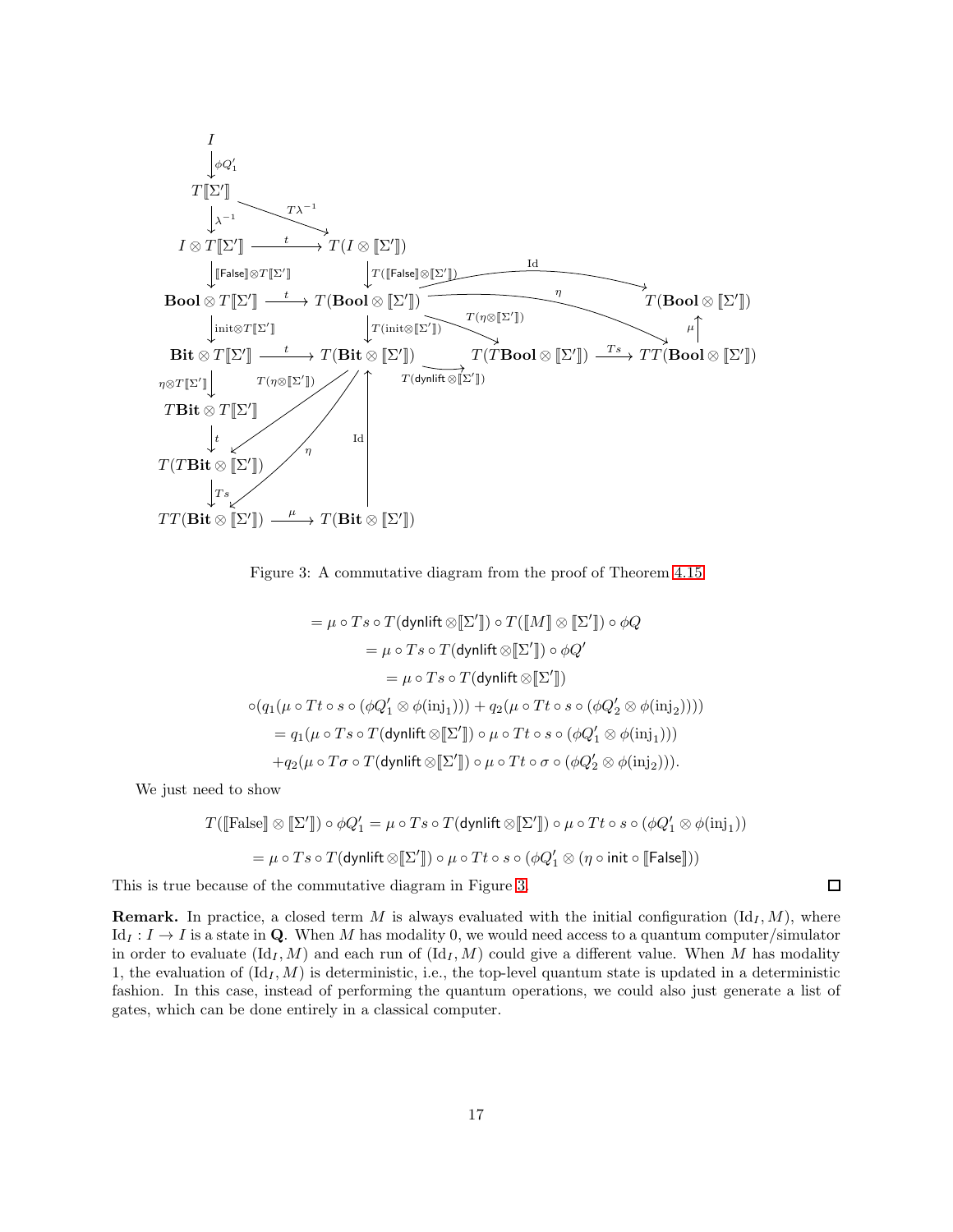# <span id="page-17-0"></span>5 Dynamic lifting in Proto-Quipper

While typing judgments and certain types  $(A \sim_{\alpha} B$  and  $!_{\alpha}A)$  are annotated with a modality, information about this modality is meant to be hidden from the programmer unless an error occurs. For example, if one attempt to box a function which uses dynamic lifting, the type checker will raise a modality error. As a result, such programming errors are caught at compile time in Proto-Quipper-Dyn, whereas they are only caught at runtime in Quipper.

The modality inference can be readily integrated into bi-directional type checking [\[PT00\]](#page-21-11), which features a pair of recursively defined functions for type checking and type inference. To work with modalities, the type checking function not only takes a term and a type as inputs, but also the current modality of the typing judgment. For example, when checking a term  $\lambda x.M$  against a type  $A \rightharpoonup_{\alpha} B$  with current modality β, the type checking function first ensures that the current modality β is 1, then extends the current typing environment with  $x : A$  and recursively checks the term M against the type B, with the modality  $\alpha$ . The type inference function takes a term as input and outputs the inferred type as well as the inferred modality. For example, when inferring the type for a term MN, the type inference function first infers a type  $A \rightarrow_{\alpha} B$ and a modality  $\beta$  for M, and then it infers a type A and a modality  $\gamma$  for the term N, so the type inference function will return the type B and the inferred modality  $\alpha \& \beta \& \gamma$ .

We now discuss several Proto-Quipper-Dyn programs that make use of dynamic lifting.

### 5.1 Quantum teleportation

The following circuit implements a one-qubit quantum teleportation protocol.



<span id="page-17-1"></span>This circuit is generated by the following Proto-Quipper-Dyn programs.

Listing 1: Alice and Bob circuits

```
alice1 : !( Qubit -> Qubit -> Bit * Bit)
alice1 a q =
  let (a, q) = CNot a q
      q = H q
  in (Meas a, Meas q)
bob1 : !( Qubit -> Bit -> Bit -> Qubit )
bob1 q x y =let (q, x) = C_X q x(q, y) = C_2 q yDiscard x
        _ = Discard y
  in q
```

```
Listing 2: Teleportation circuit
```

```
bell00 : !(Unit -> Qubit * Qubit)bell00 =
 let a = Int0 ()
      b = Init0 ()
  in CNot b (H a)
tele1 : !( Qubit -> Qubit )
tele1 q =let (b, a) = bel100()(x, y) = alice1 a qz = bob1 b x y
  in z
boxTele : Circ ( Qubit , Qubit )
boxTele = box Qubit tele1
```
As can be seen in Listings [1](#page-17-1) and [2,](#page-17-2) the modality information is not visible to the programmer. Because the programs in Listings [1](#page-17-1) and [2](#page-17-2) do not use dynamic lifting, the modalities in the fully annotated types are all 1. For example, the fully annotated type of tele1 is  $\frac{1}{1}$ (Qubit  $\sim_1$  Qubit). We can therefore box tele1 into a quantum circuit. The evaluation of boxTele occurs on a classical computer and generates the circuit diagram above.

For comparison, let us consider the following Proto-Quipper-Dyn programs that implement quantum teleportation using dynamic lifting.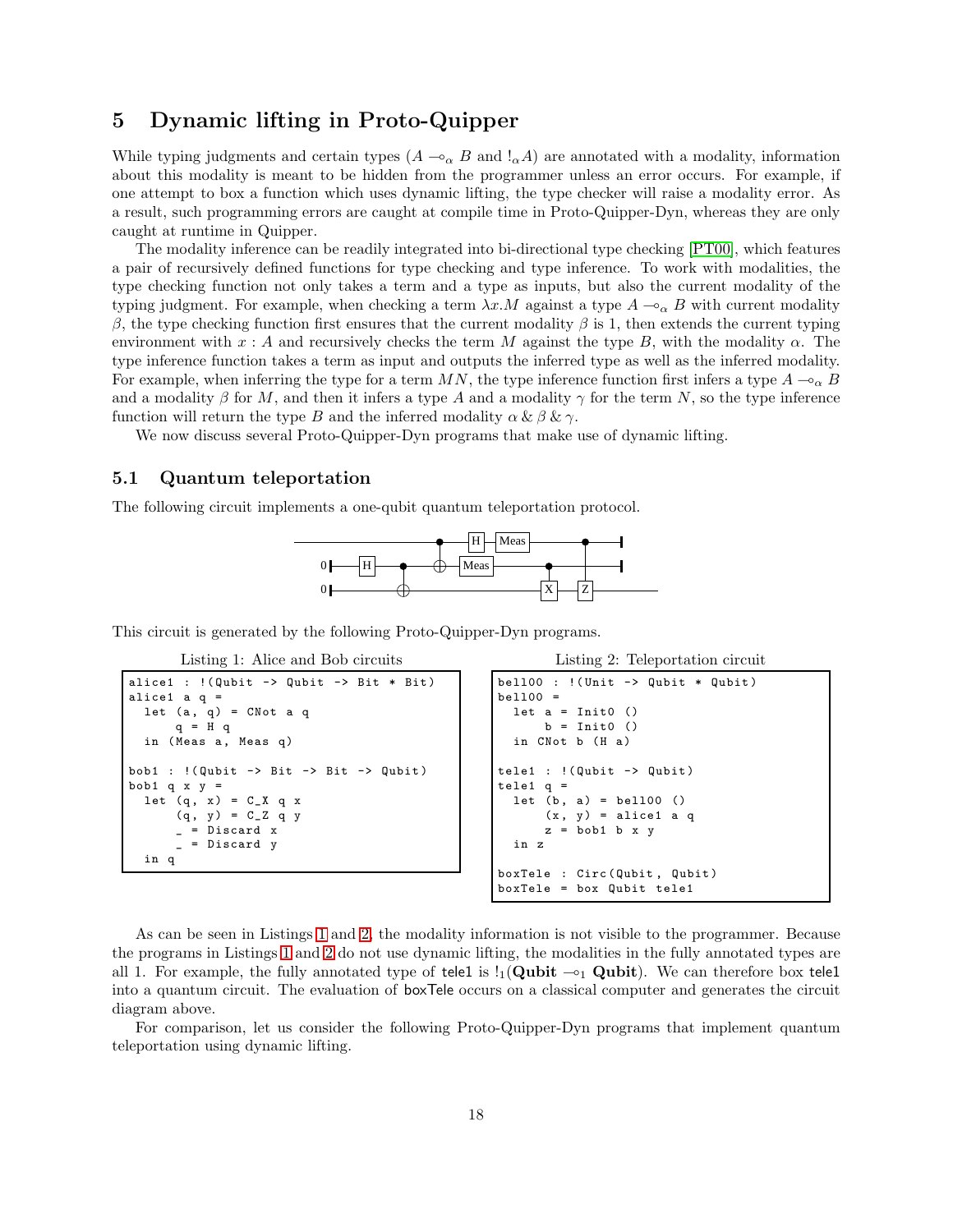```
Listing 3: Alice and Bob functions
```

```
alice2 : !(Qubit -> Qubit -> Bool * Bool)
alice2 a q =let (a, q) = CNot a q
      q = H q
  in ( dynlift ( Meas a), dynlift ( Meas q))
bob2 : !( Qubit -> Bool -> Bool -> Qubit )
bob2 q x y =let q = if x then QNot q else q
      q = if y then ZGate q else q
  in q
```
Listing 4: Teleportation function

```
tele2 : !( Qubit -> Qubit )
tele2 q =let (b, a) = bel100()(x, y) = alice2 a qz = bob2 b x yin z
-- The following will raise an error
boxAttempt : Circ (Qubit, Qubit)
boxAttempt = box Qubit tele2
test : Bool
test =
  dynlift (Meas (tele2 (Init0 ())))
```
As before, the code in Listings [3](#page-18-0) and [4](#page-18-1) contains no modality annotations. In the alice2 function, dynamic lifting is used right after the measurement gate Meas : Qubit  $\rightarrow$  Bit. Accordingly, the fully annotated type of alice2 is  $!_1$ (Qubit  $\sim_1$  Qubit  $\sim_0$  Bool \* Bool). The bob2 function then uses if-then-else expressions to decide whether to apply the gates QNot and ZGate, rather than applying the bit-controlled gates C<sub>N</sub> and C Z, as in the bob1 function in Listing [1.](#page-17-1)

The tele2 function calls the bob2 function with the booleans provided by the alice2 function. Hence, the tele2 function implicitly uses dynamic lifting. Its fully annotated type is  $!_1$ (Qubit ⊸<sub>0</sub> Qubit). Because of the modality inference, the type checker will issue a typing error for the boxAttempt function. According to the typing rule for *box*, the box Qubit function requires an argument of type  $\frac{1}{2}$ (Qubit  $\sim_1$  Qubit), which is distinct from the type of tele2. This error is sensible because the tele2 function does not correspond to a circuit.

The test function applies tele2 to an input qubit in the  $|0\rangle$  state. The output value of test should then be False with probability 1. Note that the evaluation of test requires access to a quantum computer or a simulator.

### 5.2 Magic state distillation

*Magic states* are quantum states that can be used, in conjunction with Clifford gates, to perform universal quantum computing fault tolerantly [\[BK05\]](#page-20-0). For example, there is a standard method to implement a T gate using the magic state  $(|0\rangle + e^{\frac{\pi i}{4}}|1\rangle)/\sqrt{2}$ , along with Clifford gates and measurements. This enables the application of any operation from the Clifford+T gate set, a well-known universal set of quantum gates [\[NC02\]](#page-21-12).

The process of producing a magic state such as  $(|0\rangle + e^{\frac{\pi i}{4}}|1\rangle)/\sqrt{2}$  from several imperfect states is called *magic state distillation* [\[BK05\]](#page-20-0). In order to distill a magic state  $|M\rangle$ , one first prepares several qubits in a state that approximates  $|M\rangle$  up to an error rate  $\epsilon$ . A carefully designed quantum circuit is then applied to these qubits and some of them are measured. If all of the measurement results are 0, then the remaining qubits are guaranteed to be in a state that approximates  $|M\rangle$  up to an improved error rate  $\epsilon' < \epsilon$ . If any one of the measurement results is 1, then all of the qubits are discarded and the entire process is restarted. In practice, several rounds of distillation are required to obtain a state that approximates  $|M\rangle$  up to an acceptable error rate.

A Proto-Quipper-Dyn implementation of Bravyi and Kitaev's distillation algorithm is given in Listing [5.](#page-19-0) In the distill function, we first apply a five-qubit error correction circuit fiveQubits to the inputs, then measure the qubits and, through dynamic lifting, promote the resulting bits to booleans. If all of the booleans are False, the distillation was successful and we return the remaining qubit. Otherwise the distillation failed, so we discard the unmeasured qubit and return nothing. Dynamic lifting is essential for defining the distill function because in this case the if-then-else expression cannot be implemented as a circuit.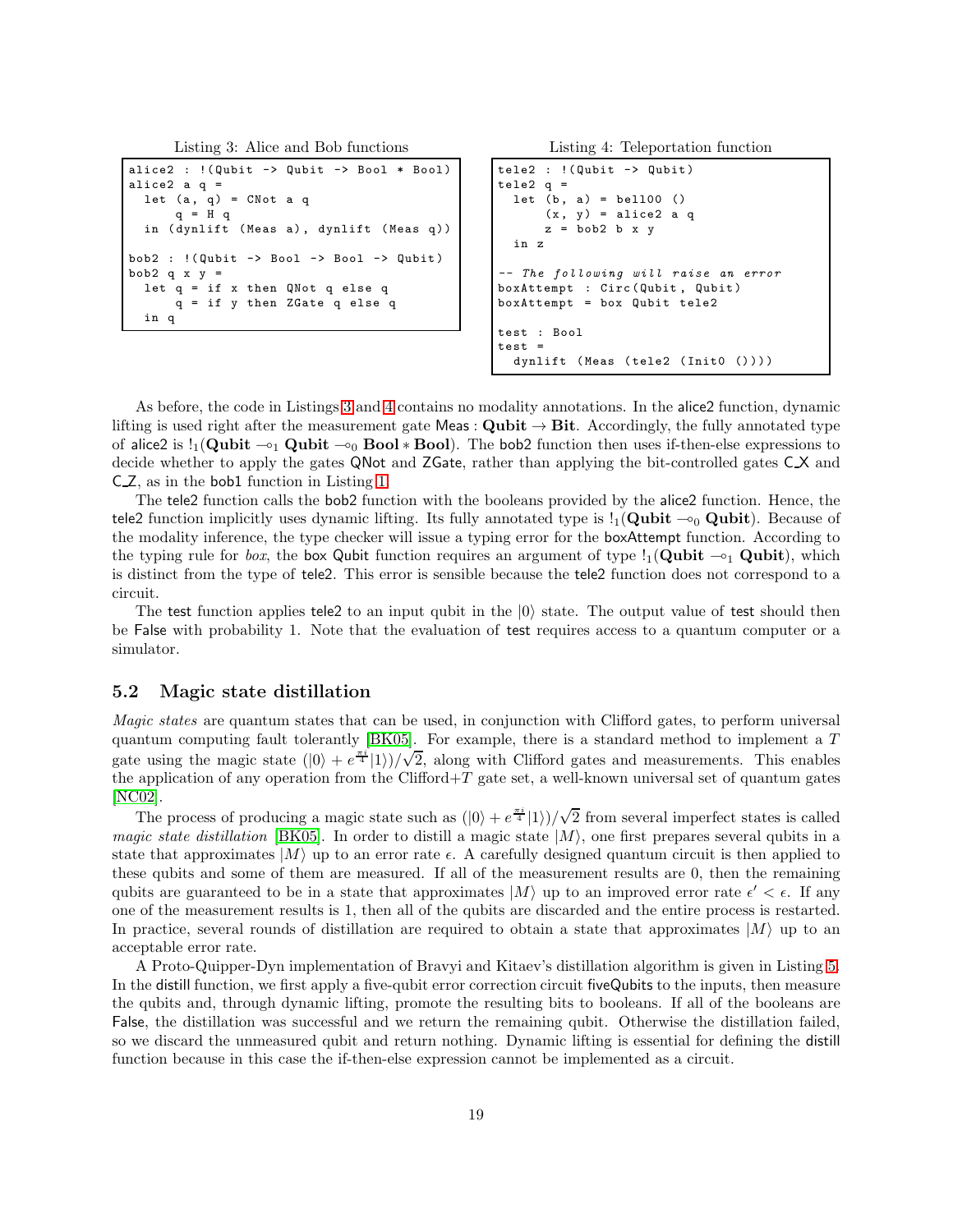Listing 5: Bravyi and Kitaev's algorithm

```
distill : ! (Qubit * Qubit * Qubit * Qubit * Qubit -> Maybe Qubit)
distill input =
  let (a1, a2, a3, a4, a5) = fiveQubits input
      a1' = dynlift (Meas a1)
      a2' = dynlift (Meas a2)
      a3' = dynlift (Meas a3)
      a4' = dynlift (Meas a4)
  in if a1' || a2' || a3' || a4'
     then let a = dynlift (Meas a5) in Nothing
     else Just a5
distillation : ! (Nat -> Qubit)
distillation n =
  case n of
    Z -> prepMixedState ()
    S \nightharpoonup \nightharpoonuplet q1 = distillation n'q2 = distillation n'
         q3 = distillation n '
         q4 = distillation n '
         q5 = distillation n '
     in
     case distill (q1, q2, q3, q4, q5) of
       Nothing -> distillation n
       Just q -> q
```
The distillation function performs  $n$  rounds of magic state distillation. The function prepMixedState prepares an initial imperfect state. The distillation function is a recursive function that assumes five successful distillations from the previous round and then applies the distill function to the resulting qubits. If that function returns a qubit, the n-th round of distillation was successful, otherwise it will restart the whole process.

### 5.3 Repeat-Until-Success

The *repeat-until-success* paradigm provides a technique to apply a unitary that cannot be implemented exactly, at the cost of potentially running the same circuit multiple times. In order to apply a non-Clifford+T gate N to a target qubit  $|\phi\rangle$ , one first initializes several ancillary qubits before applying a well-chosen Clifford+T circuit  $C$  to the target and the ancillas and measuring the ancillas. If all of the measurement results are 0, the target qubit is guaranteed to be in the state  $N|\phi\rangle$ . Otherwise, a correction is applied to the target to return it to its initial state and the process is repeated.

Consider the following circuit used in [\[PS13\]](#page-21-13) to illustrate the implementation of the gate  $V_3 = \frac{I+2iZ}{\sqrt{5}}$ 5 using the repeat-until-success method.



The top wire is the target qubit, while the wires below it are the ancillas. We apply a sequence of gates  $(H, H, T^*, CNOT, T$ , and H) to the ancillas before measuring the first ancilla. If, as we assume here, the measurement result is 0, then we apply a sequence of gates  $(T, Z, CNOT, T,$  and  $H$ ) to the target qubit and the second ancilla before measuring the second ancilla. Assuming, again, that the measurement result is 0, we then know that the target qubit is in the desired state. Note that the circuit above is not a representation of the entire repeat-until-success protocol. Instead, it is the circuit constructed in the event that both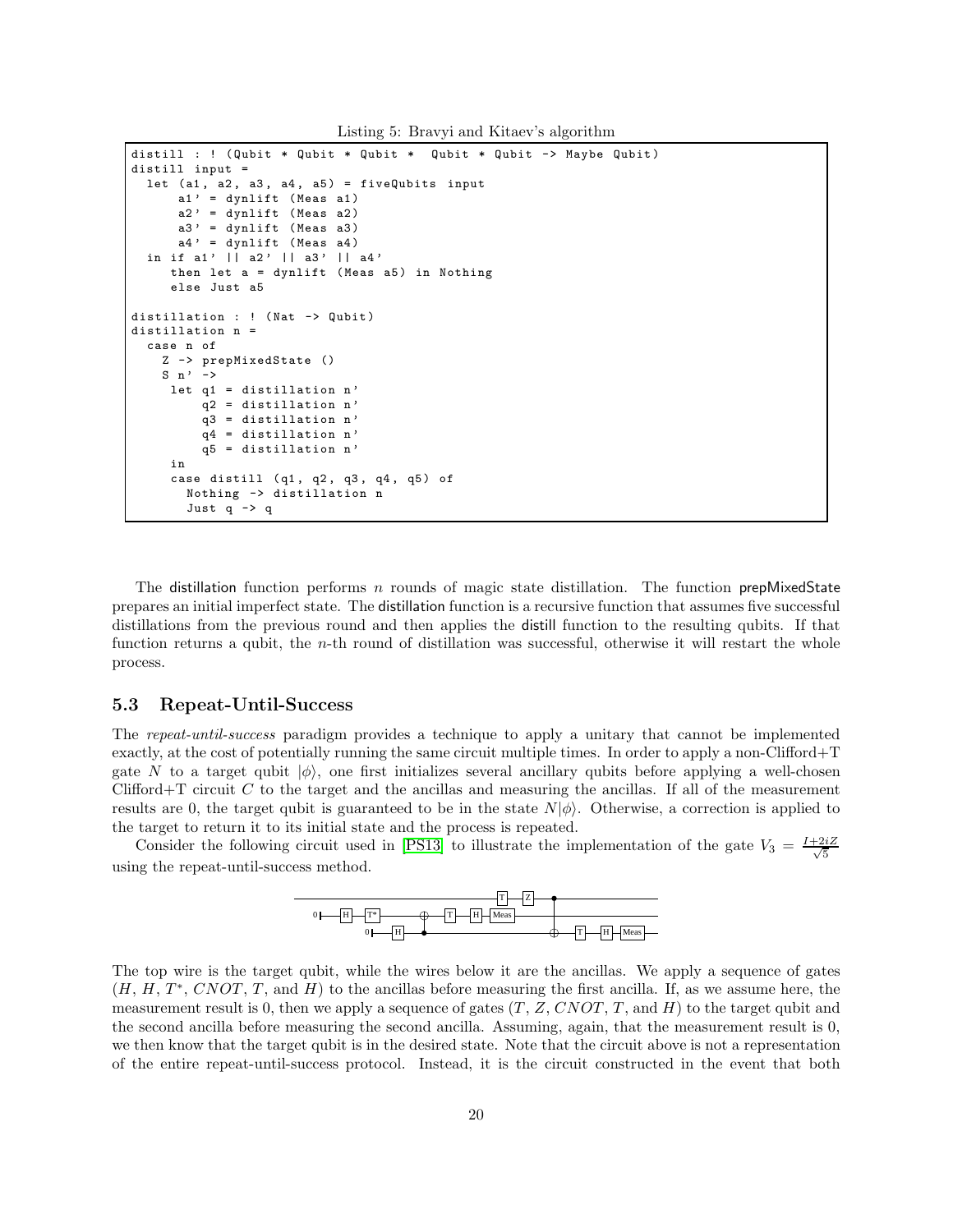measurement results are 0 (which can be shown to occur with probability 5/8). If the measurements yield different results, the circuit constructed by the repeat-until-success protocol is different. For example, if the result of the second measurement is 1, a Z gate must be applied to the target qubit to return it to its initial state.

<span id="page-20-3"></span>Listing [6](#page-20-3) gives a precise description of the implementation of  $V_3$  in Proto-Quipper-Dyn.

Listing 6: A repeat-until-success example

```
v3 : !( Qubit -> Qubit )
v3 q =let a1 = tgate_inv (H (Init0 ()))
     a2 = H (Inito ())
      (a1, a2) = CNot a1 a2a1 = H (TGate a1)
 in if dynlift (Meas a1)
     then
       let = Discard (Meas a2)in v3 q
     else let q = ZGate (TGate q)
              (a2, q) = CNot a2 q
              a2 = H (TGate a2)
          in if dynlift (Meas a2)
             then v3 (ZGate q)
             else q
```
Once again, dynamic lifting plays an essential role here. Note that the v3 function has type  $!_1$ (Qubit  $\sim_0$ Qubit); it is a quantum computation, rather than a quantum circuit.

# <span id="page-20-1"></span>6 Conclusion

We have given an axiomatization of an enriched categorical semantics for Proto-Quipper with dynamic lifting. We defined a type system with a modality to keep track of functions that use dynamic lifting. The main benefit of our type system is that it statically prevents a class of run-time errors caused by applying the boxing operation to a function that uses dynamic lifting. We also gave an operational semantics for dynamic lifting. The operational semantics models both circuit generation and circuit execution. We also defined an abstract categorical semantics for this language and proved that the type system and the operational semantics are sound with respect to it. Lastly, we gave some examples of quantum algorithms that rely on dynamic lifting.

### Acknowledgements

This work was supported by the Natural Sciences and Engineering Research Council of Canada (NSERC) and by the Air Force Office of Scientific Research under Award No. FA9550-21-1-0041.

# References

- <span id="page-20-2"></span>[Ben95] Nick Benton. A mixed linear and non-linear logic: proofs, terms and models (extended abstract). In *Proceedings of the 8th Workshop on Computer Science Logic, CSL'94, Selected Papers*, Springer Lecture Notes in Computer Science 933, pages 121–135, 1995.
- <span id="page-20-0"></span>[BK05] Sergey Bravyi and Alexei Kitaev. Universal quantum computation with ideal Clifford gates and noisy ancillas. *Physical Review A*, 71(2):022316, 2005.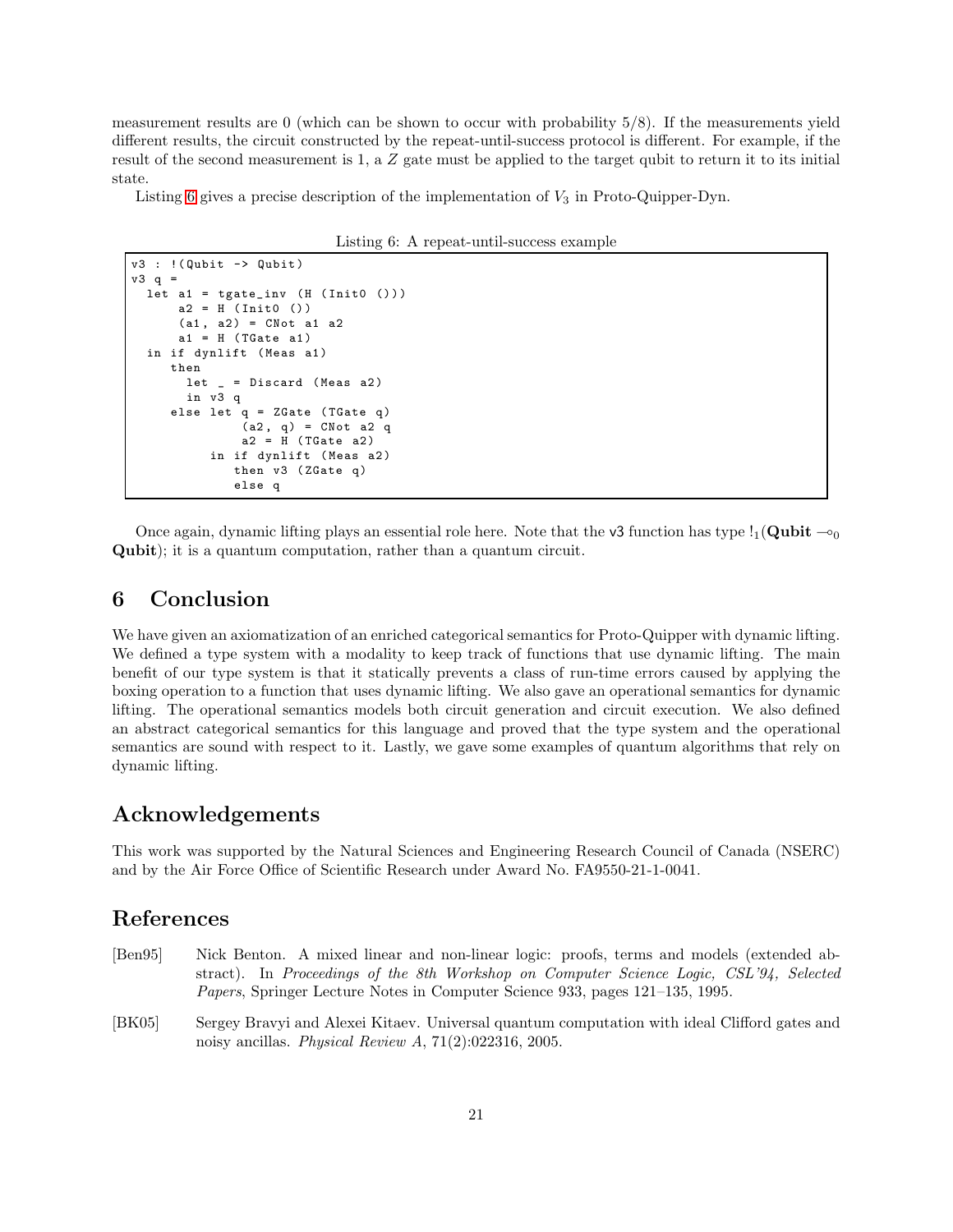- <span id="page-21-10"></span>[Bor94] Francis Borceux. *Handbook of Categorical Algebra, Volume 2: Categories and Structures*. Cambridge University Press, 1994.
- <span id="page-21-8"></span>[CL22] Andrea Colledan and Ugo Dal Lago. On dynamic lifting and effect typing in circuit description languages (extended version). Available from [arXiv:2202.07636](http://arxiv.org/abs/2202.07636), 2022.
- <span id="page-21-4"></span>[FKRS20] Peng Fu, Kohei Kishida, Neil J. Ross, and Peter Selinger. A tutorial introduction to quantum circuit programming in dependently typed Proto-Quipper. In *Proceedings of the 12th International Conference on Reversible Computation, RC 2020, Oslo, Norway*, volume 12227 of *Lecture Notes in Computer Science*, pages 153–168. Springer, 2020. Also available from [arXiv:2005.08396](http://arxiv.org/abs/2005.08396).
- <span id="page-21-0"></span>[FKRS22] Peng Fu, Kohei Kishida, Neil J. Ross, and Peter Selinger. A biset-enriched categorical model for Proto-Quipper with dynamic lifting. Preprint available from arXiv, 2022.
- <span id="page-21-3"></span>[FKS20] Peng Fu, Kohei Kishida, and Peter Selinger. Linear dependent type theory for quantum programming languages. In *Proceedings of the 35th Annual ACM/IEEE Symposium on Logic in Computer Science, LICS 2020, Saarbr¨ucken, Germany*, pages 440–453, 2020. Also available from [arXiv:2004.13472](http://arxiv.org/abs/2004.13472).
- <span id="page-21-2"></span>[GLR+13a] Alexander Green, Peter LeFanu Lumsdaine, Neil J. Ross, Peter Selinger, and Benoît Valiron. An introduction to quantum programming in Quipper. In *Proceedings of the 5th International Conference on Reversible Computation, RC 2013, Victoria, British Columbia*, volume 7948 of *Lecture Notes in Computer Science*, pages 110–124. Springer, 2013. Also available from [arXiv:1304.5485](http://arxiv.org/abs/1304.5485).
- <span id="page-21-1"></span>[GLR<sup>+</sup>13b] Alexander Green, Peter LeFanu Lumsdaine, Neil J. Ross, Peter Selinger, and Benoît Valiron. Quipper: a scalable quantum programming language. In *Proceedings of the 34th Annual ACM SIGPLAN Conference on Programming Language Design and Implementation, PLDI 2013, Seattle*, volume 48(6) of *ACM SIGPLAN Notices*, pages 333–342, June 2013. Also available from [arXiv:1304.3390](http://arxiv.org/abs/1304.3390).
- <span id="page-21-9"></span>[Kel82] G. M. Kelly. *Basic concepts of enriched category theory*, volume 64 of *Lecture Notes of the London Mathematical Society*. Cambridge University Press, 1982.
- <span id="page-21-7"></span>[LPVX21] Dongho Lee, Valentin Perrelle, Benoît Valiron, and Zhaowei Xu. Concrete categorical model of a quantum circuit description language with measurement. In Mikolaj Bojanczyk and Chandra Chekuri, editors, *41st IARCS Annual Conference on Foundations of Software Technology and Theoretical Computer Science, FSTTCS 2021*, volume 213 of *LIPIcs*, pages 51:1–51:20. Schloss Dagstuhl - Leibniz-Zentrum für Informatik, 2021.
- <span id="page-21-6"></span>[Mog91] Eugenio Moggi. Notions of computation and monads. *Information and Computation*, 93(1):55– 92, 1991.
- <span id="page-21-12"></span>[NC02] Michael A. Nielsen and Isaac L. Chuang. *Quantum Computation and Quantum Information*. Cambridge University Press, 2002.
- <span id="page-21-5"></span>[PRZ17] Jennifer Paykin, Robert Rand, and Steve Zdancewic. QWIRE: a core language for quantum circuits. In *Proceedings of the 44th ACM SIGPLAN Symposium on Principles of Programming Languages*, volume 52 of *ACM SIGPLAN Notices*, pages 846–858. ACM, 2017.
- <span id="page-21-13"></span>[PS13] Adam Paetznick and Krysta M. Svore. Repeat-until-success: Non-deterministic decomposition of single-qubit unitaries. Available from [arXiv:1311.1074](http://arxiv.org/abs/1311.1074), 2013.
- <span id="page-21-11"></span>[PT00] Benjamin C. Pierce and David N. Turner. Local type inference. *ACM Transactions on Programming Languages and Systems (TOPLAS)*, 22(1):1–44, 2000.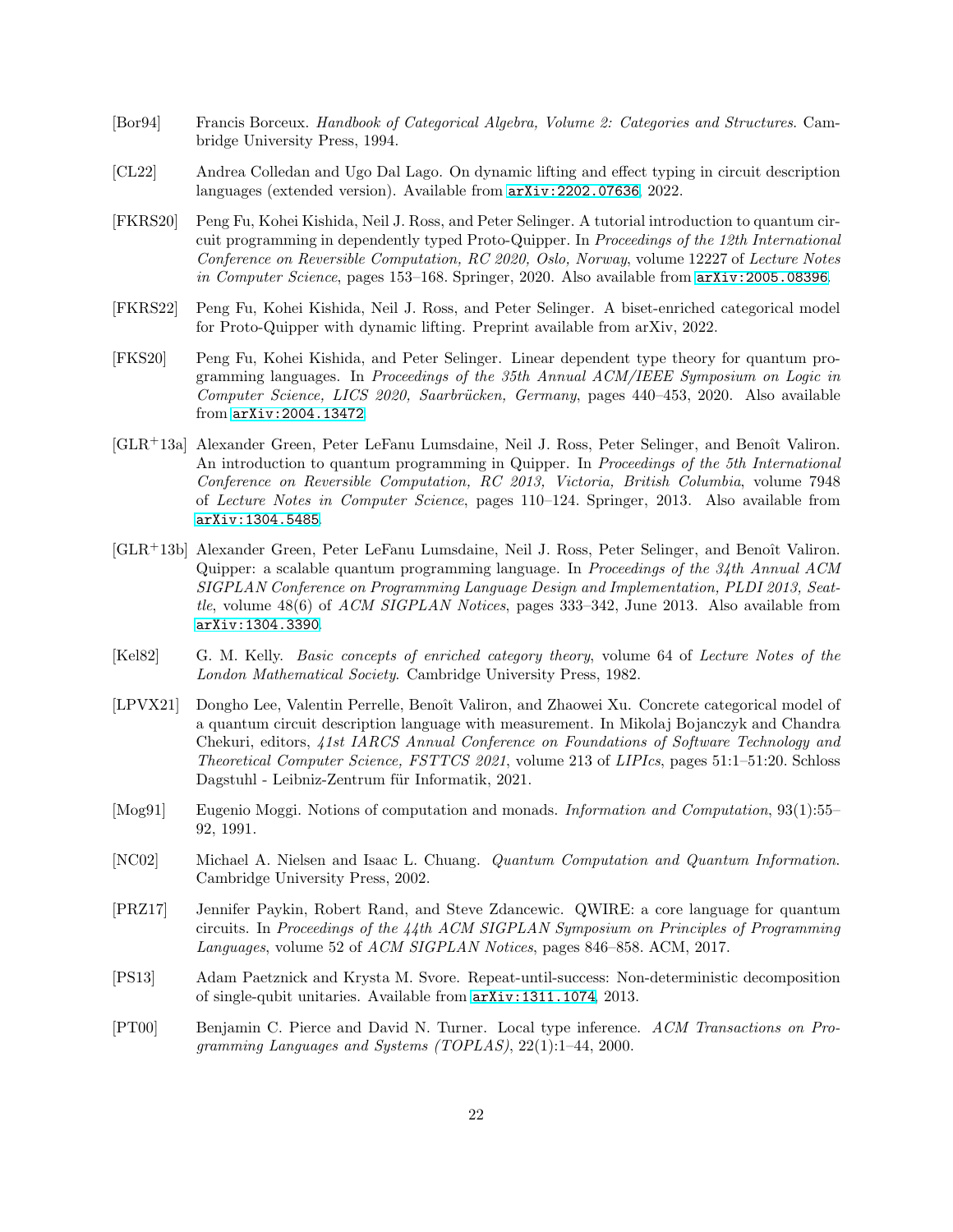- <span id="page-22-0"></span>[Ros15] Neil J. Ross. *Algebraic and Logical Methods in Quantum Computation*. PhD thesis, Dalhousie University, Department of Mathematics and Statistics, 2015. Available from [arXiv:1510.02198](http://arxiv.org/abs/1510.02198).
- <span id="page-22-1"></span>[RS18] Francisco Rios and Peter Selinger. A categorical model for a quantum circuit description language. Extended abstract. In *Proceedings of the 14th International Conference on Quantum Physics and Logic, QPL 2017, Nijmegen*, volume 266 of *Electronic Proceedings in Theoretical Computer Science*, pages 164–178, 2018. Also available from [arXiv:1706.02630](http://arxiv.org/abs/1706.02630).
- <span id="page-22-2"></span>[SV09] Peter Selinger and Benoît Valiron. Quantum lambda calculus. In Simon Gay and Ian Mackie, editors, *Semantic Techniques in Quantum Computation*, chapter 4, pages 135–172. Cambridge University Press, 2009.

### <span id="page-22-3"></span>A Diagrams for strong monoidal V-functors

**Definition A.1.** Suppose  $\mathbf{A}, \mathbf{B}$  are V-categories. A V-functor  $F : \mathbf{A} \to \mathbf{B}$  is *strong monoidal* if the following hold.

- In **B**, there is an isomorphism  $e: I \to FI$  and a V-natural isomorphism  $m: FA \otimes FB \to F(A \otimes B)$ .
- For all  $A, B, C \in \mathbf{A}$ , the following diagrams commute.

$$
(FA \otimes FB) \otimes FC \xrightarrow{\alpha} FA \otimes (FB \otimes FC)
$$
  
\n
$$
\downarrow_{m \otimes FC} \qquad \downarrow_{FA \otimes m}
$$
  
\n
$$
F(A \otimes B) \otimes FC \qquad FA \otimes F(B \otimes C)
$$
  
\n
$$
\downarrow_{m}
$$
  
\n
$$
F((A \otimes B) \otimes C) \xrightarrow{F\alpha} F(A \otimes (B \otimes C))
$$
  
\n
$$
I \otimes FA \xrightarrow{e \otimes FA} FI \otimes FA
$$
  
\n
$$
\downarrow_{l}
$$
  
\n
$$
FA \xleftarrow{Fl} F(I \otimes A)
$$
  
\n
$$
FA \otimes I \xrightarrow{FA \otimes e} FA \otimes FI
$$
  
\n
$$
\downarrow_{r}
$$
  
\n
$$
FA \xleftarrow{Fr} F(A \otimes I)
$$

### <span id="page-22-4"></span>B Convexity

Let [0, 1] denote the real unit interval.

**Definition B.1.** A *convexity structure* on a set X is an operation that assigns to all  $p, q \in [0, 1]$  with  $p + q = 1$  and all  $x, y \in X$  an element  $px + qy \in X$ , subject to the following properties. Throughout, we assume  $p + q = 1$ .

- (a)  $px + qx = x$  for all  $x \in X$ .
- (b)  $px + qy = qy + px$  for all  $x, y \in X$ .
- (c)  $0x + 1y = y$  for all  $x, y \in X$ .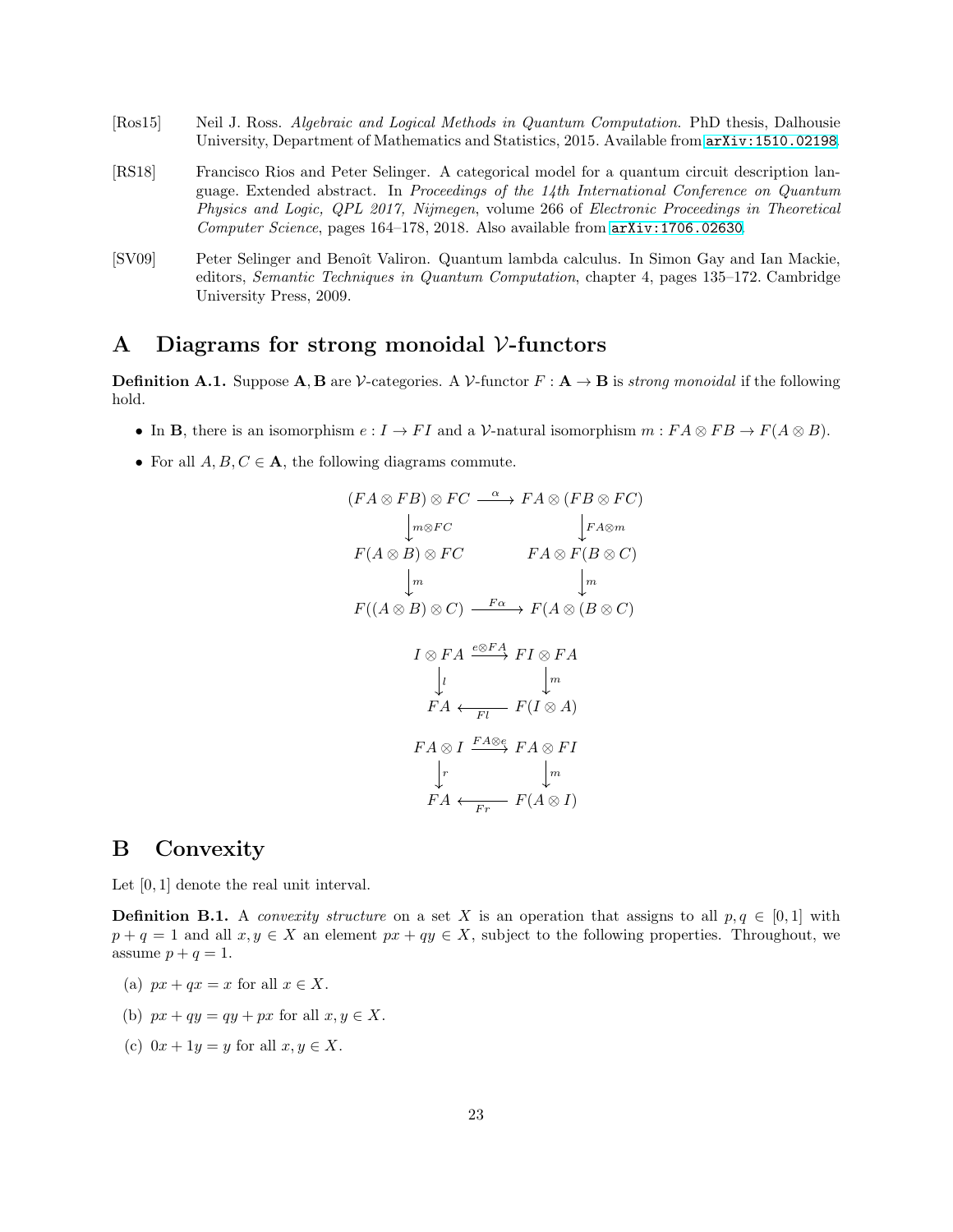(d) 
$$
(a+b)(\frac{a}{a+b}x + \frac{b}{a+b}y) + (c+d)(\frac{c}{c+d}z + \frac{d}{c+d}w) = (a+c)(\frac{a}{a+c}x + \frac{c}{a+c}z) + (b+d)(\frac{b}{b+d}y + \frac{d}{b+d}w)
$$
, where  $a, b, c, d \in [0, 1]$  with  $a+b+c+d=1$  and all denominators are non-zero.

Remark. Property (d) can best be understood by realizing that both sides of the equation are equal to  $ax + by + cz + dw$ , decomposed in two different ways into convex sums of two elements at a time. In the literature, we sometimes find a different, but equivalent condition of the form  $s(px + qy) + rz =$  $spr + (qs + r)(\frac{qs}{qs+r}y + \frac{r}{qs+r}z)$ . The latter axiom is arguably shorter, but harder to read.

We often expand the binary + operation to a multi-arity operation, i.e.,  $\sum_i p_i x_i$ , where  $\sum_i p_i = 1$  and  $x_i \in X$  for all *i*.

# <span id="page-23-0"></span>C Details of Definition [3.6](#page-10-0)

**Definition C.1.** To each valid typing judgement  $\Gamma \vdash_{\alpha} M : A$ , we associate a map  $\llbracket M \rrbracket : \llbracket \Gamma \rrbracket \to \alpha \llbracket A \rrbracket$  in **A**, called its *interpretation*. Note that  $\llbracket M \rrbracket$  here is an abbreviation for  $\llbracket \Gamma \vdash_{\alpha} M : A \rrbracket$ . The interpretation is defined by induction on the derivation of  $\Gamma \vdash_{\alpha} M : A$ . We show a few non-trivial cases.

• Case

$$
\Phi, x:A \vdash_1 x:A.
$$

We define  $\llbracket x \rrbracket$  as

$$
\llbracket \Phi \rrbracket \otimes \llbracket A \rrbracket \xrightarrow{\text{discard} \otimes \llbracket A \rrbracket} \llbracket A \rrbracket.
$$

• Case

$$
\frac{\Phi, \Gamma_1 \vdash_{\alpha_1} M : A \quad \Phi, \Gamma_2 \vdash_{\alpha_2} N : B}{\Phi, \Gamma_1, \Gamma_2 \vdash_{\alpha_1 \& \alpha_2} (M, N) : A \otimes B}.
$$

Suppose  $\alpha_1 = \alpha_2 = 0$ . The other cases are similar. By induction hypothesis, we have  $\llbracket M \rrbracket : \llbracket \Phi \rrbracket \otimes$  $[\![\Gamma_1]\!] \to T[\![A]\!]$  and  $[\![N]\!] : [\![\Phi]\!] \otimes [\![\Gamma_2]\!] \to T[\![B]\!]$ . So we define  $[\![M, N]\!]$  as the following composition

$$
\begin{aligned}\n\llbracket \Phi \rrbracket &\otimes \llbracket \Gamma_1 \rrbracket &\otimes \llbracket \Gamma_2 \rrbracket \xrightarrow{\text{dup}\otimes \llbracket \Gamma_1 \rrbracket \otimes \llbracket \Gamma_2 \rrbracket} \llbracket \Phi \rrbracket &\otimes \llbracket \Phi \rrbracket &\otimes \llbracket \Gamma_1 \rrbracket &\otimes \llbracket \Gamma_2 \rrbracket \xrightarrow{\llbracket M \rrbracket \otimes \llbracket N \rrbracket} T \llbracket A \rrbracket &\otimes T \llbracket B \rrbracket \\
\xrightarrow{\iota} T (T \llbracket A \rrbracket &\otimes \llbracket B \rrbracket) \xrightarrow{Ts} TT (\llbracket A \rrbracket &\otimes \llbracket B \rrbracket) \xrightarrow{\mu} T (\llbracket A \rrbracket &\otimes \llbracket B \rrbracket).\n\end{aligned}
$$

• Case

$$
\frac{\Sigma_1 \vdash_1 a : S \quad \Sigma_2 \vdash_1 b : U}{\mathcal{C} : \Sigma_1 \to \Sigma_2}
$$

$$
\overline{\Phi \vdash_1 (a, C, b) : \text{Circ}(S, U)}
$$

Note that  $\llbracket a \rrbracket : \llbracket \Sigma_1 \rrbracket \to \llbracket S \rrbracket$  and  $\llbracket b \rrbracket : \llbracket \Sigma_2 \rrbracket \to \llbracket U \rrbracket$  are isomorphisms. Moreover,  $\mathcal{C} : \llbracket \Sigma_1 \rrbracket \to \llbracket \Sigma_2 \rrbracket$  is a morphism in **A**. We write  $\theta_C = \llbracket b \rrbracket \circ C \circ \llbracket a \rrbracket^{-1}$ :  $\llbracket S \rrbracket \to \llbracket U \rrbracket$ . Thus we have curry $(\theta_C) : I \to \llbracket S \rrbracket \to \llbracket U \rrbracket$ , and  $\delta$ (curry( $\theta_c$ )) :  $1 \to \mathfrak{b}(\llbracket S \rrbracket \to \llbracket U \rrbracket)$  for the adjunct mate of curry( $\theta_c$ ). Thus we define  $\llbracket (a, \mathcal{C}, b) \rrbracket$  as

$$
\llbracket \Phi \rrbracket \xrightarrow{\text{discard}} I = p1 \xrightarrow{p\delta(\text{curry}(\theta_C))} pb(\llbracket S \rrbracket \to \llbracket U \rrbracket) \xrightarrow{\text{box}} p\mathbf{A}(\llbracket S \rrbracket, \llbracket U \rrbracket).
$$

• Case "let". We only consider the following; the other cases are similar.

$$
\frac{\Phi, \Gamma_1, x : P, y : B \vdash_0 M : C \quad \Phi, \Gamma_2 \vdash_0 N : P \otimes B}{\Phi, \Gamma_1, \Gamma_2 \vdash_0 \text{ let } (x, y) = N \text{ in } M : C} \text{ let }
$$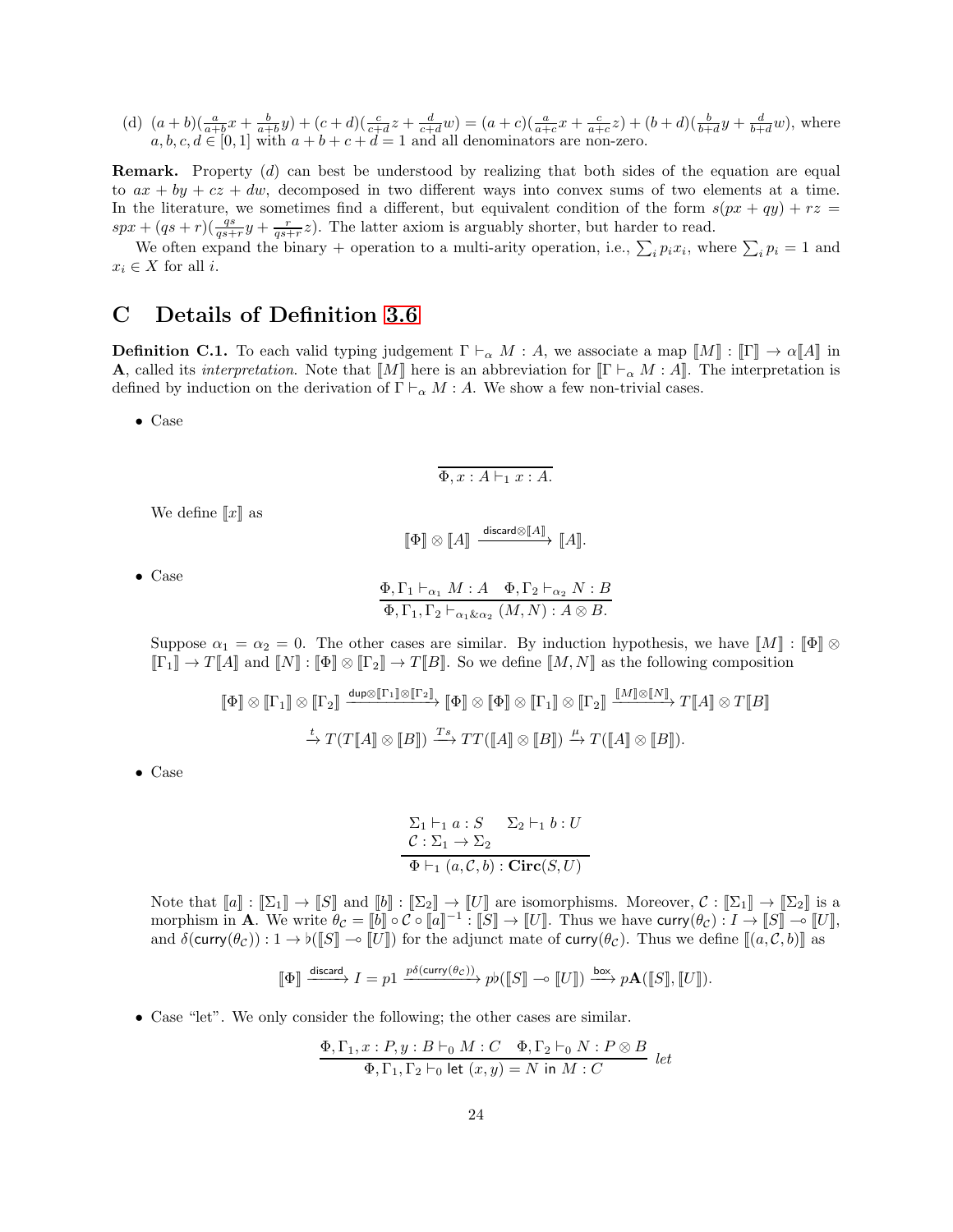By induction hypothesis, we have  $\llbracket M \rrbracket : \llbracket \Phi \rrbracket \otimes \llbracket \Gamma_1 \rrbracket \otimes \llbracket P \rrbracket \otimes \llbracket B \rrbracket \to T \llbracket C \rrbracket$  and  $\llbracket N \rrbracket : \llbracket \Phi \rrbracket \otimes \llbracket \Gamma_2 \rrbracket \to T$  $T(\llbracket P \rrbracket \otimes \llbracket B \rrbracket)$ . Thus we define  $\llbracket \text{let } (x, y) = N$  in  $M \rrbracket$  as the following composition.

$$
\begin{aligned}\n\llbracket \Phi \rrbracket &\otimes \llbracket \Gamma_1 \rrbracket &\otimes \llbracket \Gamma_2 \rrbracket \xrightarrow{\text{dup}\otimes \llbracket \Gamma_1 \rrbracket \otimes \llbracket \Gamma_2 \rrbracket} \llbracket \Phi \rrbracket &\otimes \llbracket \Phi \rrbracket \otimes \llbracket \Gamma_1 \rrbracket \otimes \llbracket \Gamma_2 \rrbracket \\
\xrightarrow{\llbracket \Phi \rrbracket \otimes \llbracket \Gamma_1 \rrbracket \otimes \llbracket N \rrbracket} \varphi \rrbracket &\otimes \llbracket \Gamma_1 \rrbracket \otimes T (\llbracket P \rrbracket \otimes \llbracket B \rrbracket) \xrightarrow{\iota} \\
T (\llbracket \Phi \rrbracket \otimes \llbracket \Gamma_1 \rrbracket \otimes \llbracket P \rrbracket \otimes \llbracket B \rrbracket) \xrightarrow{\iota} T (\llbracket C \rrbracket.\n\end{aligned}
$$

# <span id="page-24-0"></span>D Proof of Theorem [3.7](#page-12-2)

**Theorem D.1** (Substitution). *If*  $\Phi$ ,  $\Gamma_1$ ,  $x : A$ ,  $\Gamma_2 \vdash_{\alpha} M : B$  *and*  $\Phi$ ,  $\Gamma_3 \vdash_1 V : A$ *, then* 

 $\llbracket [V/x]M \rrbracket = \llbracket M \rrbracket \circ (\llbracket \Phi \rrbracket \otimes \llbracket \Gamma_1 \rrbracket \otimes \llbracket \Gamma_2 \rrbracket) \circ (\mathsf{dup} \otimes \llbracket \Gamma_1 \rrbracket \otimes \llbracket \Gamma_2 \rrbracket \otimes \llbracket \Gamma_3 \rrbracket) : \llbracket \Phi, \Gamma_1, \Gamma_2, \Gamma_3 \rrbracket \to \alpha \llbracket B \rrbracket.$ 

*Proof.* By induction on  $\Phi, \Gamma_1, x : A, \Gamma_2 \vdash_{\alpha} M : B$ . Here we show a few nontrivial cases.

• Case

 $\Phi, \Gamma_1, x : A, \Gamma'_1 \vdash_{\alpha} M : \textbf{Bit}$  $\Phi, \Gamma_1, x : A, \Gamma'_1 \vdash_0 \text{dynlift } M : \textbf{Bool}.$ 

Suppose  $\Phi, \Gamma_2 \vdash_1 V : A$  and  $\alpha = 0$ . By induction hypothesis, we have

$$
\llbracket [V/x]M \rrbracket = \llbracket M \rrbracket \circ (\llbracket \Phi \rrbracket \otimes \llbracket \Gamma_1 \rrbracket \otimes \llbracket V \rrbracket \otimes \llbracket \Gamma_2 \rrbracket) \circ (\text{dup} \otimes \llbracket \Gamma_1 \rrbracket \otimes \llbracket \Gamma'_1 \rrbracket \otimes \llbracket \Gamma_2 \rrbracket)
$$

$$
\colon \llbracket \Phi \rrbracket \otimes \llbracket \Gamma_1 \rrbracket \otimes \llbracket \Gamma_2 \rrbracket \otimes \llbracket \Gamma_1 \rrbracket \otimes \llbracket \Gamma'_1 \rrbracket \otimes \llbracket \Gamma_2 \rrbracket)
$$

Since  $\Phi, \Gamma_1, \Gamma_2, \Gamma'_1 \vdash_0$  dynlift $[V/x]M : \textbf{Bool}$ , we have

$$
\llbracket \text{dynlift}[V/x]M \rrbracket = \mu \circ T \text{ dynlift} \circ \llbracket [V/x]M \rrbracket
$$
\n
$$
= (\mu \circ T \text{ dynlift} \circ \llbracket M \rrbracket) \circ (\llbracket \Phi \rrbracket \otimes \llbracket \Gamma_1 \rrbracket \otimes \llbracket V \rrbracket \otimes \llbracket \Gamma_2 \rrbracket) \circ (\text{dup} \otimes \llbracket \Gamma_1 \rrbracket \otimes \llbracket \Gamma_2 \rrbracket) \otimes \llbracket \Gamma_2 \rrbracket)
$$
\n
$$
: \llbracket \Phi \rrbracket \otimes \llbracket \Gamma_1 \rrbracket \otimes \llbracket \Gamma_2 \rrbracket \otimes \llbracket \Gamma_1 \rrbracket \otimes \llbracket \Gamma_1 \rrbracket \otimes \llbracket \Gamma_2 \rrbracket \otimes \llbracket \Gamma_2 \rrbracket
$$

• Case

$$
\frac{\Phi, x : P, \Phi' \vdash_{\alpha} M : A}{\Phi, x : P, \Phi' \vdash_1 \text{ lift } M : !_{\alpha} A}.
$$

By Lemma [3.3,](#page-10-1) we have  $\Phi \vdash_1 V : P$ . Since  $\Phi$ ,  $\Phi' \vdash_{\alpha} [V/x]M : A$ , by induction hypothesis, we have

$$
\llbracket [V/x]M \rrbracket = \llbracket M \rrbracket \circ (\llbracket \Phi \rrbracket \otimes \llbracket V \rrbracket \otimes \llbracket \Phi' \rrbracket) \circ (\mathsf{dup} \otimes \llbracket \Phi' \rrbracket) : \llbracket \Phi \rrbracket \otimes \llbracket \Phi' \rrbracket \to \alpha \llbracket A \rrbracket.
$$

Since  $\Phi$ ,  $\Phi' \vdash_1 \text{lift}[V/x]M : !_{\alpha}A$ , we have

$$
[\![{\mathsf{lift}}[V/x]M]\!] = p\delta[\![V/x]M]\!] : [\![\Phi]\!] \otimes [\![\Phi']\!] \to p\flat \alpha[\![A]\!].
$$

Note that  $\delta[[V/x]M]$  is the unique morphism such that force  $\circ p\delta[[V/x]M] = [[V/x]M]$ . On the other hand, we have

force 
$$
\circ p\delta[M] \circ ([\Phi] \otimes [V] \otimes [\Phi']) \circ (\text{dup} \otimes [\Phi'])
$$
  
=  $[M] \circ ([\Phi] \otimes [V] \otimes [\Phi']) \circ (\text{dup} \otimes [\Phi']) = [[V/x]M].$ 

Thus

$$
\llbracket \mathsf{lift}[V/x]M \rrbracket = p\delta \llbracket [V/x]M \rrbracket = p\delta \llbracket M \rrbracket \circ (\llbracket \Phi \rrbracket \otimes \llbracket V \rrbracket \otimes \llbracket \Phi' \rrbracket) \circ (\mathsf{dup} \otimes \llbracket \Phi' \rrbracket) = \llbracket \mathsf{lift}\, M \rrbracket \circ (\llbracket \Phi \rrbracket \otimes \llbracket V \rrbracket \otimes \llbracket \Phi' \rrbracket) \circ (\mathsf{dup} \otimes \llbracket \Phi' \rrbracket).
$$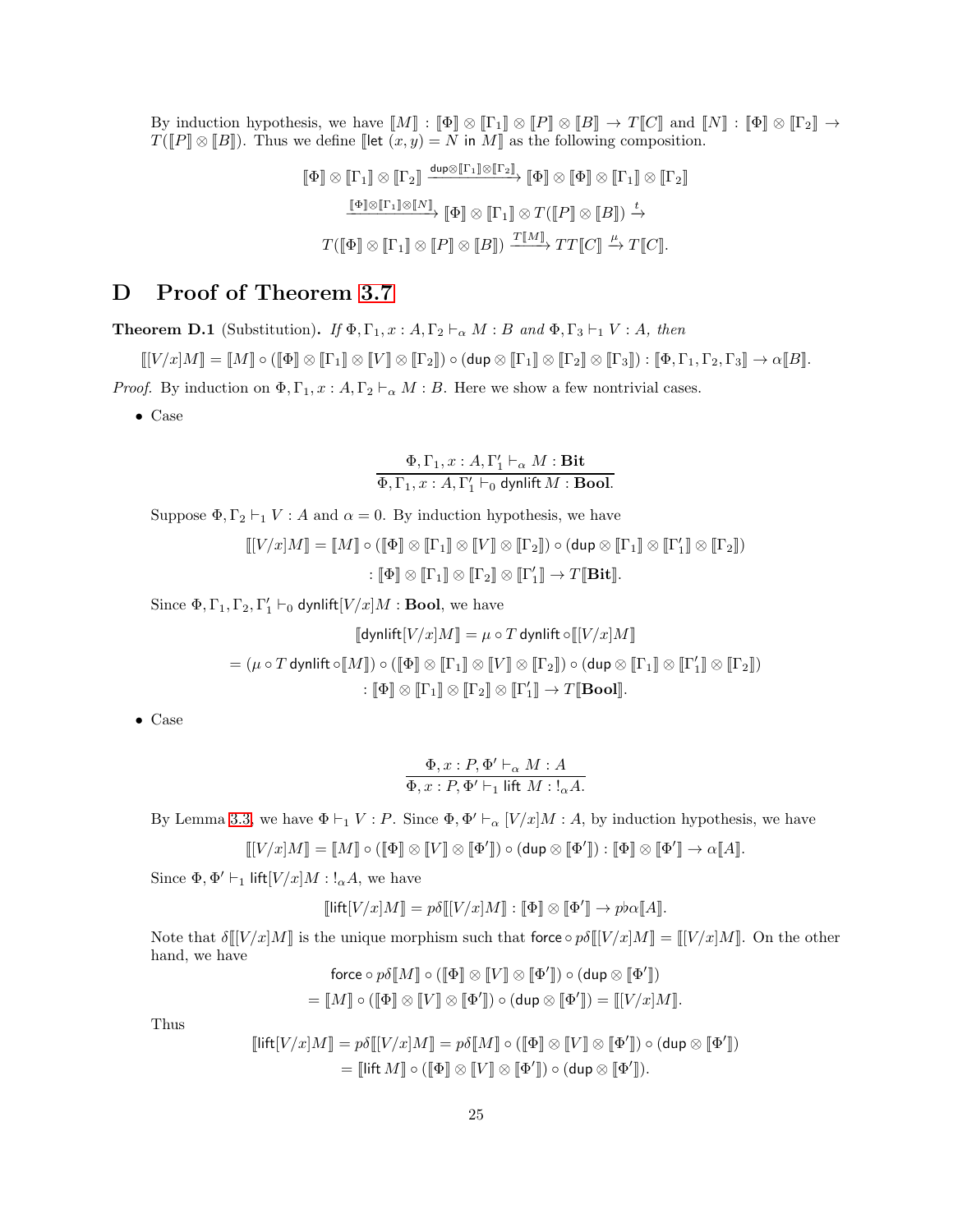$$
\frac{\Gamma_1, x : C, \Gamma'_1, y : A \vdash_{\alpha} M : B}{\Gamma_1, x : C, \Gamma'_1 \vdash_1 \lambda y.M : A \multimap_{\alpha} B}.
$$

Suppose  $\Gamma_2 \vdash_1 V : C$ . By induction hypothesis, we have

$$
\llbracket [V/x]M \rrbracket = \llbracket M \rrbracket \circ (\llbracket \Gamma_1 \rrbracket \otimes \llbracket V \rrbracket \otimes \llbracket \Gamma'_1, y : A \rrbracket)
$$

$$
\colon \llbracket \Gamma_1 \rrbracket \otimes \llbracket \Gamma_2 \rrbracket \otimes \llbracket \Gamma'_1, y : A \rrbracket \to \alpha \llbracket B \rrbracket.
$$

Since  $\Gamma_1, \Gamma_2, \Gamma'_1 \vdash_1 \lambda y. [V/x]M : A \multimap_{\alpha} B$ , we have

$$
[\![\lambda y.[V/x]M]\!] = \text{curry}[[[V/x]M]\!] : [\![\Gamma_1]\!] \otimes [\![\Gamma_2]\!] \otimes [\![\Gamma'_1]\!] \to [\![A]\!] \multimap \alpha [\![B]\!],
$$

which is the unique morphism such that

$$
\epsilon \circ (\operatorname{curv}(\llbracket V/x \rrbracket M \rrbracket \otimes \llbracket A \rrbracket) = \llbracket [V/x] M \rrbracket.
$$

On the other hand, we have

$$
\epsilon \circ ((\text{curv}[[M]] \circ ([\Gamma_1]] \otimes [[V]] \otimes [[\Gamma'_1, y : A]]) \otimes [[A]])
$$
  
=  $\epsilon \circ (\text{curv}[[M]] \otimes [[A]]) \circ ([\Gamma_1]] \otimes [[V]] \otimes [[\Gamma'_1, y : A]])$   
=  $[[M]] \circ ([\Gamma_1]] \otimes [[V]] \otimes [[\Gamma'_1, y : A]]) = [[V/x]M]].$ 

Thus  $[\![\lambda y.[V/x]M]\!] = \text{curry}[\![M]\!] \circ ([\![\Gamma_1]\!] \otimes [\![V]\!] \otimes [\![\Gamma'_1, y : A]\!] ) = [\![\lambda y.M]\!] \circ ([\![\Gamma_1]\!] \otimes [\![V]\!] \otimes [\![\Gamma'_1, y : A]\!] ).$  $\overline{\Omega}$ 

$$
_{\rm Case}
$$

$$
\frac{\Phi, \Gamma_1, x:C, \Gamma'_1 \vdash_{\alpha_1} M:A \multimap_{\beta} B \quad \Phi, \Gamma_2 \vdash_{\alpha_2} N:A}{\Phi, \Gamma_1, x:C, \Gamma'_1, \Gamma_2 \vdash_{\alpha_1 \& \alpha_2 \& \beta} MN:B}
$$

Suppose  $\Phi, \Gamma_3 \vdash_1 V : C$  and  $\alpha_1 = \alpha_2 = \beta = 0$ . By induction hypothesis, we have

$$
\llbracket [V/x]M \rrbracket = \llbracket M \rrbracket \circ (\llbracket \Phi \rrbracket \otimes \llbracket \Gamma_1 \rrbracket \otimes \llbracket V \rrbracket \otimes \llbracket \Gamma'_1 \rrbracket) \circ (\text{dup} \otimes \llbracket \Gamma_1 \rrbracket \otimes \llbracket \Gamma'_1 \rrbracket \otimes \llbracket \Gamma_3 \rrbracket)
$$

$$
\colon \llbracket \Phi \rrbracket \otimes \llbracket \Gamma_1 \rrbracket \otimes \llbracket \Gamma_2 \rrbracket \otimes \llbracket \Gamma_1 \rrbracket \otimes \llbracket \Gamma_2 \rrbracket)
$$

Moreover,

$$
\llbracket [V/x]MN \rrbracket = \mu \circ T \epsilon \circ \mu \circ T s \circ t \circ (\llbracket [V/x]M \rrbracket \otimes \llbracket N \rrbracket) = \mu \circ T \epsilon \circ \mu \circ T s \circ t \circ (\llbracket [V/x]M \rrbracket \otimes \llbracket N \rrbracket) = \mu \circ T \epsilon \circ \mu \circ T s \circ t \circ (\llbracket [W/x]M \rrbracket \otimes \llbracket [V]] \otimes \llbracket [V \rrbracket \otimes \llbracket [V \rrbracket \otimes \llbracket [V \rrbracket] \otimes \llbracket [V \rrbracket \otimes \llbracket [V \rrbracket \otimes \llbracket [V \rrbracket]) \otimes \llbracket [N \rrbracket).
$$

On the other hand,

$$
\llbracket MN \rrbracket \circ (\llbracket \Phi \rrbracket \otimes \llbracket \Gamma_1 \rrbracket \otimes \llbracket V \rrbracket \otimes \llbracket \Gamma'_1 \rrbracket \otimes \llbracket \Gamma_2 \rrbracket) \circ (\text{dup} \otimes \llbracket \Gamma_1 \rrbracket \otimes \llbracket \Gamma'_1 \rrbracket \otimes \llbracket \Gamma_2 \rrbracket \otimes \llbracket \Gamma_3 \rrbracket)
$$

$$
= \mu \circ T \epsilon \circ \mu \circ T \sigma \circ t \circ (\llbracket M \rrbracket \otimes \llbracket N \rrbracket)
$$

$$
\circ (\llbracket \Phi \rrbracket \otimes \llbracket \Gamma_1 \rrbracket \otimes \llbracket V \rrbracket \otimes \llbracket \Gamma'_1 \rrbracket \otimes \llbracket \Gamma_2 \rrbracket \otimes \llbracket \Gamma_3 \rrbracket).
$$

Thus

$$
\llbracket [V/x] MN \rrbracket = \llbracket MN \rrbracket \circ (\llbracket \Phi \rrbracket \otimes \llbracket \Gamma_1 \rrbracket \otimes \llbracket V \rrbracket \otimes \llbracket \Gamma'_1 \rrbracket \otimes \llbracket \Gamma_2 \rrbracket)
$$

$$
\circ (\text{dup} \otimes \llbracket \Gamma_1 \rrbracket \otimes \llbracket \Gamma'_1 \rrbracket \otimes \llbracket \Gamma_2 \rrbracket \otimes \llbracket \Gamma_3 \rrbracket).
$$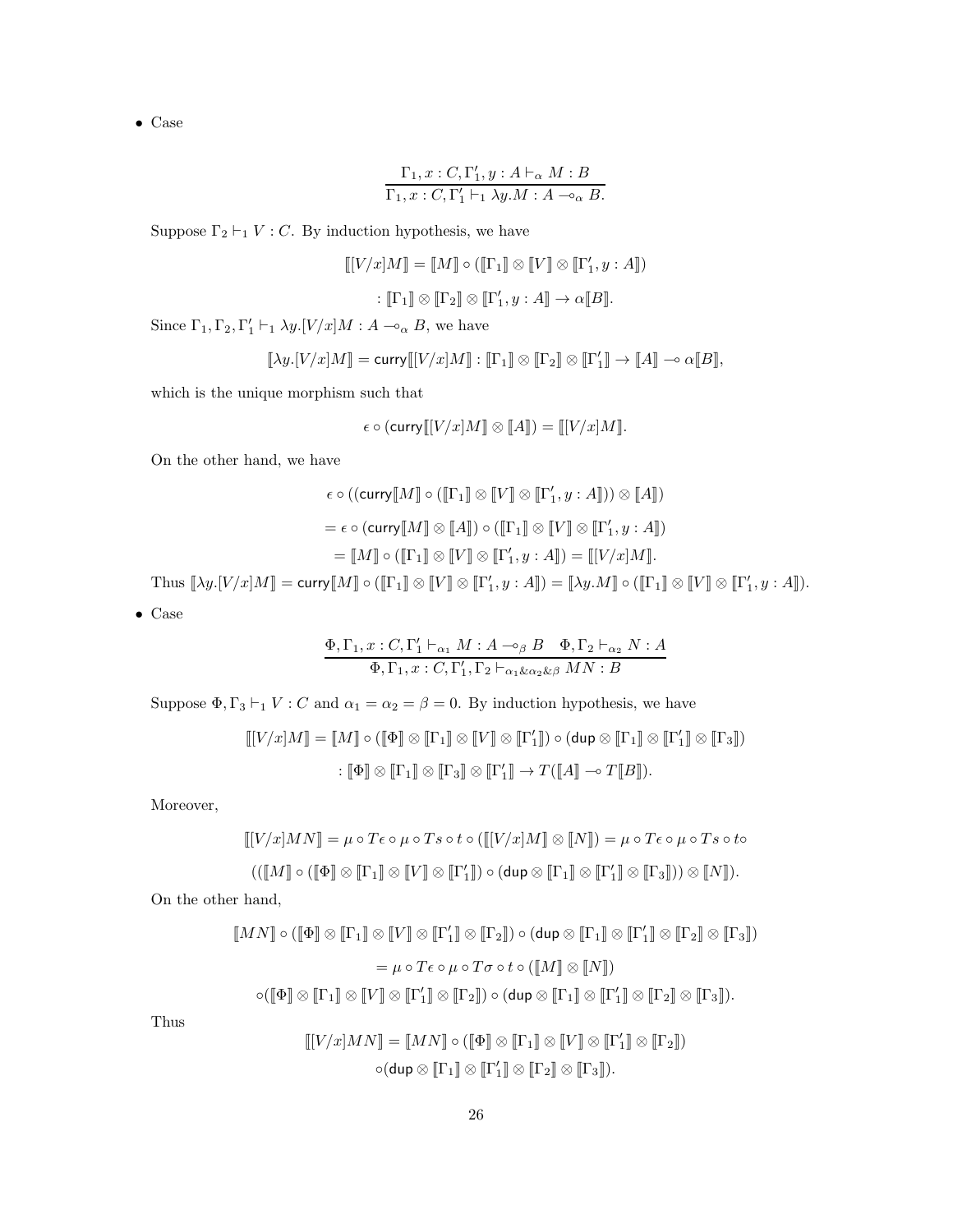$$
\frac{\Gamma_1, x: C, \Gamma'_1 \vdash_{\beta} M: !_{\alpha} A}{\Gamma_1, x: C, \Gamma'_1 \vdash_{\alpha \& \beta} \text{force } M: A.}
$$

Suppose  $\Gamma_2 \vdash_1 V : C$  and  $\alpha = \beta = 0$ . By induction hypothesis, we have

$$
\llbracket [V/x]M \rrbracket = \llbracket M \rrbracket \circ (\llbracket \Gamma_1 \rrbracket \otimes \llbracket V \rrbracket \otimes \llbracket \Gamma'_1 \rrbracket)
$$

$$
\colon \llbracket \Gamma_1 \rrbracket \otimes \llbracket \Gamma_2 \rrbracket \otimes \llbracket \Gamma'_1 \rrbracket \to Tp b T \llbracket A \rrbracket.
$$

Since  $\Gamma_1, \Gamma_2, \Gamma_{1'} \vdash_0$  force  $[V/x]M : A$ , we have

$$
\llbracket \text{force}[V/x]M \rrbracket = \mu \circ T \text{force} \circ \llbracket [V/x]M \rrbracket = \mu \circ T \text{force} \circ \llbracket M \rrbracket \circ (\llbracket \Gamma_1 \rrbracket \otimes \llbracket V \rrbracket \otimes \llbracket \Gamma'_1 \rrbracket)
$$

$$
\qquad : \llbracket \Gamma_1 \rrbracket \otimes \llbracket \Gamma_2 \rrbracket \otimes \llbracket \Gamma'_1 \rrbracket \to T \llbracket A \rrbracket.
$$

On the other hand, we have

$$
\begin{aligned} \llbracket \text{force}[M] \circ (\llbracket \Gamma_1 \rrbracket \otimes \llbracket V \rrbracket \otimes \llbracket \Gamma'_1 \rrbracket) \\ = \mu \circ T \text{force} \circ \llbracket M \rrbracket \circ (\llbracket \Gamma_1 \rrbracket \otimes \llbracket V \rrbracket \otimes \llbracket \Gamma'_1 \rrbracket). \end{aligned}
$$

So  $\llbracket \mathsf{force}[V/x]M \rrbracket = \llbracket \mathsf{force}M \rrbracket \circ (\llbracket \Gamma_1 \rrbracket \otimes \llbracket V \rrbracket \otimes \llbracket \Gamma_1' \rrbracket).$ 

• Case

$$
\frac{\Phi, x : P \vdash_0 M : A \quad \Phi, x : P \vdash_0 N : B}{\Phi, x : P \vdash_0 (M, N) : A \otimes B}
$$

Suppose  $\Phi \vdash_1 V : P$ . By induction hypothesis, we have  $[[V/x]M]] = [[M]] \circ ([[\Phi]] \otimes [[V]]) \circ \text{dup} : [[\Phi]] \rightarrow$  $T[\![\tilde{A}]\!]$  and  $\llbracket [V/x]N\rrbracket = \llbracket N\rrbracket \circ (\llbracket \Phi \rrbracket \otimes \llbracket V \rrbracket) \circ \text{dup} : \llbracket \Phi \rrbracket \to T[\![B]\!].$  We have

$$
\llbracket ([V/x]M, [V/x]N) \rrbracket = \mu \circ T\sigma \circ t \circ (\llbracket [V/x]M \rrbracket \otimes \llbracket [V/x]N \rrbracket) \circ \mathsf{dup}
$$
\n
$$
= \mu \circ T\sigma \circ t \circ ((\llbracket M \rrbracket \circ (\llbracket \Phi \rrbracket \otimes \llbracket V \rrbracket) \circ \mathsf{dup}) \otimes (\llbracket N \rrbracket \circ (\llbracket \Phi \rrbracket \otimes \llbracket V \rrbracket) \circ \mathsf{dup}) \circ \mathsf{dup}.
$$

On the other hand,

$$
\llbracket (M, N) \rrbracket \circ (\llbracket \Phi \rrbracket \otimes \llbracket V \rrbracket) \circ \mathsf{dup} \\ = \mu \circ T\sigma \circ t \circ (\llbracket M \rrbracket \otimes \llbracket N \rrbracket) \circ \mathsf{dup}_{\llbracket \Phi \rrbracket \otimes \llbracket P \rrbracket} \circ (\llbracket \Phi \rrbracket \otimes \llbracket V \rrbracket) \circ \mathsf{dup}_{\llbracket \Phi \rrbracket} \\ = \mu \circ T\sigma \circ t \circ (\llbracket M \rrbracket \otimes \llbracket N \rrbracket) \circ ((\llbracket \Phi \rrbracket \otimes \llbracket V \rrbracket) \otimes (\llbracket \Phi \rrbracket \otimes \llbracket V \rrbracket)) \circ \mathsf{dup}_{\llbracket \Phi \rrbracket \otimes \llbracket \Phi \rrbracket} \\ = \mu \circ T\sigma \circ t \circ ((\llbracket M \rrbracket \circ (\llbracket \Phi \rrbracket \otimes \llbracket V \rrbracket) \circ \mathsf{dup}_{\llbracket \Phi \rrbracket}) \otimes (\llbracket N \rrbracket \circ (\llbracket \Phi \rrbracket \otimes \llbracket V \rrbracket) \circ \mathsf{dup}_{\llbracket \Phi \rrbracket}) \circ \mathsf{dup}_{\llbracket \Phi \rrbracket} ).
$$

<span id="page-26-0"></span>E Proof of Theorem [4.15](#page-15-0)

**Theorem E.1** (Soundness). *If*  $\vdash_{\alpha} (Q, M) : A; \Sigma'$ , and  $(Q, M) \Downarrow \sum_{i \in [n]} p_i(Q_i, V_i)$ , then

$$
[\![Q,M]\!]=\sum_{i\in[n]}p_i[\![Q_i,V_i]\!]:I\to T([\![A]\!]\otimes[\![\Sigma']\!]).
$$

 $\Box$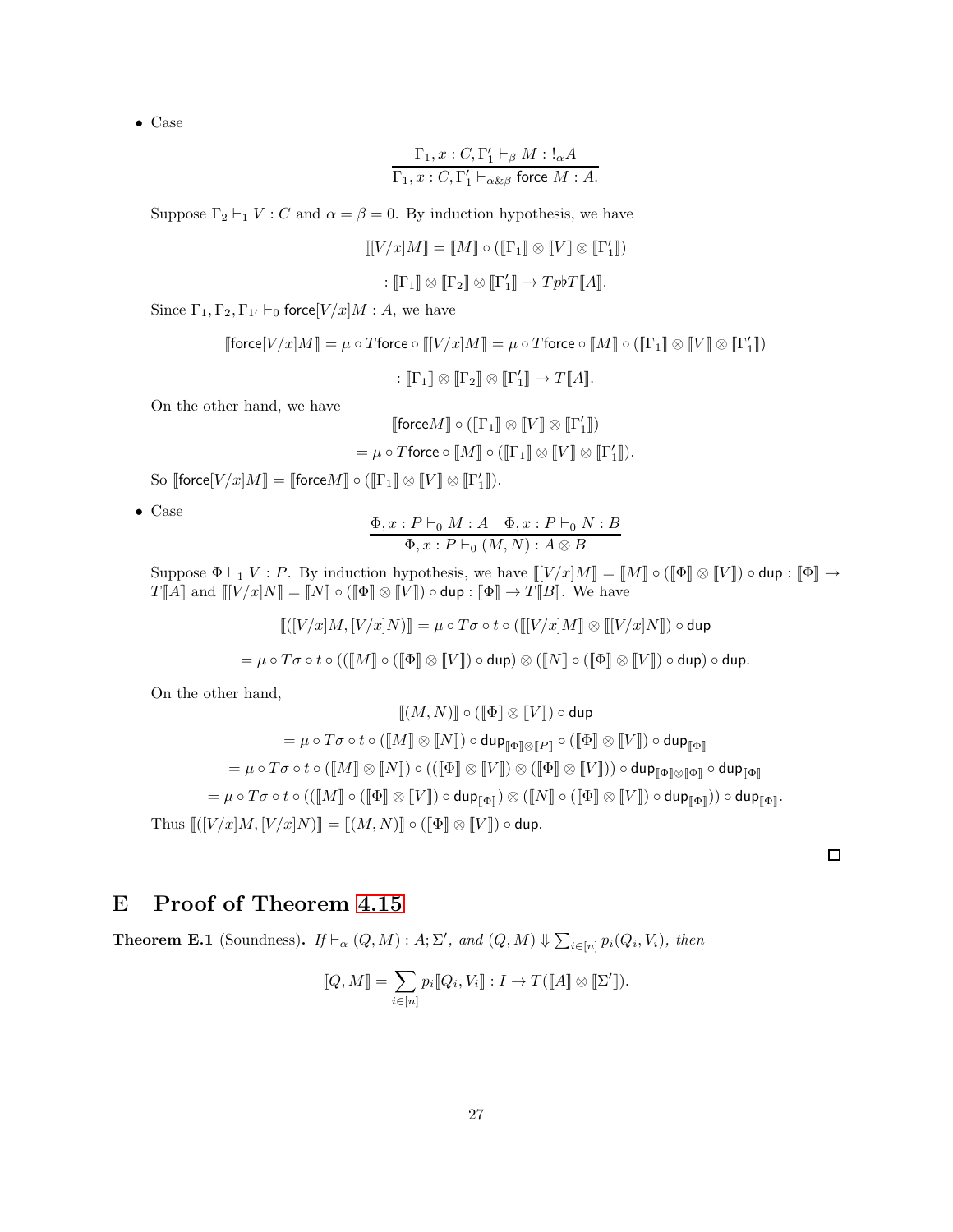*Proof.* In the case where  $\alpha = 1$ , there is no dynamic lifting, and therefore the proof is mostly similar to the proof of Theorem [4.6.](#page-13-1) We consider just one typical case:

$$
(Q, M) \Downarrow (Q_1, \lambda x.M'_1)
$$
  
\n
$$
(Q'_1, N) \Downarrow (Q'_1, V_1)
$$
  
\n
$$
(Q'_1, [V_1/x]M'_1) \Downarrow (Q''_1, V'_1)
$$
  
\n
$$
(Q, MN) \Downarrow (Q''_1, V'_1)
$$

Suppose  $\text{addr}(Q) = \Sigma'', \Sigma'$  and  $\Sigma'' \vdash_1 MN : A$ . By the typing rule for  $MN$ , we have

$$
\frac{\Sigma_1''\vdash_1 M:B\multimap_1 A\quad \Sigma_2''\vdash_1 N:B}{\Sigma''\vdash_1 MN:A,}
$$

where  $\Sigma'' = \Sigma''_1, \Sigma''_2$ . By Theorem [4.12,](#page-15-1) we have  $addr(Q_1) = \Sigma'''_1, \Sigma''_2, \Sigma'$ , and  $\Sigma'''_1 \vdash_1 \lambda x.M'_1 : B \multimap_1 A$ , and  $\text{addr}(Q'_1) = \sum_1''', \sum_2''', \sum_2'', \text{ and } \sum_2'' \vdash_1 V_1 : B, \text{ and } \text{addr}(Q''_1) = \sum_2''', \sum_2'', \text{ and } \sum_2''' \vdash V_1' : B.$ 

By induction hypothesis, we have

$$
[\![Q,M]\!] = T([\![M]\!] \otimes [\![\Sigma_2']\!] \otimes [\![\Sigma']\!] ) \circ \phi Q = T([\![\lambda x.M_1']\!] \otimes [\![\Sigma_2']\!] \otimes [\![\Sigma']\!] ) \circ \phi Q_1
$$

$$
: I \to T([\![B \multimap A]\!] \otimes [\![\Sigma_2']\!] \otimes [\![\Sigma']\!])
$$

and

$$
\llbracket Q_1, N \rrbracket = T(\llbracket \Sigma_1''' \rrbracket \otimes \llbracket N \rrbracket \otimes \llbracket \Sigma' \rrbracket) \circ \phi Q_1 = T(\llbracket \Sigma_1''' \rrbracket \otimes \llbracket V_1 \rrbracket \otimes \llbracket \Sigma' \rrbracket) \circ \phi Q_1'
$$

$$
: I \to T(\llbracket \Sigma_1''' \rrbracket \otimes \llbracket \Sigma' \rrbracket)
$$

and

$$
\llbracket Q'_1, [V_1/x]M'_1 \rrbracket = T([\llbracket V_1/x]M'_1 \rrbracket \otimes \llbracket \Sigma' \rrbracket) \circ \phi Q'_1
$$
  
=  $T((\llbracket M'_1 \rrbracket \circ (\llbracket \Sigma''_1 \rrbracket \otimes \llbracket V_1 \rrbracket)) \otimes \llbracket \Sigma' \rrbracket) \circ \phi Q'_1$   
=  $T(\llbracket V'_1 \rrbracket \otimes \llbracket \Sigma' \rrbracket) \circ \phi Q'_1 : I \to T([\llbracket A \rrbracket \otimes \llbracket \Sigma' \rrbracket).$ 

We need to show that

$$
[\![Q, MN]\!] = T([\![MN]\!] \otimes [\![\Sigma']\!] ) \circ \phi Q
$$
  
= 
$$
T((\epsilon \circ ([\![M]\!] \otimes [\![N]\!])) \otimes [\![\Sigma']\!] ) \circ \phi Q
$$
  
= 
$$
T(([\![M_1']\!] \circ ([\![V_1]\!] \otimes [\![\Sigma_1''']\!])) \otimes [\![\Sigma']\!] ) \circ \phi Q_1'.
$$

This is the case because

$$
[Q, MN] = T([MN] \otimes [\Sigma']) \circ \phi Q
$$
  
\n
$$
= T((\epsilon \circ ([M] \otimes [N])) \otimes [\Sigma']) \circ \phi Q
$$
  
\n
$$
= T(\epsilon \otimes [\Sigma']) \circ T([B \multimap_1 A] \otimes [N] \otimes [\Sigma']) \circ T([M] \otimes [\Sigma']] \otimes [\Sigma']) \circ \phi Q
$$
  
\n
$$
= T(\epsilon \otimes [\Sigma']) \circ T([B \multimap_1 A] \otimes [N] \otimes [\Sigma']) \circ T([\lambda x.M_1'] \otimes [\Sigma_2''] \otimes [\Sigma']) \circ \phi Q_1
$$
  
\n
$$
= T(\epsilon \otimes [\Sigma']) \circ T([\lambda x.M_1'] \otimes [N] \otimes [\Sigma']) \circ \phi Q_1
$$
  
\n
$$
= T(\epsilon \otimes [\Sigma']) \circ T([\lambda x.M_1'] \otimes [B] \otimes [\Sigma']) \circ T([\Sigma_1'''] \otimes [N] \otimes [\Sigma']) \circ \phi Q_1
$$
  
\n
$$
= T(\epsilon \otimes [\Sigma']) \circ T([\lambda x.M_1'] \otimes [B] \otimes [\Sigma']) \circ T([\Sigma_1'''] \otimes [V_1] \otimes [\Sigma']) \circ \phi Q_1'
$$
  
\n
$$
= T([M_1'] \otimes [\Sigma']) \circ T([\Sigma_1'''] \otimes [V_1] \otimes [\Sigma']) \circ \phi Q_1'
$$
  
\n
$$
= T(([M_1'] \circ ([\Sigma_1'''] \otimes [V_1])) \otimes [\Sigma']) \circ \phi Q_1'
$$

Now we consider the case where  $\alpha = 0$ . Suppose  $\text{addr}(Q) = \Sigma''$ ,  $\Sigma'$  and  $\Sigma'' \vdash_0 M : A$ . We proceed by induction on  $(Q, M) \Downarrow \sum_{i \in [n]} p_i(Q_i, V_i)$ .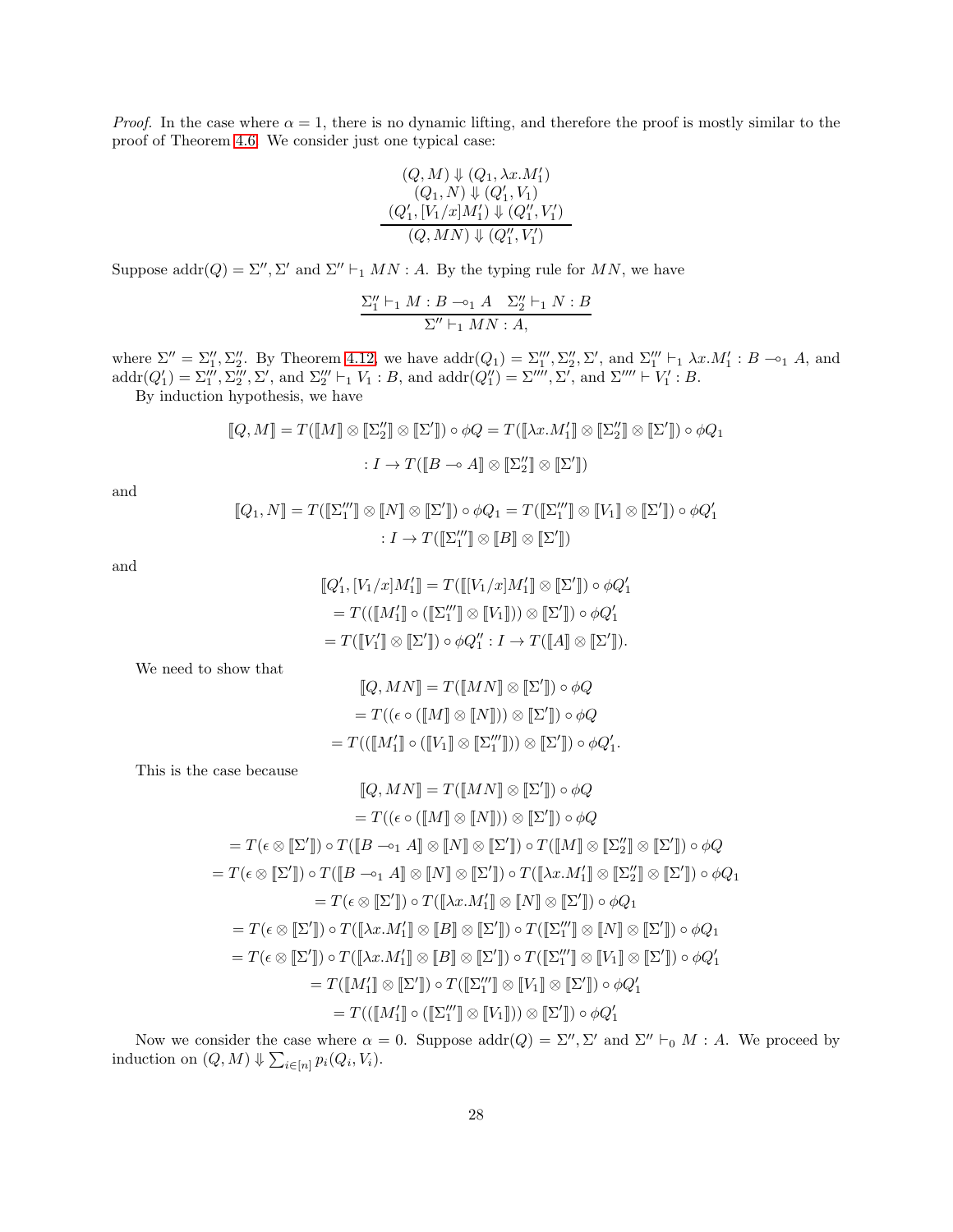$$
(Q, M) \Downarrow \sum_{i \in [n]} p_i(Q_i, \ell_i)
$$
  
read $(Q_i, \ell_i) = \sum_{j \in [2]} q_{i,j}(Q'_{i,j}, a_{i,j})$   
 $(Q, \text{dynlift } M) \Downarrow \sum_{(i,j) \in [n] \times [2]} p_i q_{i,j}(Q'_{i,j}, a_{i,j}).$ 

– Suppose we have

$$
\frac{\Sigma'' \vdash_1 M : \textbf{Bit}}{\Sigma'' \vdash_0 \text{dynlift } M : \textbf{Bool}}.
$$

In this case we have the following derivation.

$$
(Q, M) \Downarrow (Q', \ell)
$$
  
\n
$$
\text{read}(Q', \ell) = q_1(Q'_1, \text{False}) + q_2(Q'_2, \text{True})
$$
  
\n
$$
(Q, \text{dynlift } M) \Downarrow q_1(Q'_1, \text{False}) + q_2(Q'_2, \text{True})
$$

Since  $\text{read}(Q', \ell) = q_1(Q'_1, \text{False}) + q_2(Q'_2, \text{True}),$  we have that  $Q' = q_1(Q'_1 \otimes \text{inj}_1) + q_2(Q'_2 \otimes \text{inj}_2)$ in Q. So in A, we have

$$
\phi Q' = q_1(\mu \circ Tt \circ s \circ (\phi Q'_1 \otimes \phi(\text{inj}_1))) + q_2(\mu \circ Tt \circ s \circ (\phi Q'_2 \otimes \phi(\text{inj}_2))),
$$

where  $\phi Q' : I \to T(\textbf{Bit} \otimes \llbracket \Sigma' \rrbracket)$ , and  $\phi Q'_1, \phi Q'_2 : I \to T \llbracket \Sigma' \rrbracket$ , and  $\phi(\text{inj}_1), \phi(\text{inj}_2) : I \to T \textbf{Bit}$ . Note that by condition [g,](#page-7-3) we have  $\phi(\text{inj}_1) = \eta \circ \text{init} \circ \llbracket \mathsf{False} \rrbracket$  and  $\phi(\text{inj}_2) = \eta \circ \text{init} \circ \llbracket \mathsf{True} \rrbracket$ . We need to show that

$$
\llbracket Q, \text{dynlift } M \rrbracket = q_1(T(\llbracket \mathsf{False} \rrbracket \otimes \llbracket \Sigma' \rrbracket) \circ \phi Q_1') + q_2(T(\llbracket \mathsf{True} \rrbracket \otimes \llbracket \Sigma' \rrbracket) \circ \phi Q_2').
$$

By induction hypothesis, we have  $[\![Q,M]\!] = [\![Q',\ell]\!]$ , i.e.,  $T([\![M]\!] \otimes [\![\Sigma']\!] ) \circ \phi Q = \phi Q'$ . Thus

$$
[Q, \text{dynlift } M] = \mu \circ T s \circ T((\text{dynlift } \circ [M]) \otimes [ \Sigma' ] ) \circ \phi Q
$$
  
\n
$$
= \mu \circ T s \circ T(\text{dynlift } \otimes [ \Sigma' ] ) \circ T([M] \otimes [ \Sigma' ] ) \circ \phi Q
$$
  
\n
$$
= \mu \circ T s \circ T(\text{dynlift } \otimes [ \Sigma' ] ) \circ \phi Q'
$$
  
\n
$$
= \mu \circ T s \circ T(\text{dynlift } \otimes [ \Sigma' ] )
$$
  
\n
$$
\circ (q_1(\mu \circ Tt \circ s \circ (\phi Q'_1 \otimes \phi(\mathrm{inj}_1))) + q_2(\mu \circ Tt \circ s \circ (\phi Q'_2 \otimes \phi(\mathrm{inj}_2))))
$$
  
\n
$$
= q_1(\mu \circ T s \circ T(\text{dynlift } \otimes [ \Sigma' ] ) \circ \mu \circ Tt \circ s \circ (\phi Q'_1 \otimes \phi(\mathrm{inj}_1)))
$$
  
\n
$$
+ q_2(\mu \circ T \sigma \circ T(\text{dynlift } \otimes [ \Sigma' ] ) \circ \mu \circ Tt \circ \sigma \circ (\phi Q'_2 \otimes \phi(\mathrm{inj}_2))).
$$

We just need to show

$$
T([\text{False}] \otimes [\![\Sigma']\!]) \circ \phi Q_1' = \mu \circ Ts \circ T(\text{dynlift} \otimes [\![\Sigma']\!]) \circ \mu \circ Tt \circ s \circ (\phi Q_1' \otimes \phi(\text{inj}_1))
$$

$$
= \mu \circ Ts \circ T(\text{dynlift} \otimes [\![\Sigma']\!]) \circ \mu \circ Tt \circ s \circ (\phi Q_1' \otimes (\eta \circ \text{init} \circ [\![\mathsf{False}]\!]).
$$

This is true because of the following commutative diagram.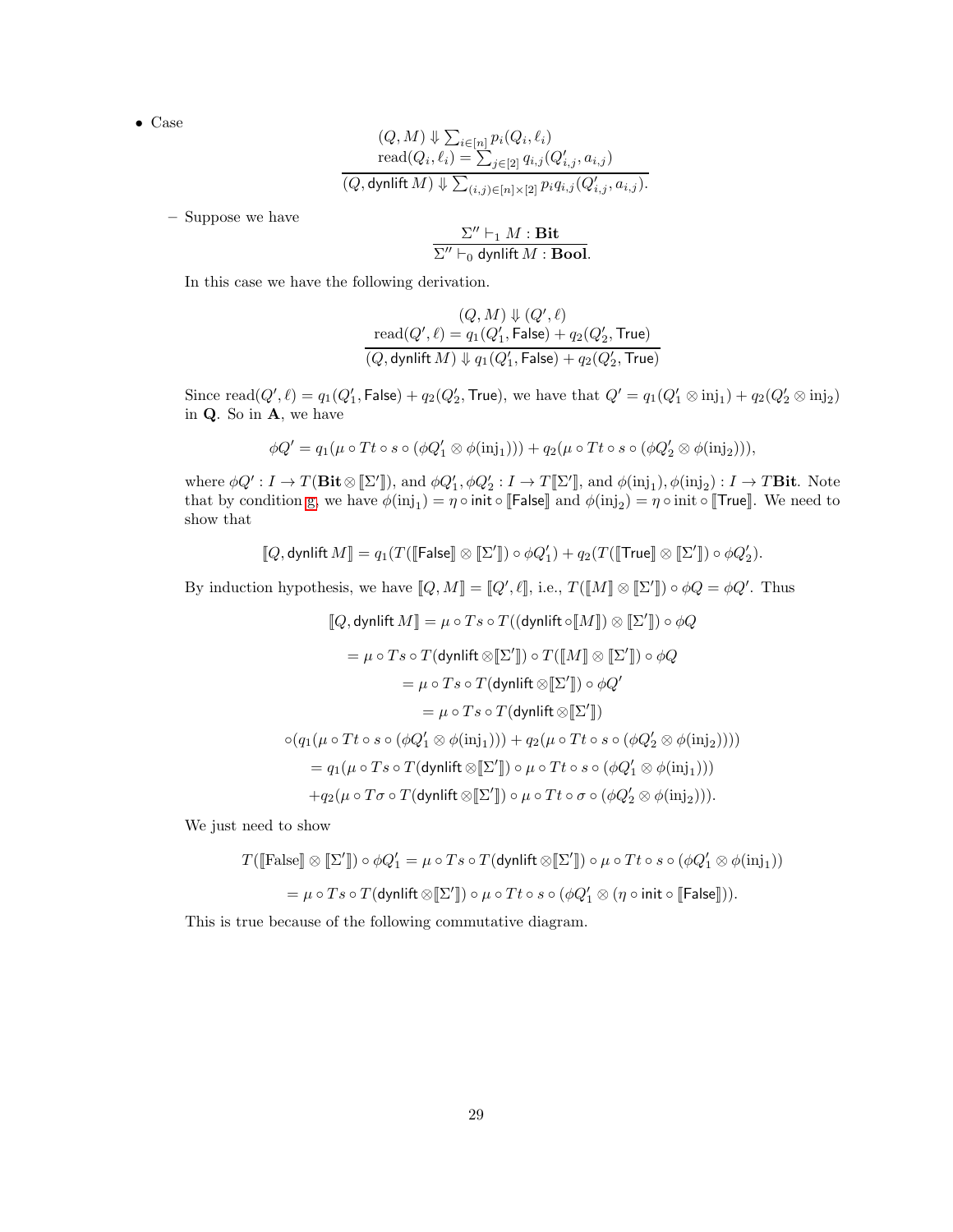

– Suppose we have

 $\Sigma'' \vdash_0 M : \mathbf{Bit}$  $\Sigma'' \vdash_0 \mathsf{dynlift}\, M : \mathbf{Bool}.$ 

In this case  $(Q, M) \Downarrow \sum_{i \in [n]} p_i(Q_i, \ell_i)$  and  $\text{read}(Q_i, \ell_i) = q_{i,1}(Q'_{i,1}, \text{False}) + q_{i,2}(Q'_{i,2}, \text{True})$ , where in this case  $(\mathcal{Q}, M) \notin \sum_{i \in [n]} p_i(\mathcal{Q}_i, i_i)$  and read $(\mathcal{Q}_i, i_i) = q_{i,1}(\mathcal{Q}_{i,1}, \text{r} \text{ and } j) + q_{i,2}(\mathcal{Q}_{i,2}, \text{if not}),$  where  $\text{addr}(Q_i) = \Sigma', \ell_i$ : Bit and  $\text{addr}(Q'_{i,1}) = \text{addr}(Q'_{i,1}) = \Sigma'.$  Thus we have the following in **A**:  $\phi Q_i = q_{i,1}(\mu \circ Tt \circ s \circ (\phi Q'_{i,1} \otimes \phi(\text{inj}_1))) + q_{i,2}(\mu \circ Tt \circ s \circ (\phi Q'_{i,2} \otimes \phi(\text{inj}_2)))$ . Note that  $\phi(\mathrm{inj}_1) = \eta \circ \mathsf{init} \circ \llbracket \mathsf{False} \rrbracket$  and  $\phi(\mathrm{inj}_2) = \eta \circ \mathsf{init} \circ \llbracket \mathsf{True} \rrbracket$ . We need to show that

$$
\llbracket Q, \text{dynlift } M \rrbracket
$$
  
=  $\sum_{i \in [n]} p_i q_{i,1}(T([\text{False}] \otimes \llbracket \Sigma' \rrbracket) \otimes \phi Q'_{i,1}) + p_i q_{i,2}(T([\text{True}] \otimes \llbracket \Sigma' \rrbracket) \otimes \phi Q'_{i,2}).$ 

By induction hypothesis, we have

=

$$
[Q, M] = \mu \circ Ts \circ T([M] \otimes [ \Sigma']) \circ \phi Q
$$

$$
= \sum_{i \in [n]} p_i(T([l_i] \otimes [ \Sigma']) \circ \phi Q_i) = \sum_{i \in [n]} p_i \phi Q_i.
$$

Thus

$$
[\![Q, \text{dyn}\!] \text{iff } M \!] = \mu \circ Ts \circ T((\mu \circ T \text{dyn}\!] \text{iff } \circ [\![M]\!]) \otimes [\![\Sigma']\!]) \circ \phi Q
$$
\n
$$
= \mu \circ Ts \circ T((\mu \circ T \text{dyn}\!] \text{iff } \otimes [\![\Sigma']\!]) \circ T([\![M]\!] \otimes [\![\Sigma']\!]) \circ \phi Q
$$
\n
$$
\stackrel{(*)}{=} \mu \circ Ts \circ T(\text{dyn}\!] \text{iff } \otimes [\![\Sigma']\!]) \circ \mu \circ Ts \circ T([\![M]\!] \otimes [\![\Sigma']\!]) \circ \phi Q
$$
\n
$$
= \mu \circ Ts \circ T(\text{dyn}\!] \text{iff } \otimes [\![\Sigma']\!]) \circ (\sum_{i \in [n]} p_i \phi Q_i)
$$
\n
$$
= \sum_{i \in [n]} p_i (\mu \circ Ts \circ T(\text{dyn}\!] \text{iff } \otimes [\![\Sigma']\!]) \circ \phi Q_i)
$$
\n
$$
\sum_{i \in [n]} p_i (\mu \circ Ts \circ T(\text{dyn}\!] \text{iff } \otimes [\![\Sigma']\!]) \circ (q_{i,1} (\mu \circ Tt \circ s \circ (\phi Q'_{i,1} \otimes \phi(\text{inj}_1)))
$$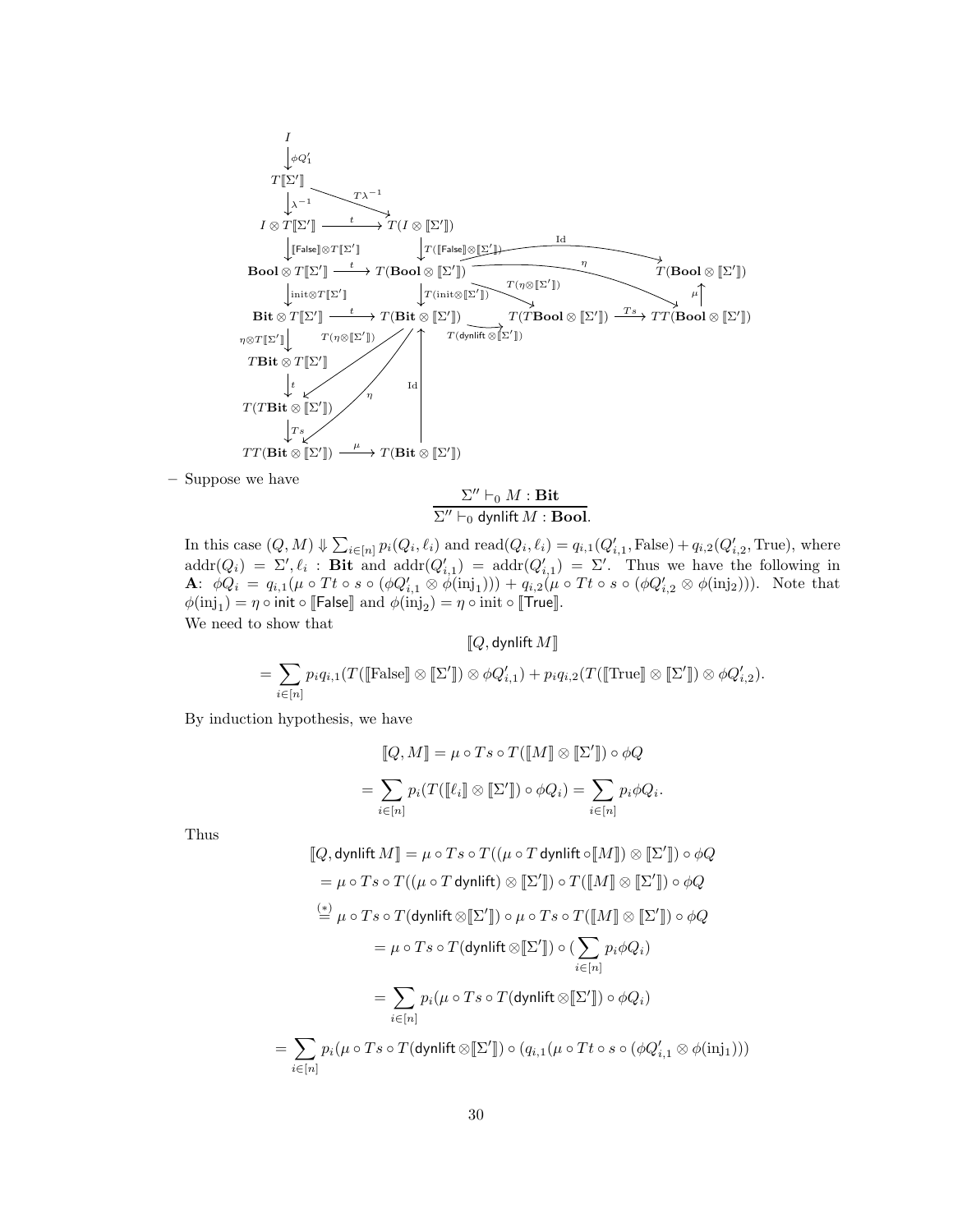$$
+q_{i,2}(\mu \circ Tt \circ s \circ (\phi Q'_{i,2} \otimes \phi(\text{inj2}))))
$$
  
= 
$$
\sum_{i \in [n]} p_i q_{i,1}(\mu \circ Ts \circ T(\text{dynlift} \otimes [\Sigma']) \circ \mu \circ Tt \circ s \circ (\phi Q'_{i,1} \otimes \phi(\text{inj}_1)))
$$
  
+ 
$$
+ p_i q_{i,2}(\mu \circ Ts \circ T(\text{dynlift} \otimes [\Sigma']) \circ \mu \circ Tt \circ s \circ (\phi Q'_{i,2} \otimes \phi(\text{inj}_2))).
$$

So we just need to show

$$
T([\text{False}] \otimes [\Sigma']) \otimes \phi Q'_{i,1}
$$
  
=  $\mu \circ Ts \circ T(\text{dynlift} \otimes [\Sigma']) \circ \mu \circ Tt \circ s \circ (\phi Q'_{i,1} \otimes \phi(\text{inj}_1)).$ 

We already showed this in the previous case.

The equality of  $(*)$  is by the following commutative diagram.



• Case

$$
(Q, M) \Downarrow \sum_{i \in [n]} p_i(Q_i, \lambda x. M'_i)
$$
  
\n
$$
(Q_i, N) \Downarrow \sum_{j \in [m]} q_{i,j}(Q'_{i,j}, V_{i,j})
$$
  
\n
$$
(Q'_{i,j}, [V_{i,j}/x]M'_i) \Downarrow \sum_{k \in [l]} s_{i,j,k}(Q''_{i,j,k}, V'_{i,j,k})
$$
  
\n
$$
(Q, MN) \Downarrow \sum_{(i,j,k) \in [n] \times [m] \times [l]} p_i q_{i,j} s_{i,j,k}(Q''_{i,j,k}, V'_{i,j,k}).
$$

Here we only consider the following typing judgment (the other cases are proved similarly).

$$
\frac{\Sigma_1 \vdash_0 M : A \multimap_0 B \quad \Sigma_2 \vdash_0 N : A}{\Sigma_1, \Sigma_2 \vdash_0 MN : B}
$$

We assume that  $\text{addr}(Q) = \Sigma_1, \Sigma_2, \Sigma'.$ 

By induction hypothesis, we have

$$
[\![Q,M]\!] = \mu \circ Ts \circ T(s \otimes [\![\Sigma']\!]) \circ T([\![M]\!] \otimes [\![\Sigma_2]\!] \otimes [\![\Sigma']\!]) \circ \phi Q
$$
  

$$
= \sum_{i \in [n]} p_i [\![Q_i, \lambda x. M'_i]\!] = \sum_{i \in [n]} p_i (T([\![\lambda x. M'_i]\!] \otimes [\![\Sigma_2]\!] \otimes [\![\Sigma']\!]) \circ \phi Q_i),
$$

where  $\phi Q_i: I \to T(\llbracket \Sigma'_i \rrbracket \otimes \llbracket \Sigma \rrbracket)$  and  $\Sigma'_i \vdash_1 \lambda x.M'_i: A \multimap_0 B$ . The induction hypothesis also gives

$$
[\![Q_i, N]\!] = \mu \circ Ts \circ T(t \otimes [\![\Sigma']\!]) \circ T([\![\Sigma'_i]\!] \otimes [\![N]\!] \otimes [\![\Sigma']\!]) \circ \phi Q_i
$$

$$
= \sum_{j \in [m]} q_{i,j} [\![Q'_{i,j}, V_{i,j}]\!] = \sum_{j \in [m]} q_{i,j} (T([\![\Sigma'_i]\!] \otimes [\![V_{i,j}]\!] \otimes [\![\Sigma']\!]) \circ \phi Q'_{i,j}),
$$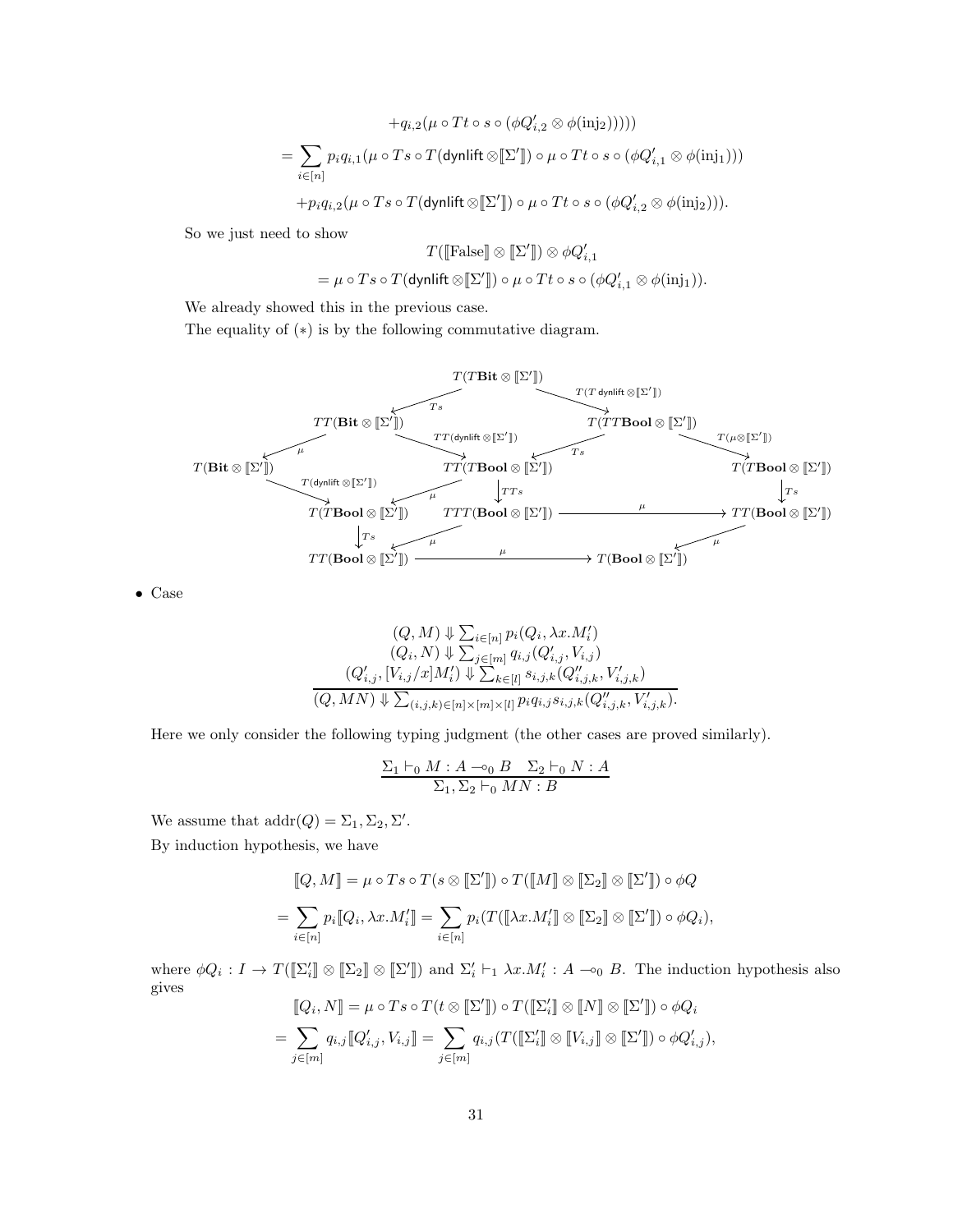where  $Q'_{i,j}: I \to T(\llbracket \Sigma'_{i} \rrbracket \otimes \llbracket \Sigma''_{i,j} \rrbracket \otimes \llbracket \Sigma'' \rrbracket)$  and  $\Sigma''_{i,j} \vdash_1 V_{i,j} : A$ . Moreover,

$$
\begin{aligned} [\![Q'_{i,j},[V_{i,j}/x]M'_{i}]\!] &= \mu \circ Ts \circ T([\![[V_{i,j}/x]M'_{i}]\!] \otimes [\![\Sigma']\!]) \circ \phi Q'_{i,j} \\ &= \mu \circ Ts \circ T(([\![M'_{i}]\!] \circ ([\![\Sigma'_{i}]\!] \otimes [\![V_{i,j}]\!])) \otimes [\![\Sigma']\!]) \circ \phi Q'_{i,j} \\ &= \sum_{k \in [l]} s_{i,j,k} [\![Q''_{i,j,k},V'_{i,j,k}]\!] = \sum_{k \in [l]} s_{i,j,k} (T([\![V'_{i,j,k}]\!] \otimes [\![\Sigma']\!]) \circ \phi Q''_{i,j,k}), \end{aligned}
$$

where  $\phi Q''_{i,j,k}: I \to T(\llbracket \Sigma'''_{i,j,k} \rrbracket \otimes \llbracket \Sigma' \rrbracket)$  and  $\Sigma'''_{i,j,k} \vdash_1 V'_{i,j,k}: B$ . We need to show

$$
[\![Q, MN]\!] = \mu \circ Ts \circ T([\![MN]\!] \otimes [\![\Sigma']\!] ) \circ \phi Q
$$
  
= 
$$
\mu \circ Ts \circ T((\mu \circ T\epsilon \circ \mu \circ Ts \circ t \circ ([\![M]\!] \otimes [\![N]\!])) \otimes [\![\Sigma']\!] ) \circ \phi Q
$$
  
= 
$$
\sum_{i,j,k \in [n] \times [m] \times [l]} p_i q_{i,j} s_{i,j,k} (T([\![V'_{i,j,k}]\!] \otimes [\![\Sigma']\!]) \circ \phi Q''_{i,j,k}).
$$

On the right hand side, we have

$$
RHS = \sum_{i,j,k \in [n] \times [m] \times [l]} p_i q_{i,j} s_{i,j,k} (T([V'_{i,j,k}]] \otimes [\Sigma']) \circ \phi Q''_{i,j,k})
$$
  

$$
= \sum_{i,j \in [n] \times [m]} p_i q_{i,j} \sum_{k \in [l]} s_{i,j,k} (T([V'_{i,j,k}]] \otimes [\Sigma']) \circ \phi Q''_{i,j,k})
$$
  

$$
\stackrel{\mathit{IH}}{=} \sum_{i,j \in [n] \times [m]} p_i q_{i,j} (\mu \circ Ts \circ T(([\![M'_{i}]\!] \circ ([\![\Sigma'_{i}]\!] \otimes [\![V_{i,j}]\!])) \otimes [\![\Sigma']\!] ) \circ \phi Q'_{i,j}).
$$

On the left hand side, we have

$$
LHS = \mu \circ Ts \circ T((\mu \circ T \circ \rho \circ Ts \circ t \circ ([M] \otimes [N])) \otimes [\Sigma']) \circ \phi Q
$$
  
\n
$$
= \mu \circ Ts \circ T((\mu \circ T \circ \rho \circ Ts \circ t \circ (T([A] \neg T[B]) \otimes [N])) \circ ([M] \otimes [\Sigma_2])) \otimes [\Sigma']) \circ \phi Q
$$
  
\n
$$
= \mu \circ Ts \circ T(\mu \circ T \circ \rho \circ Ts \circ t \circ (T([A] \neg T[B]) \otimes [N]) \otimes [\Sigma']) \circ T([M] \otimes [\Sigma_2] \otimes [\Sigma']) \circ \phi Q
$$
  
\n
$$
\stackrel{(1)}{=} \mu \circ Ts \circ T(\mu \otimes [\Sigma']) \circ T(T \circ \otimes [\Sigma']) \circ T(t \otimes [\Sigma']) \circ T([A] \neg T[B] \otimes [N] \otimes [\Sigma'])
$$
  
\n
$$
\circ \mu \circ Ts \circ T(\mu \otimes [\Sigma']) \circ T(T \circ \otimes [\Sigma']) \circ T([M] \otimes [\Sigma_2] \otimes [\Sigma']) \circ \phi Q
$$
  
\n
$$
\stackrel{IH}{=} \mu \circ Ts \circ T(\mu \otimes [\Sigma']) \circ T(T \circ \otimes [\Sigma']) \circ T(t \otimes [\Sigma']) \circ T([A] \neg T[B] \otimes [N] \otimes [\Sigma']) \circ
$$
  
\n
$$
\sum_{i \in [n]} p_i(T([X x.M'_i] \otimes [\Sigma_2] \otimes [\Sigma']) \circ \phi Q_i)
$$
  
\n
$$
= \sum_{i \in [n]} p_i(\mu \circ Ts \circ T((\mu \circ T \circ \sigma \circ [\Sigma']) \circ T(T \circ \otimes [\Sigma']) \circ T([A] \neg T[B] \otimes [N] \otimes [\Sigma']) \circ \phi Q_i)
$$
  
\n
$$
= \sum_{i \in [n]} p_i(\mu \circ Ts \circ T((\mu \circ T \circ \sigma \circ (([A] \neg T[B]) \otimes [N])) \circ ([X x.M'_i] \otimes [\Sigma_2])) \otimes [\Sigma']) \circ \phi Q_i)
$$
  
\n
$$
= \sum_{i \in [n]} p_i(\mu \circ Ts \circ T((\mu \circ T \circ \sigma \circ ((X x.M'_i] \otimes [N])) \otimes [\Sigma']) \circ \phi Q_i)
$$
  
\n
$$
= \sum_{i \in [n]} p_i(\
$$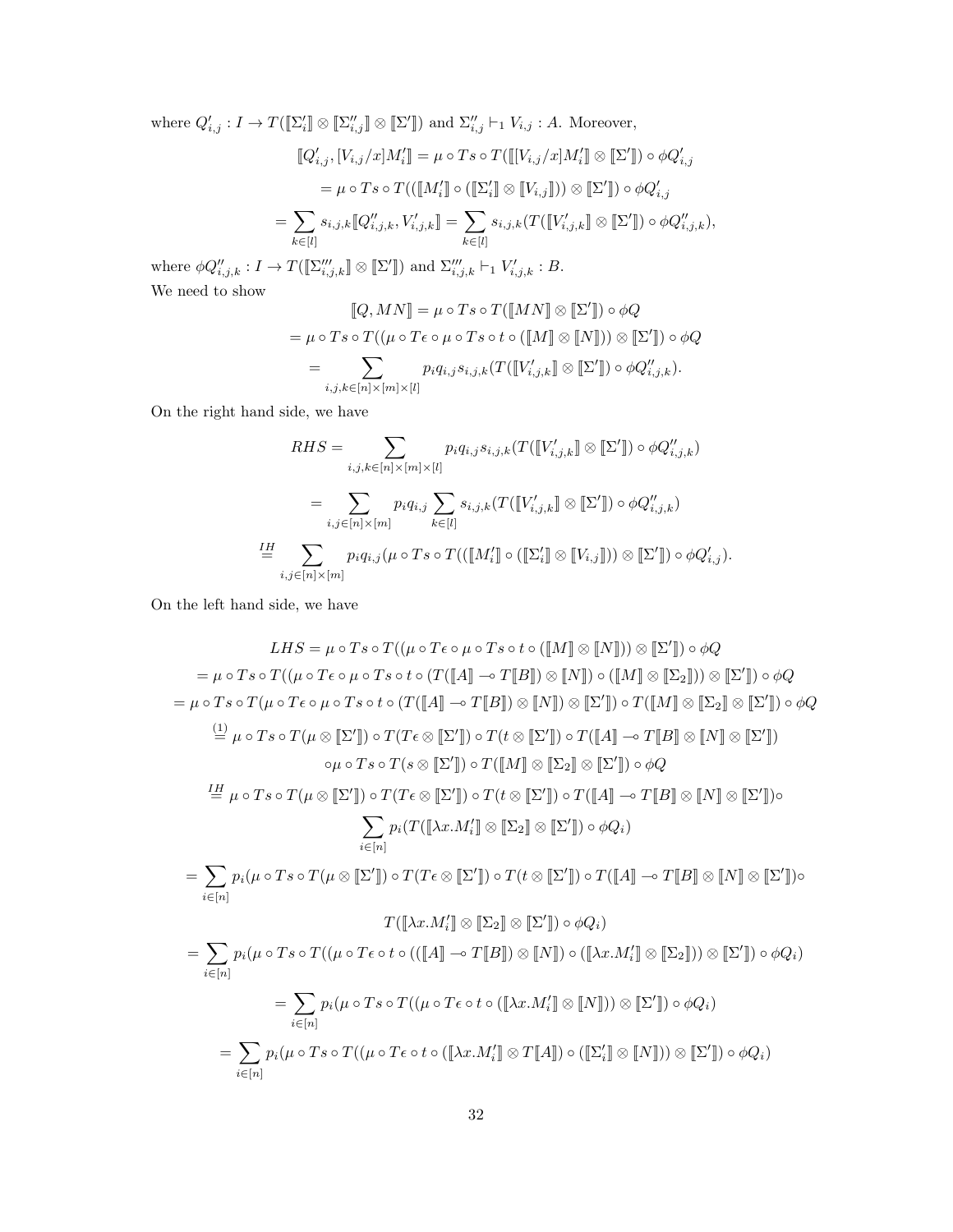$$
= \sum_{i \in [n]} p_i (\mu \circ T s \circ T((\mu \circ T \epsilon \circ t \circ (\llbracket \lambda x. M'_i \rrbracket \otimes T[\llbracket A \rrbracket)) \otimes \llbracket \Sigma' \rrbracket) \circ T([\llbracket \Sigma'_i \rrbracket \otimes \llbracket N \rrbracket \otimes \llbracket \Sigma' \rrbracket) \circ \phi Q_i)
$$

$$
\begin{split}\n&\stackrel{(2)}{=} \sum_{i \in [n]} p_i(\mu \circ T s \circ T(\epsilon \otimes \llbracket \Sigma' \rrbracket) \circ T(\llbracket \lambda x. M_i' \rrbracket \otimes \llbracket A \rrbracket \otimes \llbracket \Sigma' \rrbracket) \circ \mu \circ T s \circ T(t \otimes \llbracket \Sigma' \rrbracket) \circ T(\llbracket \Sigma_1' \rrbracket \otimes \llbracket N \rrbracket \otimes \llbracket \Sigma' \rrbracket) \circ \phi Q_i) \\
&\stackrel{IH}{=} \sum_{i \in [n]} p_i(\mu \circ T s \circ T(\epsilon \otimes \llbracket \Sigma' \rrbracket) \circ T(\llbracket \lambda x. M_i' \rrbracket \otimes \llbracket A \rrbracket \otimes \llbracket \Sigma' \rrbracket) \circ \sum_{j \in [m]} q_{i,j}(T(\llbracket \Sigma_1' \rrbracket \otimes \llbracket V_{i,j} \rrbracket \otimes \llbracket \Sigma' \rrbracket) \circ \phi Q_{i,j}'), \\
&\stackrel{H}{=} \sum_{i \in [n]} p_i(\mu \circ T s \circ T(\llbracket M_i' \rrbracket \otimes \llbracket \Sigma' \rrbracket) \circ \sum_{j \in [m]} q_{i,j}(T(\llbracket \Sigma_1' \rrbracket \otimes \llbracket V_{i,j} \rrbracket \otimes \llbracket \Sigma' \rrbracket) \circ \phi Q_{i,j}'), \\
&\stackrel{H}{=} \sum_{i,j \in [n] \times [m]} p_i q_{i,j}(\mu \circ T s \circ T((\llbracket M_i' \rrbracket \circ (\llbracket \Sigma_1' \rrbracket \otimes \llbracket V_{i,j} \rrbracket)) \otimes \llbracket \Sigma' \rrbracket) \circ \phi Q_{i,j}').\n\end{split}
$$

To show (1) holds, we just need to show

$$
T((\mu \circ T\epsilon \circ \mu \circ Ts \circ t \circ (T([\![A]\!] \multimap T[\![B]\!]) \otimes [\![N]\!]) \otimes [\![\Sigma']\!])
$$

 $=T(\mu\otimes [\![\Sigma']\!])\circ T(T\epsilon\otimes [\![\Sigma']\!])\circ T(t\otimes [\![\Sigma']\!])\circ T([\![A]\!] \multimap T[\![B]\!] \otimes [\![N]\!] \otimes [\![\Sigma']\!]) \circ \mu\circ Ts \circ T(s\otimes [\![\Sigma']\!]).$ 

This is true because the following diagram commutes.



To show (2) holds, we need to show

$$
T((\mu \circ T \epsilon \circ t \circ ([\![\lambda x.M_i']\!] \otimes T[\![A]\!])) \otimes [\![\Sigma']\!])
$$
  
= 
$$
T(\epsilon \otimes [\![\Sigma']\!]) \circ T([\![\lambda x.M_i']\!] \otimes [\![A]\!]) \otimes [\![\Sigma']\!]) \circ \mu \circ Ts \circ T(t \otimes [\![\Sigma']\!]).
$$

This is true because the following diagram commutes.

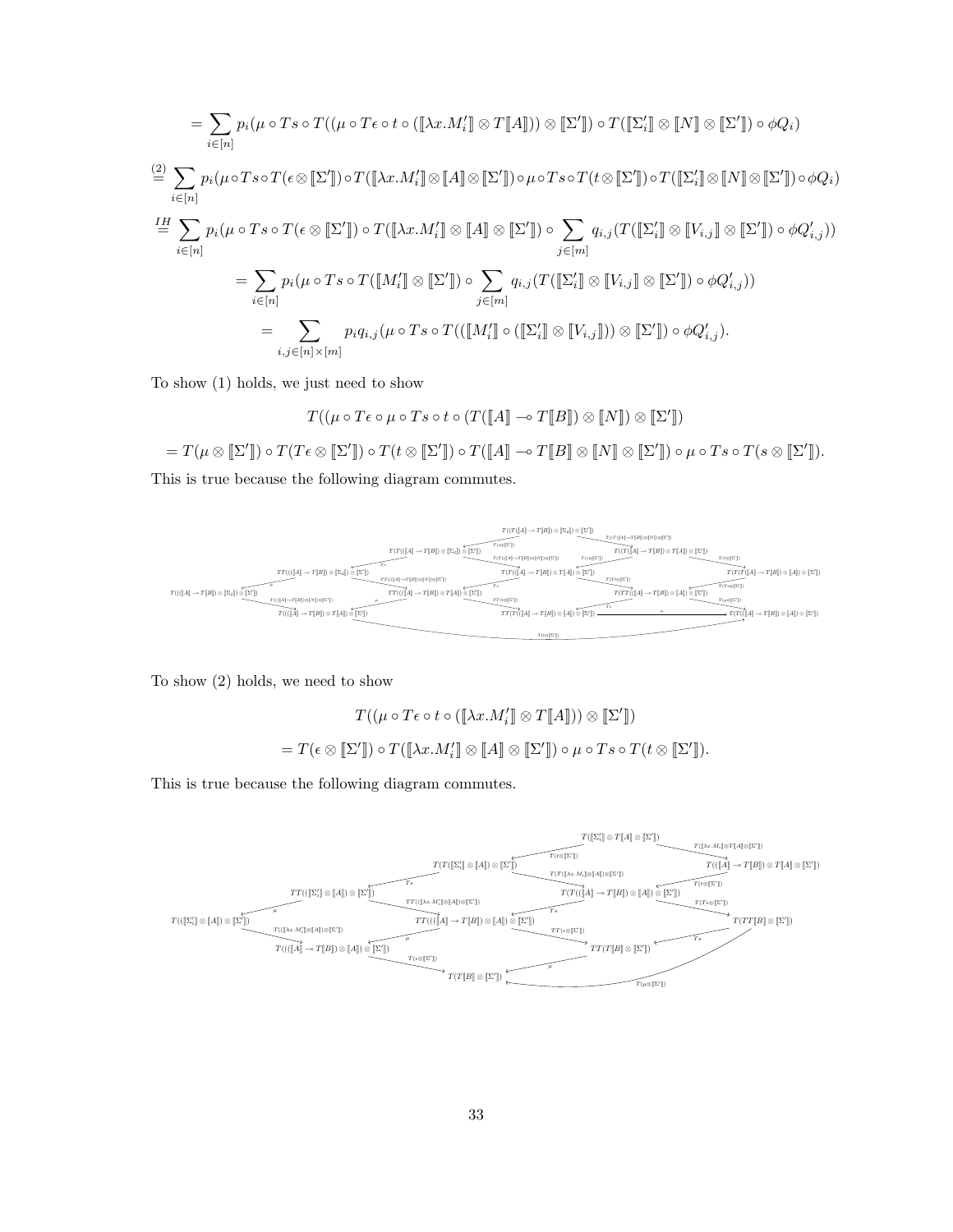$$
(Q, M) \Downarrow \sum_{i \in [n]} p_i(Q_i, \text{lift } M'_i)
$$
  
gen
$$
(S) = a
$$
  

$$
(\text{Id}_{\Sigma_a}, M'_i \ a) \Downarrow (\mathcal{D}_i, b_i)
$$
  

$$
(Q, \text{box } S \ M) \Downarrow \sum_{i \in [n]} p_i(Q_i, (a, \mathcal{D}_i, b_i)).
$$

Suppose  $\text{addr}(Q) = \Sigma_1, \Sigma'$ . Consider the following.

$$
\frac{\Sigma_1 \vdash_0 M : !_1(S \multimap_1 U)}{\Sigma_1 \vdash_0 \text{ box } S M : \text{Circ}(S, U)}
$$

By induction hypothesis, we have

$$
[\![Q,M]\!] = \mu \circ Ts \circ T([\![M]\!] \otimes [\![\Sigma']\!]) \circ \phi Q = \sum_{i \in [n]} p_i [\![Q_i,\text{lift} M_i']\!]
$$

$$
= \sum_{i \in [n]} p_i T([\![\text{lift} M_i']\!] \otimes [\![\Sigma']\!]) \circ \phi Q_i
$$

where  $\phi Q_i: I \to T[\![\Sigma']\!]$  and  $\vdash_1$  lift  $M'_i: \mathcal{L}_1(S \multimap_1 U)$ . Note that  $\Sigma_a \vdash a: S$ . By Theorem [4.6,](#page-13-1) we have

$$
[\![\mathrm{Id}_{\Sigma_a},M'_i a]\!] = \epsilon \circ ([\![M'_i]\!] \otimes [\![a]\!]) = [\![b_i]\!] \circ \mathcal{D}_i : [\![\Sigma_a]\!] \to [\![U]\!].
$$

We need to show

$$
[\![Q, \text{box}_S M]\!] = \mu \circ T s \circ T([\![\text{box}_S M]\!] \otimes [\![\Sigma']\!]) \circ \phi Q
$$

$$
= \mu \circ T s \circ T((T \text{box} \circ [\![M]\!]) \otimes [\![\Sigma']\!]) \circ \phi Q
$$

$$
= \sum_{i \in [n]} p_n [\![Q_i, (a, D_i, b)]\!]
$$

$$
= \sum_{i \in [n]} p_n (T((\text{box} \circ p \delta \text{curry}(\theta_{D_i})) \otimes [\![\Sigma']\!]) \circ \phi Q_i),
$$

where  $\theta_{\mathcal{D}_i} = [\![b_i]\!] \circ \mathcal{D}_i \circ [\![a]\!]^{-1} : [\![S]\!] \to [\![U]\!]$ , and curry $(\theta_{\mathcal{D}_i}) : I \to [\![S]\!] \to [\![U]\!]$  and  $\delta$ curry $(\theta_{\mathcal{D}_i}) : 1 \to \mathcal{D}_i$  $\flat(\llbracket S \rrbracket \multimap \llbracket U \rrbracket).$ 

This is true because we have the following.

$$
\mu \circ T s \circ T((T \text{ box} \circ [\![M]\!]) \otimes [\![\Sigma']\!]) \circ \phi Q
$$
\n
$$
= T(\text{box} \otimes [\![\Sigma']\!]) \circ \mu \circ T s \circ T([\![M]\!] \otimes [\![\Sigma']\!]) \circ \phi Q
$$
\n
$$
\stackrel{IH}{=} T(\text{box} \otimes [\![\Sigma']\!]) \circ \sum_{i \in [n]} p_i(T([\![\![\mathsf{lift} M_i']\!] \otimes [\![\Sigma']\!]) \circ \phi Q_i)
$$
\n
$$
= \sum_{i \in [n]} p_i(T(\text{box} \otimes [\![\Sigma']\!]) \circ T([\![\![\mathsf{lift} M_i']\!] \otimes [\![\Sigma']\!]) \circ \phi Q_i)
$$
\n
$$
= \sum_{i \in [n]} p_n(T((\text{box} \otimes p \delta [\![M_i']\!]) \otimes [\![\Sigma']\!]) \circ \phi Q_i)
$$
\n
$$
= \sum_{i \in [n]} p_n(T((\text{box} \otimes p \delta \text{curry}(\theta_{\mathcal{D}_i})) \otimes [\![\Sigma']\!]) \circ \phi Q_i).
$$

The last equality holds because

$$
\mathsf{curry}(\theta_{\mathcal{D}_i}) = \mathsf{curry}([\![b_i]\!]\circ \mathcal{D}_i \circ [\![a]\!]^{-1})
$$
\n
$$
= \mathsf{curry}((\epsilon \circ ([\![M'_i]\!]\otimes [\![a]\!])) \circ [\![a]\!]^{-1}) = \mathsf{curry}(\epsilon \circ ([\![M'_i]\!]\otimes [\![S]\!])) = [\![M'_i]\!].
$$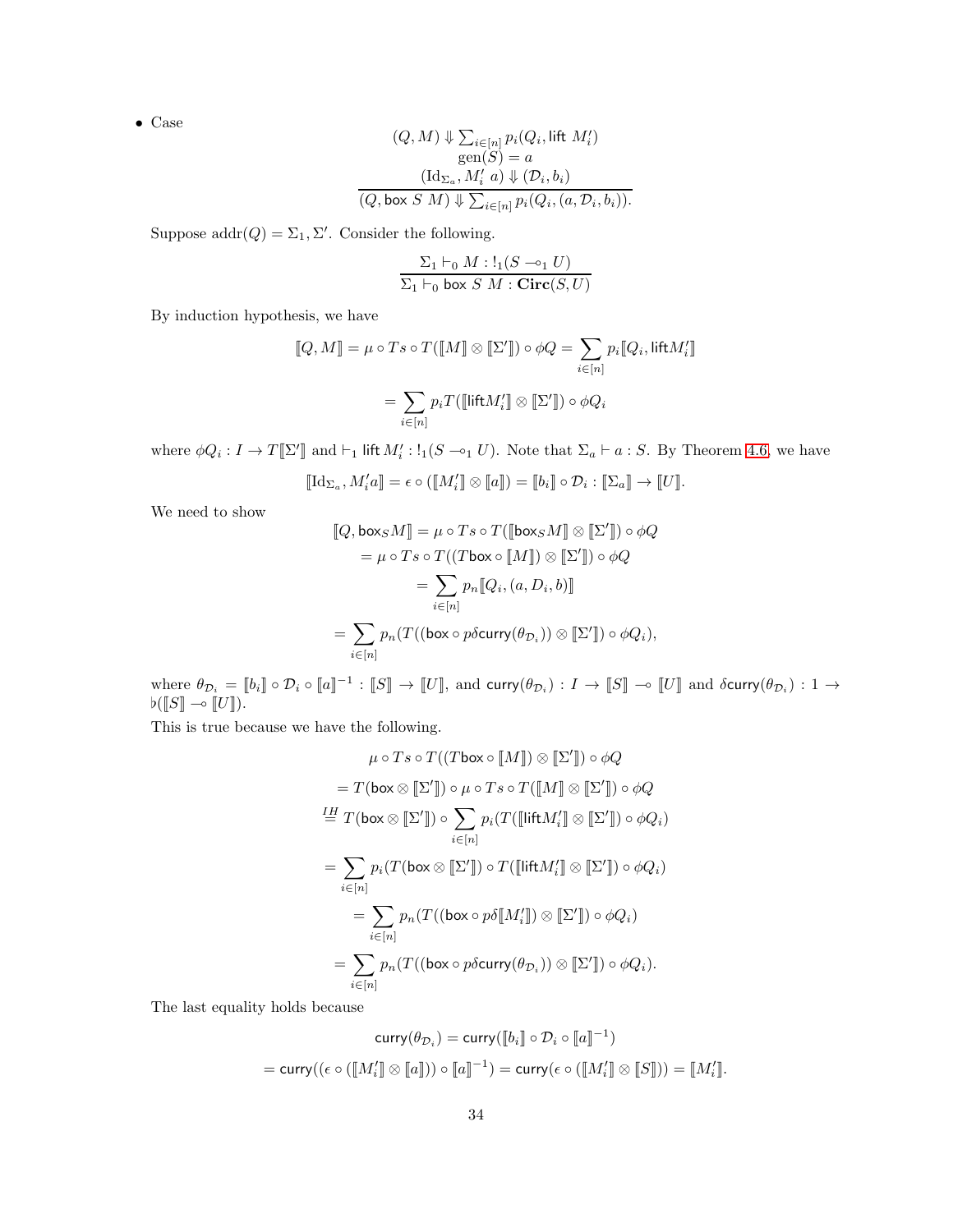$$
(Q, M) \Downarrow \sum_{i \in [n]} p_i(Q_i, \text{lift } M'_i)
$$
  

$$
(Q_i, M'_i) \Downarrow \sum_{j \in [m]} q_{i,j}(Q'_{i,j}, V_{i,j})
$$
  

$$
(Q, \text{force} M) \Downarrow \sum_{(i,j) \in [n] \times [m]} p_i q_{i,j}(Q'_{i,j}, V_{i,j}).
$$

Suppose  $\text{addr}(Q) = \Sigma_1, \Sigma'$  and

$$
\frac{\Sigma_1 \vdash_0 M : !_0 A}{\Sigma_1 \vdash_0 \text{ force } M : A}.
$$

By induction hypothesis, we have

$$
[\![Q,M]\!]=\mu\circ Ts\circ([\![M]\!]\otimes[\![\Sigma']\!])\circ\phi Q=\sum_{i\in[n]}p_i[\![Q_i,\mathsf{lift}\,M_i']\!]
$$

$$
=\sum_{i\in[n]}p_i(T([\![\mathsf{lift}\,M_i']\!]\otimes[\![\Sigma']\!])\circ\phi Q_i),
$$

where  $\phi Q_i : I \to T[\![\Sigma']\!]$  and  $\emptyset \vdash_1$  lift  $M_i : !_0A$ . Also by induction hypothesis, we have

$$
[\![Q_i, M'_i]\!] = \mu \circ Ts \circ ([\![M'_i]\!] \otimes [\![\Sigma']\!]) \circ \phi Q_i = \sum_{j \in [m]} q_{i,j} [\![Q'_{i,j}, V_{i,j}]\!]
$$

$$
= \sum_{j \in [m]} q_{i,j} (T([\![V_{i,j}]\!]\otimes [\![\Sigma']\!]) \circ \phi Q'_{i,j}),
$$

where  $\phi Q'_{i,j} : I \to T([\![\Sigma_2]\!]\otimes [\![\Sigma']\!])$  and  $\Sigma_2 \vdash_1 V_{i,j} : A$ . We need to show

$$
[\![Q, \text{force} M]\!] = \mu \circ Ts \circ T((\mu \circ T \text{force} \circ [\![M]\!]) \otimes [\![\Sigma']\!]) \circ \phi Q
$$
\n
$$
= \sum_{i,j \in [n] \times [m]} p_i q_{i,j} [\![Q'_{i,j}, V_{i,j}]\!] = \sum_{i,j \in [n] \times [m]} p_i q_{i,j} T([\![V_{i,j}]\!]) \otimes [\![\Sigma']\!]) \circ \phi Q'_{i,j}.
$$

This is true because

$$
\mu \circ T s \circ T((\mu \circ T \text{force} \circ [M]) \otimes [\Sigma']) \circ \phi Q
$$
\n
$$
= \mu \circ T s \circ T((\mu \circ T \text{force}) \otimes [\Sigma']) \circ T([M] \otimes [\Sigma']) \circ \phi Q
$$
\n
$$
= \mu \circ T s \circ T(\text{force} \otimes [\Sigma']) \circ \mu \circ T s \circ T([M] \otimes [\Sigma']) \circ \phi Q
$$
\n
$$
\stackrel{\mathit{IH}}{=} \mu \circ T s \circ T(\text{force} \otimes [\Sigma']) \circ \sum_{i \in [n]} p_i(T([\text{lift } M_i'] \otimes [\Sigma']) \circ \phi Q_i)
$$
\n
$$
= \sum_{i \in [n]} p_i(\mu \circ T s \circ T(\text{force} \otimes [\Sigma']) \circ T([\text{lift } M_i'] \otimes [\Sigma']) \circ \phi Q_i)
$$
\n
$$
= \sum_{i \in [n]} p_i(\mu \circ T s \circ T([M_i'] \otimes [\Sigma']) \circ \phi Q_i)
$$
\n
$$
\stackrel{\mathit{IH}}{=} \sum_{i \in [n]} p_i \sum_{j \in [m]} q_{i,j}(T([V_{i,j}] \otimes [\Sigma']) \circ \phi Q_{i,j}')
$$
\n
$$
= \sum_{i,j \in [n] \times [m]} p_i q_{i,j}(T([V_{i,j}] \otimes [\Sigma']) \circ \phi Q_{i,j}').
$$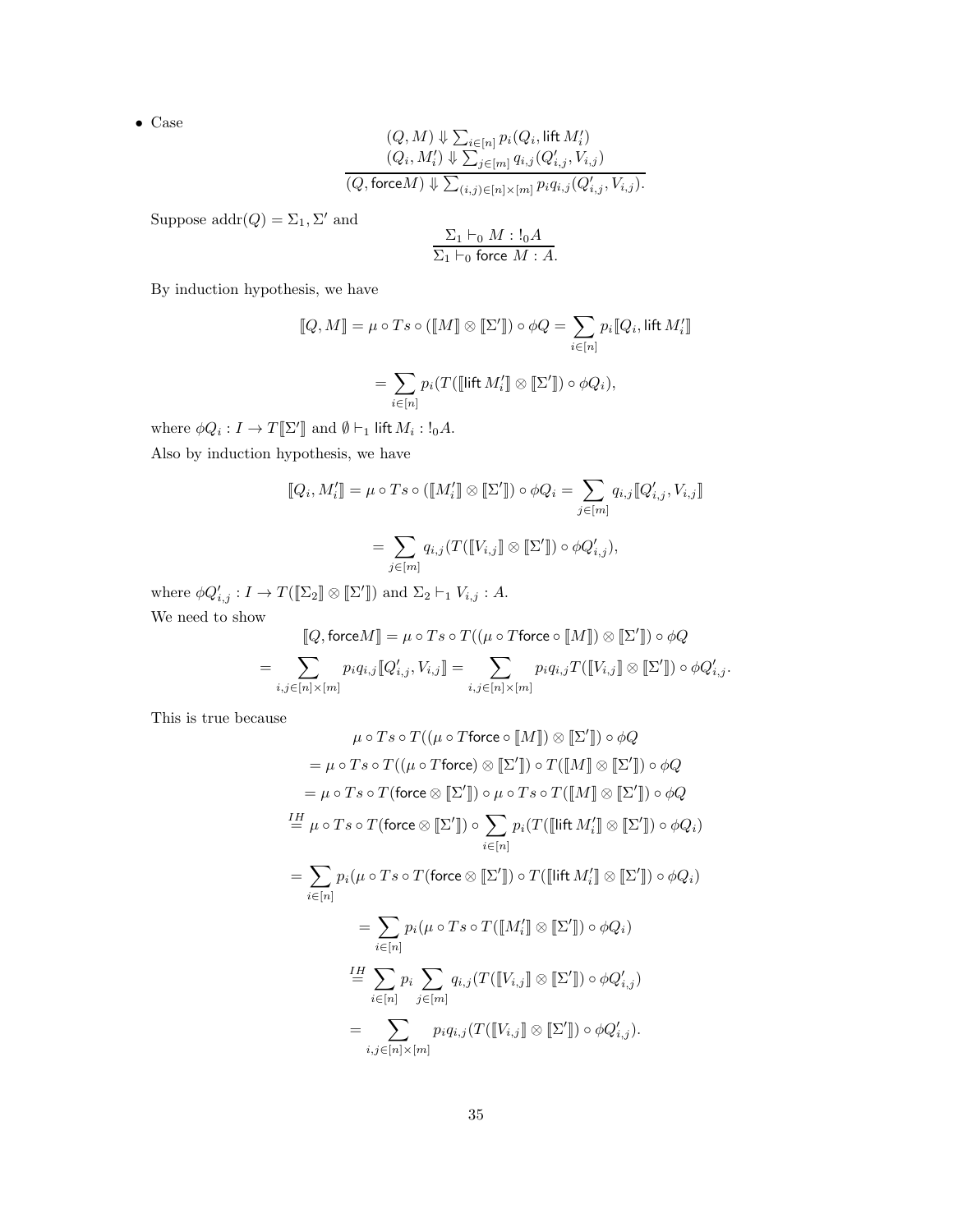$$
(Q, M) \Downarrow \sum_{i \in [n]} p_i(Q_i, (a_i, D_i, b_i))
$$
  
\n
$$
(Q_i, N) \Downarrow \sum_{j \in [m]} q_{i,j}(Q'_{i,j}, V_{i,j})
$$
  
\n
$$
\text{operate}(D_i, Q'_{i,j}, a_i, V_{i,j}) = Q''_{i,j}
$$
  
\n
$$
(Q, \text{apply}(M, N)) \Downarrow \sum_{(i,j) \in [n] \times [m]} p_i q_{i,j}(Q''_{i,j}, b_i).
$$

Suppose  $\text{addr}(Q) = \Sigma_1, \Sigma_2, \Sigma'$  and

$$
\frac{\Sigma_1 \vdash_0 M : \mathbf{Circ}(S, U) \quad \Sigma_2 \vdash_0 N : S}{\Sigma_1, \Sigma_2 \vdash_0 \mathsf{apply}(M, N) : U}.
$$

By induction hypothesis, we have

$$
[\![Q,M]\!] = \mu \circ Ts \circ T(s \otimes [\![\Sigma']\!]) \circ T([\![M]\!] \otimes [\![\Sigma_2]\!] \otimes [\![\Sigma']\!]) \circ \phi Q
$$

$$
= \sum_{i \in [n]} p_i [\![Q_i, (a_i, \mathcal{D}_i, b_i)]\!] = \sum_{i \in [n]} p_i T([\![a_i, \mathcal{D}_i, b_i]\!] \otimes [\![\Sigma_2]\!] \otimes [\![\Sigma']\!]) \circ \phi Q_i
$$

$$
= \sum_{i \in [n]} p_i T((\text{box} \text{op} \delta \text{curry}(\theta_{\mathcal{D}_i})) \otimes [\![\Sigma_2]\!] \otimes [\![\Sigma']\!]) \circ \phi Q_i,
$$

where  $\phi Q_i: I \to T(\llbracket \Sigma_2 \rrbracket \otimes \llbracket \Sigma' \rrbracket)$ , and  $\theta_{\mathcal{D}_i} = \llbracket b_i \rrbracket \circ \mathcal{D}_i \circ \llbracket a_i \rrbracket^{-1} : \llbracket S \rrbracket \to \llbracket U \rrbracket$ , and  $\mathcal{D}_i: \llbracket \Sigma_{a_i} \rrbracket \to \llbracket \Sigma_{b_i} \rrbracket$ , and  $\Sigma_{a_i} \vdash_1 a_i : S \text{ and } \Sigma_{b_i} \vdash_1 b_i : U.$ 

Moreover, by induction hypothesis we also have

$$
[\![Q_i, N]\!] = \mu \circ T s \circ T([\![N]\!] \otimes [\![\Sigma']\!]) \circ \phi Q_i
$$

$$
= \sum_{j \in [m]} q_{i,j} [\![Q'_{i,j}, V_{i,j}]\!] = \sum_{j \in [m]} q_{i,j} T([\![V_{i,j}]\!] \otimes [\![\Sigma']\!]) \circ \phi Q'_{i,j},
$$

where  $\phi Q'_{i,j} : I \to T([\![\Sigma_2']\!]\otimes [\![\Sigma']\!])$  and  $\Sigma_2' \vdash_1 V_{i,j} : S$ . Since operate $(\mathcal{D}_i, Q'_{i,j}, a_i, V_{i,j}) = Q''_{i,j}$ , we have the following in **Q**.

$$
Q''_{i,j} = ((J\mathcal{D}_i \circ J[\![a_i]\!]^{-1} \circ J[\![V_{i,j}]\!]) \otimes [\![\Sigma']\!]) \circ Q'_{i,j} : I \to \Sigma_{b_i}, \Sigma'.
$$

Thus in A, we have

$$
\phi Q''_{i,j} = \phi((J\mathcal{D}_i \circ J[\![a_i]\!]^{-1} \circ J[\![V_{i,j}]\!]) \otimes [\![\Sigma']\!]) \circ Q'_{i,j})
$$
  
\n
$$
= \mu \circ T\phi((J\mathcal{D}_i \circ J[\![a_i]\!]^{-1} \circ J[\![V_{i,j}]\!]) \otimes [\![\Sigma']\!]) \circ \phi Q'_{i,j}
$$
  
\n
$$
= \mu \circ T(\mu \circ Tt \circ s \circ \phi(J\mathcal{D}_i \circ J[\![a_i]\!]^{-1} \circ J[\![V_{i,j}]\!]) \otimes \eta_{[\![\Sigma']\!]}) \circ \phi Q'_{i,j}
$$
  
\n
$$
\stackrel{(*)}{=} \mu \circ T(\mu \circ Ts \circ t \circ (\eta_{[\![\Sigma_{b_i}]\!]} \circ \mathcal{D}_i \circ [\![a_i]\!]^{-1} \circ [\![V_{i,j}]\!]) \otimes \eta_{[\![\Sigma']\!]}) \circ \phi Q'_{i,j}
$$
  
\n
$$
= \mu \circ T(s \circ (\eta_{[\![\Sigma_{b_i}]\!]} \circ \mathcal{D}_i \circ [\![a_i]\!]^{-1} \circ [\![V_{i,j}]\!]) \otimes [\![\Sigma']\!]) \circ \phi Q'_{i,j}
$$
  
\n
$$
= \mu \circ T(\eta_{[\![\Sigma'_2]\!]} \otimes [\![\Sigma']\!]) \circ ((\mathcal{D}_i \circ [\![a_i]\!]^{-1} \circ [\![V_{i,j}]\!]) \otimes [\![\Sigma']\!]) ) \circ \phi Q'_{i,j}
$$
  
\n
$$
= T((\mathcal{D}_i \circ [\![a_i]\!]^{-1} \circ [\![V_{i,j}]\!]) \otimes [\![\Sigma']\!]) \circ \phi Q'_{i,j}
$$

$$
: I \to T([\![\Sigma_{b_i}]\!]\otimes [\![\Sigma']\!]).
$$

Note that  $(*)$  is by  $\phi \circ J = E \circ \psi$  in condition [g.](#page-7-3)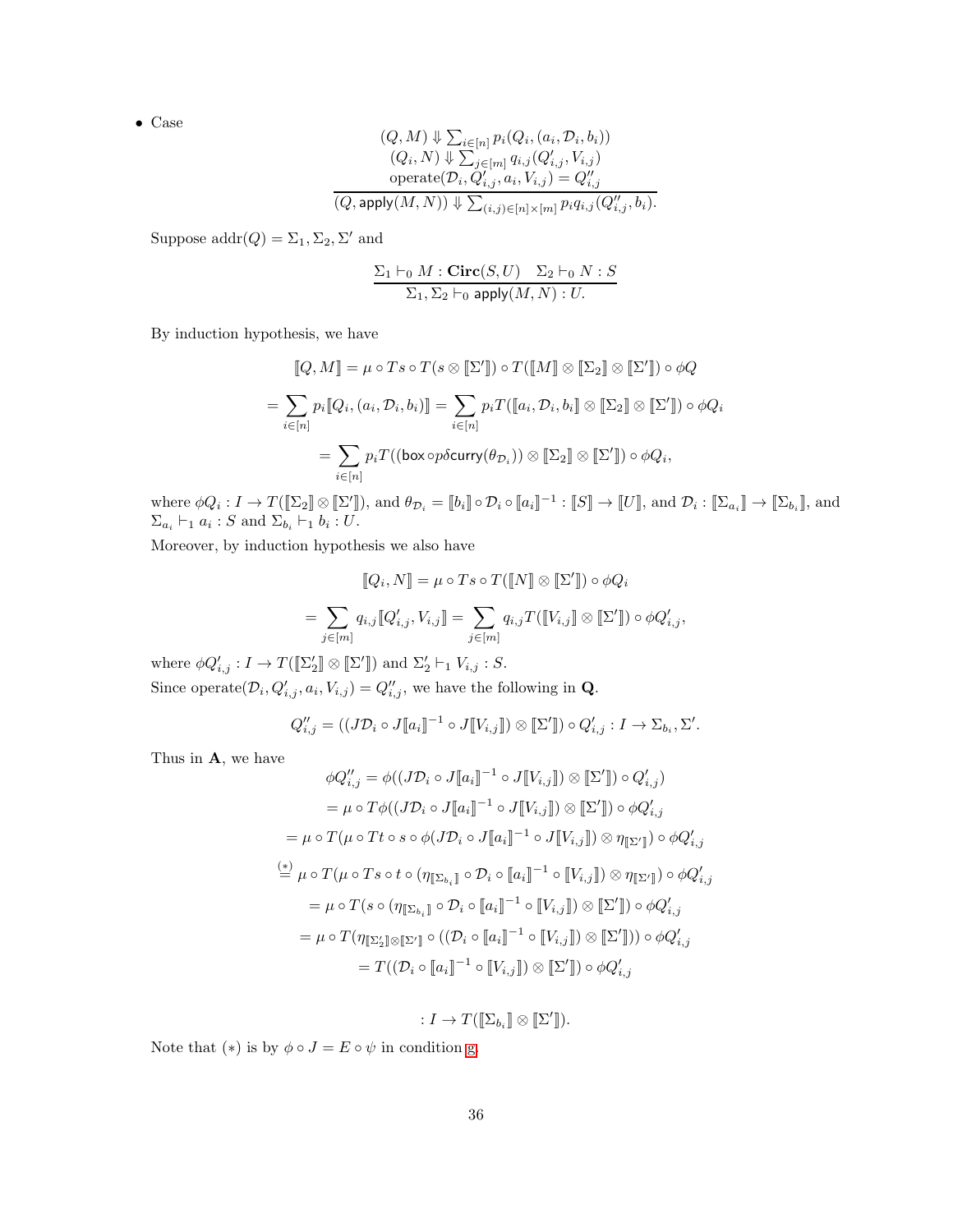We need to show

$$
[\![Q, \text{apply}(M, N)]\!] = \mu \circ Ts \circ T([\![\text{apply}(M, N)]\!] \otimes [\![\Sigma']\!] ) \circ \phi Q
$$
\n
$$
= \mu \circ Ts \circ T((T\epsilon \circ T((\text{force} \circ \text{unbox}) \otimes [\![S]\!]) \circ \mu \circ Ts \circ t \circ ([\![M]\!] \otimes [\![N]\!])) \otimes [\![\Sigma']\!]) \circ \phi Q
$$
\n
$$
= \sum_{i,j \in [n] \times [m]} p_i q_{i,j} [\![Q''_{i,j}, b_i]\!] = \sum_{i,j \in [n] \times [m]} p_i q_{i,j} (T([\![b_i]\!] \otimes [\![\Sigma']\!]) \circ \phi Q''_{i,j})
$$
\n
$$
= \sum_{i,j \in [n] \times [m]} p_i q_{i,j} (T([\![b_i]\!] \otimes [\![\Sigma']\!]) \circ T((\mathcal{D}_i \circ [\![a_i]\!]^{-1} \circ [\![V_{i,j}]\!]) \otimes [\![\Sigma']\!]) \circ \phi Q'_{i,j})
$$
\n
$$
= \sum_{i,j \in [n] \times [m]} p_i q_{i,j} (T(([\![b_i]\!] \circ \mathcal{D}_i \circ [\![a_i]\!]^{-1} \circ [\![V_{i,j}]\!]) \otimes [\![\Sigma']\!]) \circ \phi Q'_{i,j}).
$$

This is true because

$$
\mu \circ T s \circ T((T \epsilon \circ T((\text{force } \circ \text{ unbox}) \otimes [\![S]\!]) \circ \mu \circ T s \circ t \circ ([\![M]\!] \otimes [\![N]\!])) \otimes [\![\Sigma']\!]) \circ \phi Q
$$
\n
$$
= \mu \circ T s \circ T((T \epsilon \circ T((\text{force } \circ \text{ unbox}) \otimes [\![S]\!]) \circ \mu \circ T s \circ t) \otimes [\![\Sigma']\!]) \circ T(([\![M]\!] \otimes [\![N]\!]) \otimes [\![\Sigma']\!]) \circ \phi Q
$$
\n
$$
= \mu \circ T s \circ T((T \epsilon \circ T((\text{force } \circ \text{ unbox}) \otimes [\![S]\!]) \circ \mu \circ T s \circ t) \otimes [\![\Sigma']\!]) \circ T(T \text{Circ}(S, U) \otimes [\![N]\!]) \otimes [\![\Sigma']\!])
$$
\n
$$
\circ T([\![M]\!] \otimes [\![\Sigma_2]\!] \otimes [\![\Sigma']\!]) \circ \phi Q
$$
\n
$$
\tag{5.7}
$$

$$
\stackrel{(1)}{=} \mu \circ T s \circ T((T \epsilon \circ T((\text{force} \circ \text{unbox}) \otimes [\![S]\!]) \circ t) \otimes [\![\Sigma']\!]) \circ T(\text{Circ}(S, U) \otimes [\![N]\!] \otimes [\![\Sigma']\!])
$$

$$
\circ \mu \circ T s \circ T(\sigma \otimes [\![\Sigma']\!]) \circ T([\![M]\!] \otimes [\![\Sigma_2]\!] \otimes [\![\Sigma']\!]) \circ \phi Q
$$

$$
\stackrel{IH}{=} \mu \circ Ts \circ T((T\epsilon \circ T((\text{force} \circ \text{unbox}) \otimes [\![S]\!]) \circ t) \otimes [\![\Sigma']\!]) \circ T(\mathbf{Circ}(S, U) \otimes [\![N]\!] \otimes [\![\Sigma']\!])
$$

$$
\circ \sum_{i \in [n]} p_i(T((\text{box} \circ p\delta \text{curry}(\theta_{\mathcal{D}_i})) \otimes [\![\Sigma_2]\!] \otimes [\![\Sigma']\!]) \circ \phi Q_i)
$$

$$
= \sum p_i(\mu \circ Ts \circ T((T\epsilon \circ T((\text{force} \circ \text{unbox}) \otimes [\![S]\!]) \circ t) \otimes [\![\Sigma']\!]) \circ T(\mathbf{Circ}(S, U) \otimes [\![N]\!] \otimes [\![\Sigma']\!])
$$

$$
f_{\rm{max}}
$$

 $i \in [n]$ 

$$
\circ T((\textsf{box}\circ p\delta\textsf{curry}(\theta_{\mathcal{D}_i}))\otimes\llbracket\Sigma_2\rrbracket\otimes\llbracket\Sigma'\rrbracket)\circ\phi Q_i)
$$

$$
= \sum_{i \in [n]} p_i (\mu \circ Ts \circ T((T\epsilon \circ T((\text{force} \circ \text{unbox})) \otimes [\![S]\!]) \circ t) \otimes [\![\Sigma']\!]) \circ T((\text{box} \circ p \delta \text{curry}(\theta_{\mathcal{D}_i})) \otimes T[\![S]\!] \otimes [\![\Sigma']\!])
$$

 $\circ T([N] \otimes [\![\Sigma']\!]) \circ \phi Q_i)$ 

 $\stackrel{(2)}{=} \sum$  $i \in [n]$  $p_i(T(\epsilon\otimes [\![\Sigma']\!])\circ T((\mathsf{force}\circ\mathsf{unbox})\otimes [\![\Sigma']\!])\circ T((\mathsf{box}\circ p\delta\mathsf{curry}(\theta_{{\mathcal{D}}_i}))\otimes [\![S]\!] \otimes [\![\Sigma']\!])\circ T(\lambda^{-1}\otimes [\![\Sigma']\!])$ 

$$
\circ \mu \circ Ts \circ T([\![N]\!]\otimes [\![\Sigma']\!]) \circ \phi Q_i)
$$

$$
= \sum_{i \in [n]} p_i(T(\epsilon \otimes [\![\Sigma']\!]) \circ T(\text{curry}(\theta_{\mathcal{D}_i}) \otimes [\![S]\!] \otimes [\![\Sigma']\!]) \circ T(\lambda^{-1} \otimes [\![\Sigma']\!]) \circ \sum_{j \in [m]} q_{i,j}(T([\![V_{i,j}]\!]) \otimes [\![\Sigma']\!]) \circ \phi Q'_{i,j}))
$$

$$
= \sum_{i,j \in [n] \times [m]} p_i q_{i,j}(T(\theta_{\mathcal{D}_i} \otimes [\![\Sigma']\!]) \circ T([\![V_{i,j}]\!]) \otimes [\![\Sigma']\!]) \circ \phi Q'_{i,j})
$$

$$
= \sum_{i,j \in [n] \times [m]} p_i q_{i,j}(T(([\![b_i]\!]) \circ \mathcal{D}_i \circ [\![a_i]\!]^{-1}) \otimes [\![\Sigma']\!]) \circ T([\![V_{i,j}]\!]) \otimes [\![\Sigma']\!]) \circ \phi Q'_{i,j})
$$